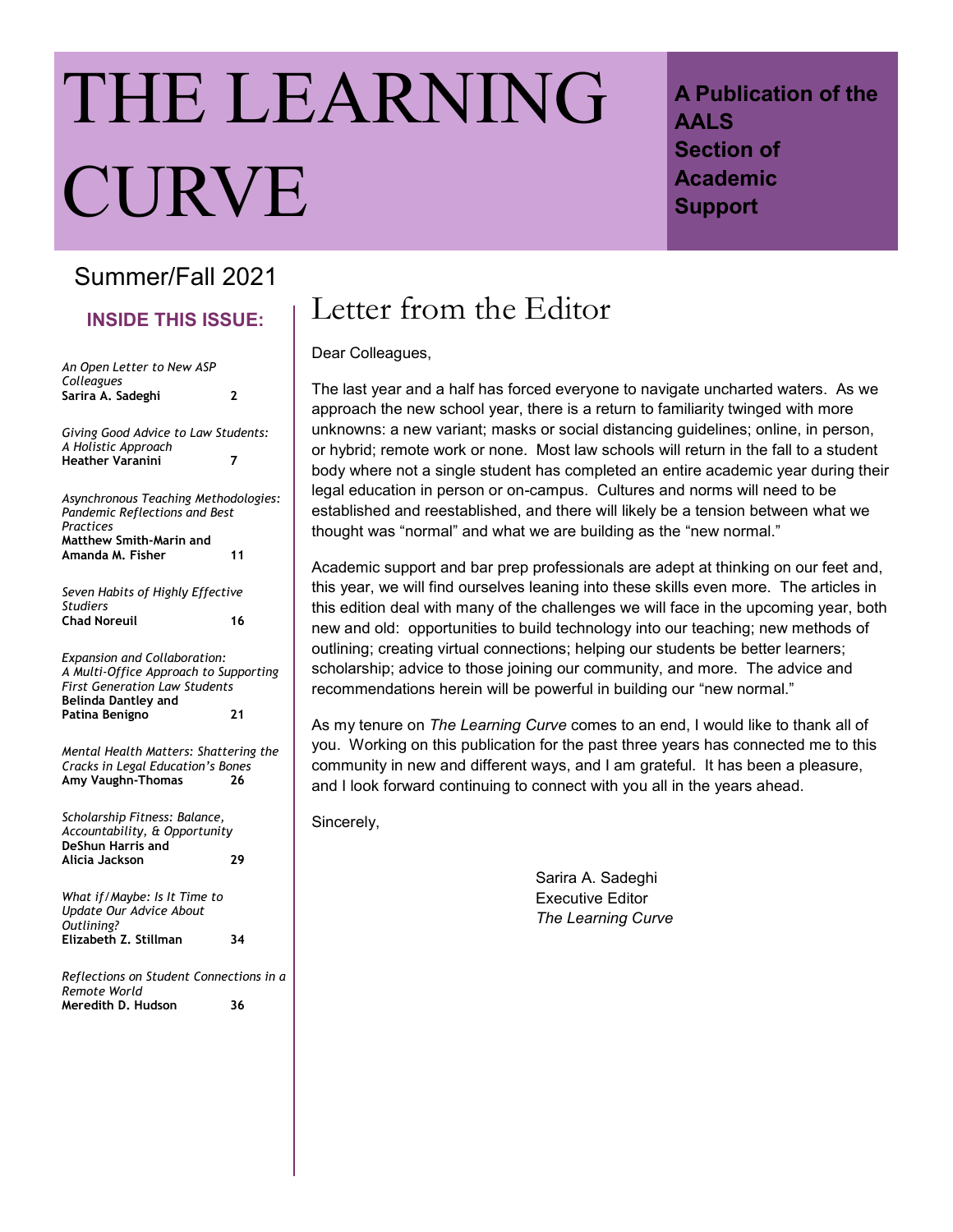## An Open Letter to New ASP Colleagues

#### **Sarira A. Sadeghi**

Sam & Ash Director of Academic Achievement *Chapman University Fowler School of Law*

Dear Newly Hired ASP Colleagues,

Welcome! Starting in academic support and bar prep can be both exciting and daunting. ASP is a special and unique field, especially as it is still growing, developing, and changing within legal education. Here are some macro-level observations that may be helpful to those just starting in ASP or who feel they are still "new" to the field.

#### **You will probably feel "new" for a long time, even when you are not.**

People are considered "new" to legal education for approximately their first three years. After three years, these veterans shift from being mentored to mentoring, and are expected to have sage knowledge about their field.

There are many of us "veterans" who still sometimes feel new. Perhaps it is a version of imposter syndrome; perhaps it is because we are so busy, jumping from one school year and bar cycle to the next without adequate time to process; perhaps it is because we are always learning new things in this role. Regardless of why, if you feel a little offbalance, insecure, or simply "new," do not be afraid to reach out to colleagues around you and at other institutions. We all felt this way in the beginning and, to be honest, many of us sometimes still do.

#### **Take some time to get to know your institution.**

Every institution is unique, as are the people you work with. Take some time to learn about the students, the culture of the school, and the internal politics. It takes approximately one calendar year—a full academic and bar cycle—to learn these things, and this knowledge is vital. This time allows you to deeply understand the needs of your students and school and cultivate ideas that will have a meaningful impact on your specific constituency. It provides invaluable insight into how to navigate the internal dynamics of your institution to achieve your objectives. At both institutions where I have worked, I was able to implement some good ideas and successful programing early on, and at both institutions, I made mistakes by offering or implementing ideas before I fully understood the landscape. Taking the time to learn about your institution before you attempt to make significant changes can make those changes much more effective.

#### **Trust yourself.**

Although you may feel "new," don't be afraid to trust yourself. You were once a law student—what can you pull from that experience? Even if you are new to teaching, don't be afraid to trust your voice, the experiences you bring with you, and the new ones you are gaining. Share new ideas with your colleagues; you might get support, or you might not. If not, ask why: perhaps they tried a similar idea, and it did not yield successful results; perhaps there are insufficient funds or infrastructure to implement the idea. If your idea is rejected, don't get frustrated; use this as an opportunity to learn why there might be resistance to certain ideas. You may find that you are learning more

*"Every institution is unique, as are the people you work with. Take some time to learn about the students, the culture of the school, and the internal politics."*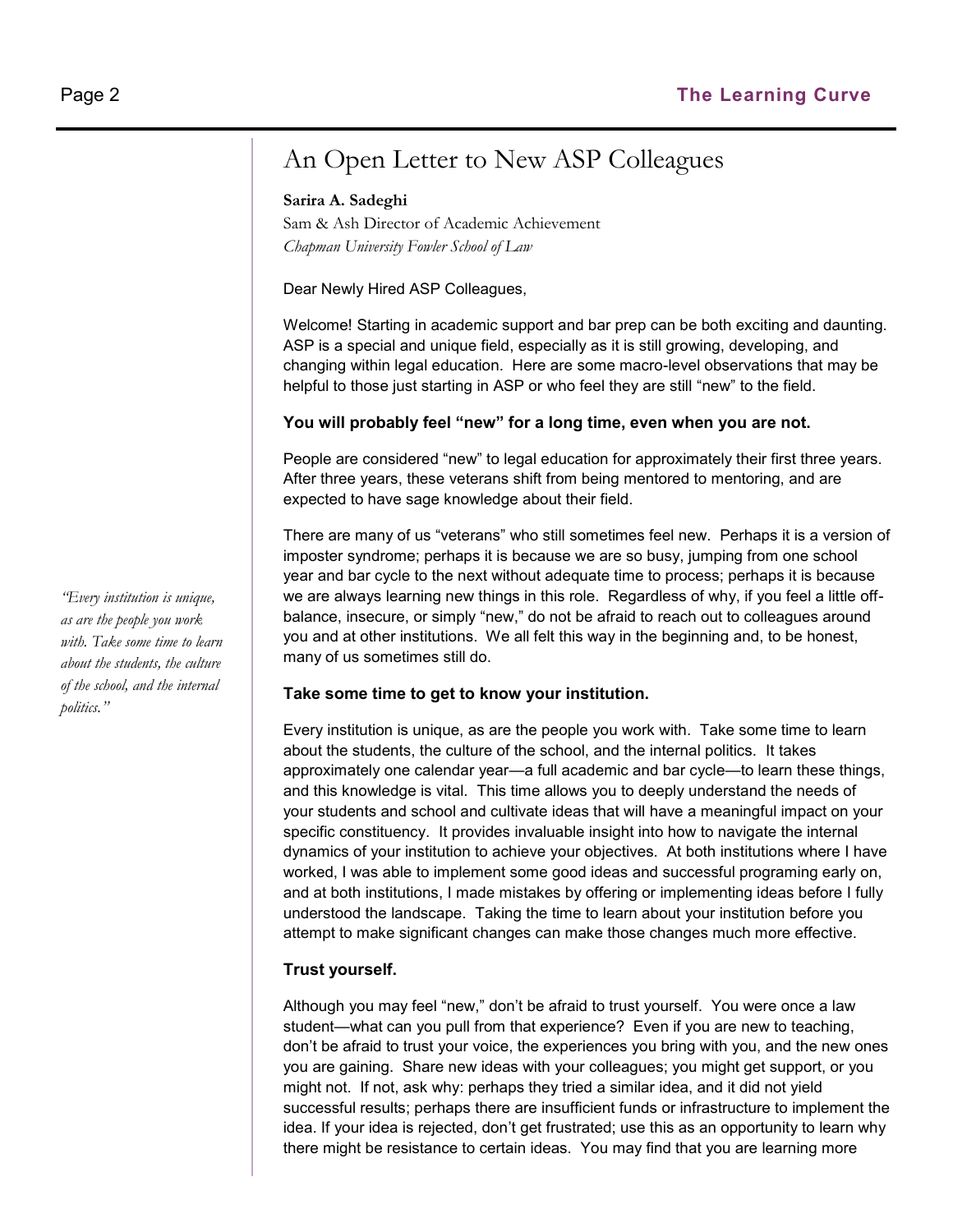about the science of learning and teaching, or simply about the political landscape of your institution. Or perhaps your idea provides a fresh new perspective that fills a gap and is welcomed. You won't know until you put it out there. Everyone who starts in this field comes in with a set of instincts drawn from their own experiences. Share those ideas and see what might happen.

#### **Keep learning and sharing with others.**

Everyone starting in this field, no matter their background, will have a lot to learn, including those who came to this profession with teaching experience. There is so much to learn about teaching pedagogy, the science of learning, and best practices, all of which change as research grows.

The tenets of teaching and learning transcend legal education. Universities around the country have teaching and learning centers whose sole focus is to better understand how people learn and how to improve teaching. Many of these centers provide their resources for free and publish regularly, providing ample opportunity for us to continue developing.

Our community is also incredibly prolific. Colleagues within our ranks have published wonderful articles and books, present regularly at regional and national conferences, and collaborate with stakeholders to produce important research. There are so many opportunities and spaces to learn from and participate in. Absorb as much as you can.

Additionally, don't be afraid to develop your own professional interests and pursue them. While most people enter this field because they want to help others, do not be afraid to help yourself and pursue your own professional interests as well. Engage with colleagues, attend conferences, collaborate on presentations or articles, continue to learn and share. If you want to write, you *should*. Finding time is not easy, but perhaps you start with an article like this one. Perhaps you write about things you are interested in that have nothing to do with ASP. Maybe you want to present and share at conferences but don't know where to start or feel like you have nothing to contribute (you do!). These are great opportunities to reach out to a peer, even (especially!) at another institution and see if they would like to present with you or coauthor an article; chat about your shared experiences, ideas, concerns, and go from there. Added benefits of collaboration are accountability and confidence to participate and contribute.

#### **Ask for help.**

We tell our students that they should ask for help, and we should do the same. This is a generous community populated by natural helpers. Do not be afraid to ask. If you are not sure who to ask, reach out to one or two trusted people and ask them who they think you should reach out to. In my five years in this community, every question I have ever asked, whether on the ASP listserve or directly to an individual, has always received a fruitful answer. This community is your biggest resource and is happy to be tapped into. All you must do is ask.

#### **Different situations may call for different advice.**

Every institution has a different culture and different relationship with their ASP. We are all, especially those of us who have worked at more than one institution, acutely aware of how different the ASP experience is at each school.

*"Don't be afraid to develop your own professional interests and pursue them."*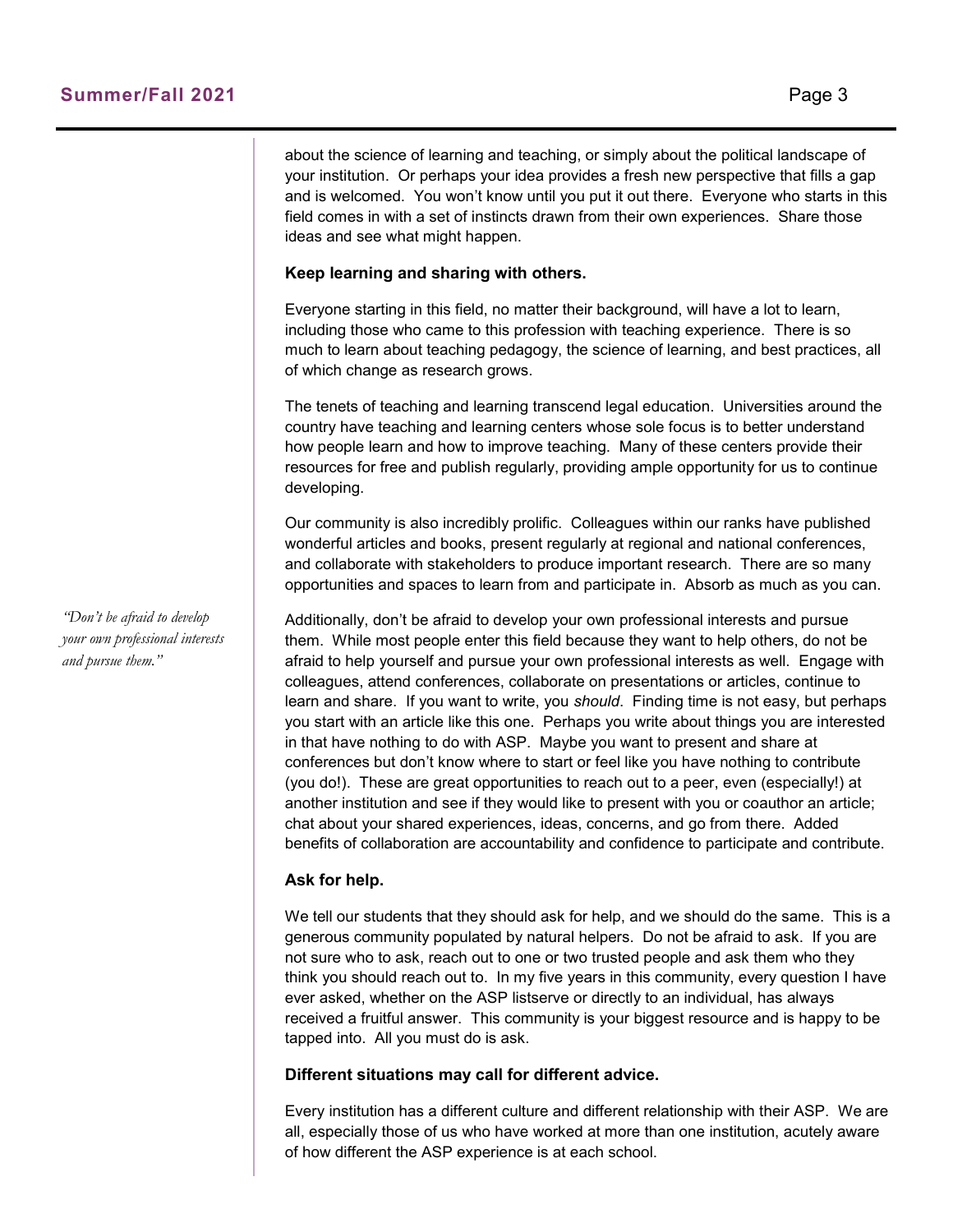One of the gifts of this profession is that we are all champions for the other people in this community. Most ASP professionals are extremely adept at qualifying their advice or asking probing questions to get a sense of your situation before offering any suggestions (an approach we often take with our students, as well). Be open to their advice but, if it does not feel right for you, your situation, or your institution, take it with a grain of salt: not all advice, no matter how well intentioned, will be the right fit for any given ASP challenge at any given school. If the advice does not feel like a good fit, that is ok. Ask someone else. Reach out to other peers and colleagues. This community is hundreds strong and, despite our different circumstances, has the shared experience of working in this niche field. Not all advice will work for every person or situation, but you will find someone who can and will offer the advice you need.

#### **Cultivate many mentors and peers.**

You can have many mentors and reach out to different mentors for different purposes. Perhaps there is someone who always has exceptional teaching ideas that resonate well with your style and needs. Another might have an emotional intelligence that connects well with you. You might have a peer at another institution that you can vent to. Mentors and peers are instrumental to our development and professional experiences and, just as in life, we can turn to different people for different purposes.

#### **Be flexible.**

By its nature, our field is oft-changing—the research is growing, *we* keep learning, our incoming students are changing, and the landscape in which our work exists is evolving. The pace of these changes seems to be increasing. While legal education moves exceptionally slowly, it is fighting a current that seems to be moving ever faster—and that was before a global pandemic. Perhaps the changes institutions and faculty were forced to make because of the pandemic may lead to faster changes within legal education, but it is too soon to tell what the long-term impacts will be. Additionally, some parts of legal education may change faster than others in the coming years. It is important to be flexible and open to these changes, and even push through a few of your own if you have the chance.

#### **Take care of yourself.**

Our work is giving by nature and our constituents take by design. For most of us, this paradigm gives us satisfaction. But the demands many of us face are not sustainable. One silver lining of the pandemic is that it allowed many people to realize the lack of—or need for—balance in their lives; ASP professionals are no exception. ASP burnout is very real and as the demands on us and our programs grow, we will burn faster.

Taking care of yourself can mean many things. Whether it means leaving school at 5:30 pm instead of 6:30 pm, building meditation or breathwork into your day, taking mental health days, or telling a student you cannot meet today, do it. Whatever taking care of yourself means to you, do it. And do it every day.

#### **Take your own advice.**

Has anyone ever really done this effectively? I'm not sure, but we should. We counsel our students on how to learn better, grow better, manage time, manage stress, and be better professionals. But, as they say, teachers are the worst students, and we often

*"One silver lining of the pandemic is that it allowed many people to realize the lack of—or need for—balance in their lives; ASP professionals are no exception."*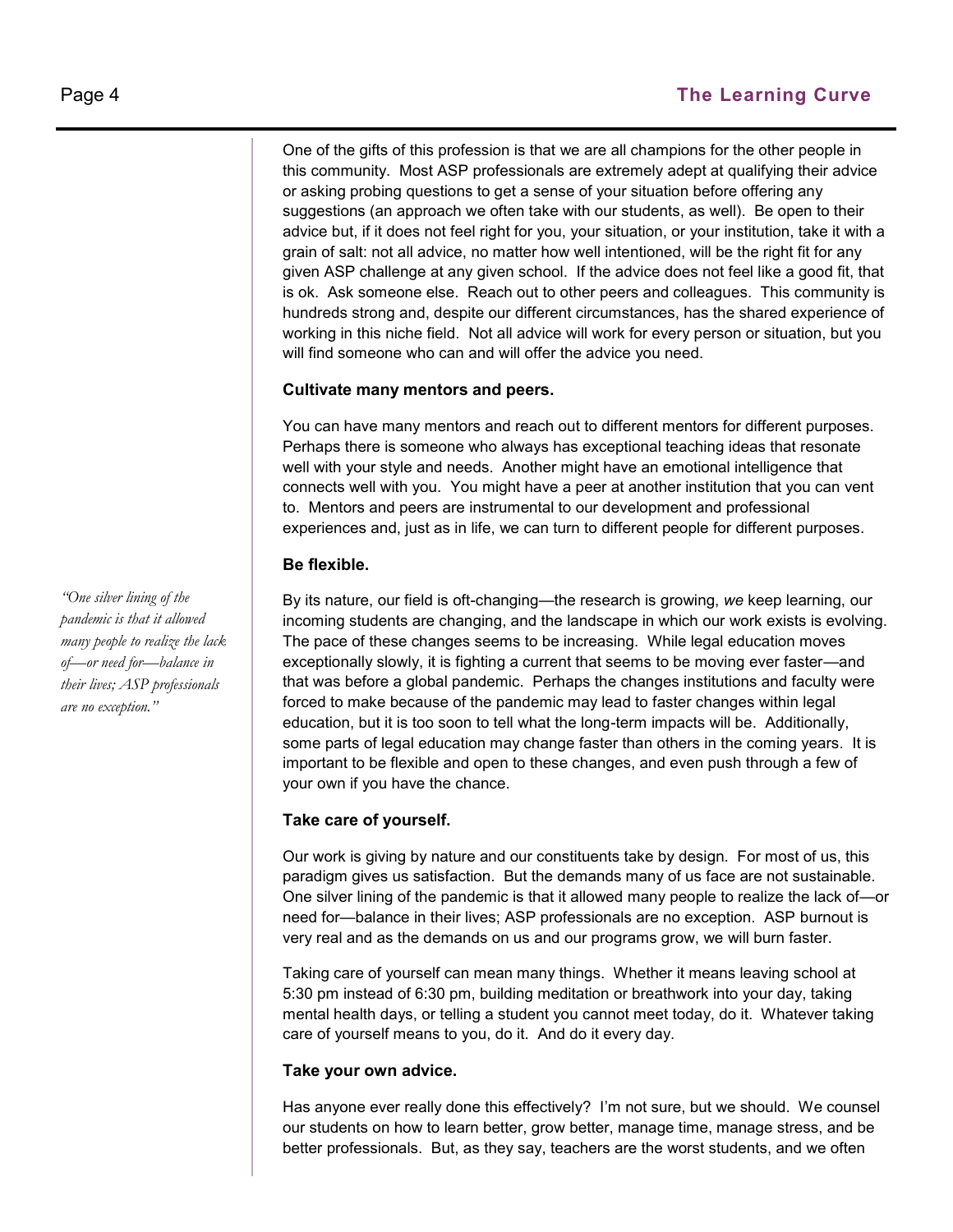#### **Summer/Fall 2021** Page 5

neglect our own advice in our own lives, to our detriment. Take your own advice and implement an organizational system, do not attempt to multitask, manage your time differently, go to that yoga class, take time to play with your dogs, go for a walk, disengage, turn the phone off and put it in a separate room, eat healthy and create a meal plan. Or just start with one of these things and go from there.

#### **Be authentic**.

The impulse to be what every student needs can be overwhelming, especially in programs where you are the sole ASP professional or one of a small group. This sometimes leads to people presenting a generic version of themselves. The intent is presumably to appeal to a wider audience, but it can instead read as disengagement from our work or performative engagement with students.

People are savvy and respond to authenticity. Authenticity can mean any number of things: empathy to students; having representations of your hobbies or interests in your office; or leading with honesty. Be professional and be yourself. Some students will be attracted to this, others might be repelled, but students trust someone they read as authentic more than a person they read as performative.

#### **You cannot solve every problem.**

Despite your authenticity and your best efforts, you will not be able to help every student. Some students do not want to be helped. Some are not able to receive it. Some decide they don't need ASP so your advice isn't really for them. Some may decide they don't like you or are not interested in what you have to offer. These situations are disappointing, but inevitable. Do not take them personally, and do not hold yourself responsible for these students' consequences.

Additionally, there will be some situations you simply cannot solve. Academically, a student might meet with you consistently but still perform poorly for a variety of reasons. They may have a self-defeating attitude that creates a selffulfilling prophesy, or not be totally honest with themselves or you about what they are struggling with or how or why they are struggling. We are not responsible for a student's attitude or unwillingness to change, or one who tells us things are going fine and they understand what is going on when they don't. What we can do is ask questions, provide tools for practice and support, and assess writings and hypos to gauge understanding. On occasion, I have even told a student that they are starting over—we are going to start over and approach law school or even our working relationship from the beginning to attempt to reset some of the challenges the student is facing. Our common practices are helpful with most students, but occasionally, there will be a student or two who seem impervious. Know that you have done all you can, but the final steps require the student's own efforts.

Often, a student may be facing a personal or outside situation that you cannot solve. Law students across the country at all types of schools are facing food insecurity, home insecurity, financial insecurity, abuse or unhealthy family dynamics, mental health issues, substance abuse, or any number of other challenges. You will likely do all you can for these students: referring them to campus mental health services or perhaps a campus food bank, encouraging them to talk with others, and so on. Occasionally, you may want to offer a student even more—a ride, a safe space, basic necessities. Whether you do is up to you and the rules and culture of your institution (but please, always be safe). It can be difficult to not want to help, to get involved, or get invested, but there are many situations we just cannot solve.

These situations will present other challenges—the heartbreak or guilt of *not* doing something you have in your power to do, but that you cannot or should not do because it perhaps crosses a boundary or is unsafe. Find friends and colleagues to confide in and care for yourself. These will not take away all the challenges you will face, but they can be powerful balms.

#### **You will make mistakes. Many of them.**

You will make mistakes—probably a lot—and that is ok. Every person in this field can look back on a student, situation, class, workshop, email with a colleague, or meeting in which they should have said something differently (or said nothing at all), taken a different approach, or handled it differently. Just as we encourage our students to learn from their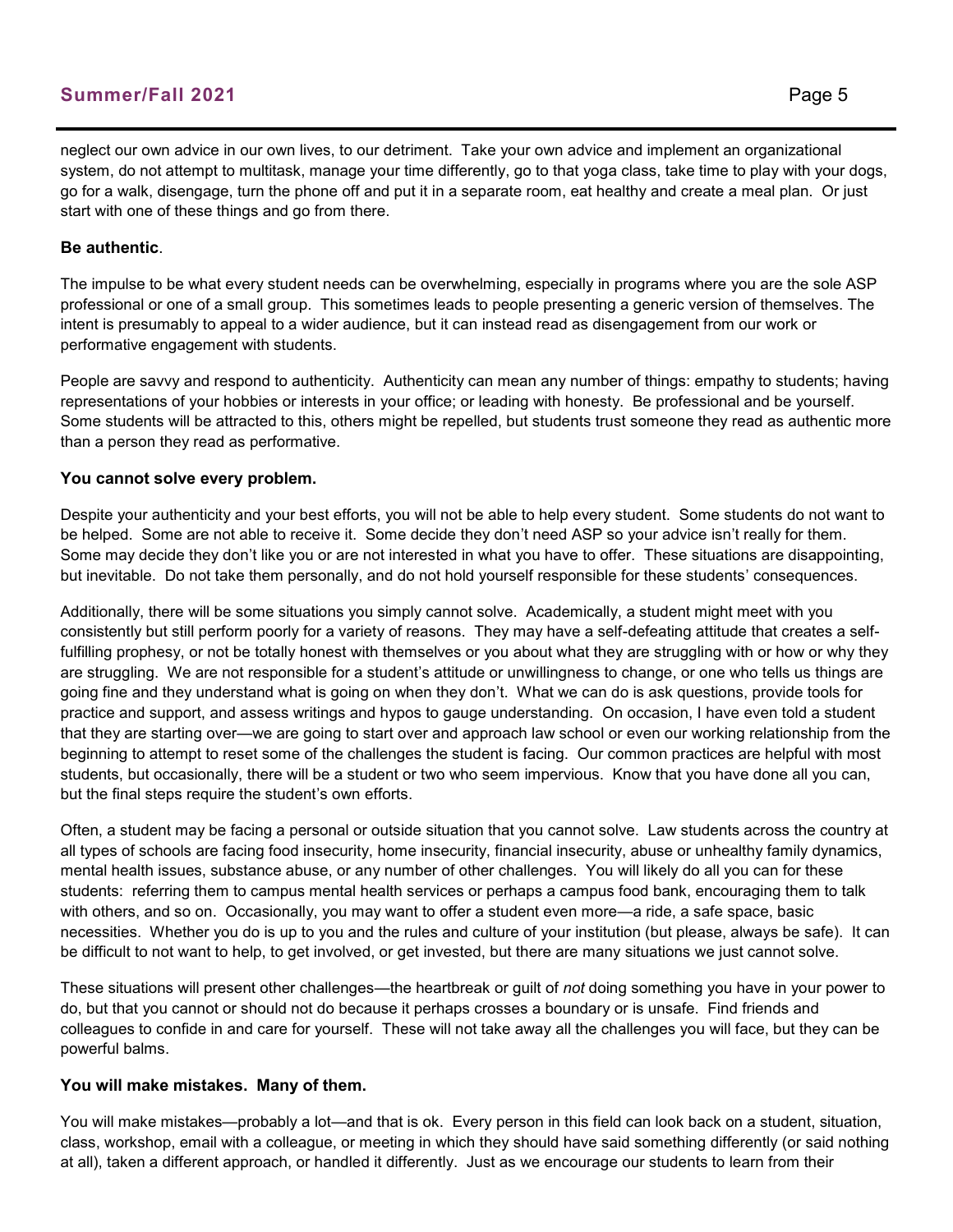mistakes and carry that forward into "next time," so should you. You may need to apologize to someone or take steps to repair the situation and that is ok. Learn from it, grow from it, reach out to mentors or peers to vent or get advice, and move forward.

#### **Know your worth.**

Finally, have confidence in your worth. You provide an invaluable service to your students and fill an important need for your institution. You matter. You matter as a person, as a professional, and as a colleague. While all institution's politics vary, know your worth and that you matter—speak up when necessary, whether for your program, class, students, or yourself. Do not be afraid to say no. Do not be afraid to say yes. Do not be afraid to ask for help. Do not be afraid to ask for additional compensation. Do not be afraid to start a new project or program for your students. You matter and your voice matters.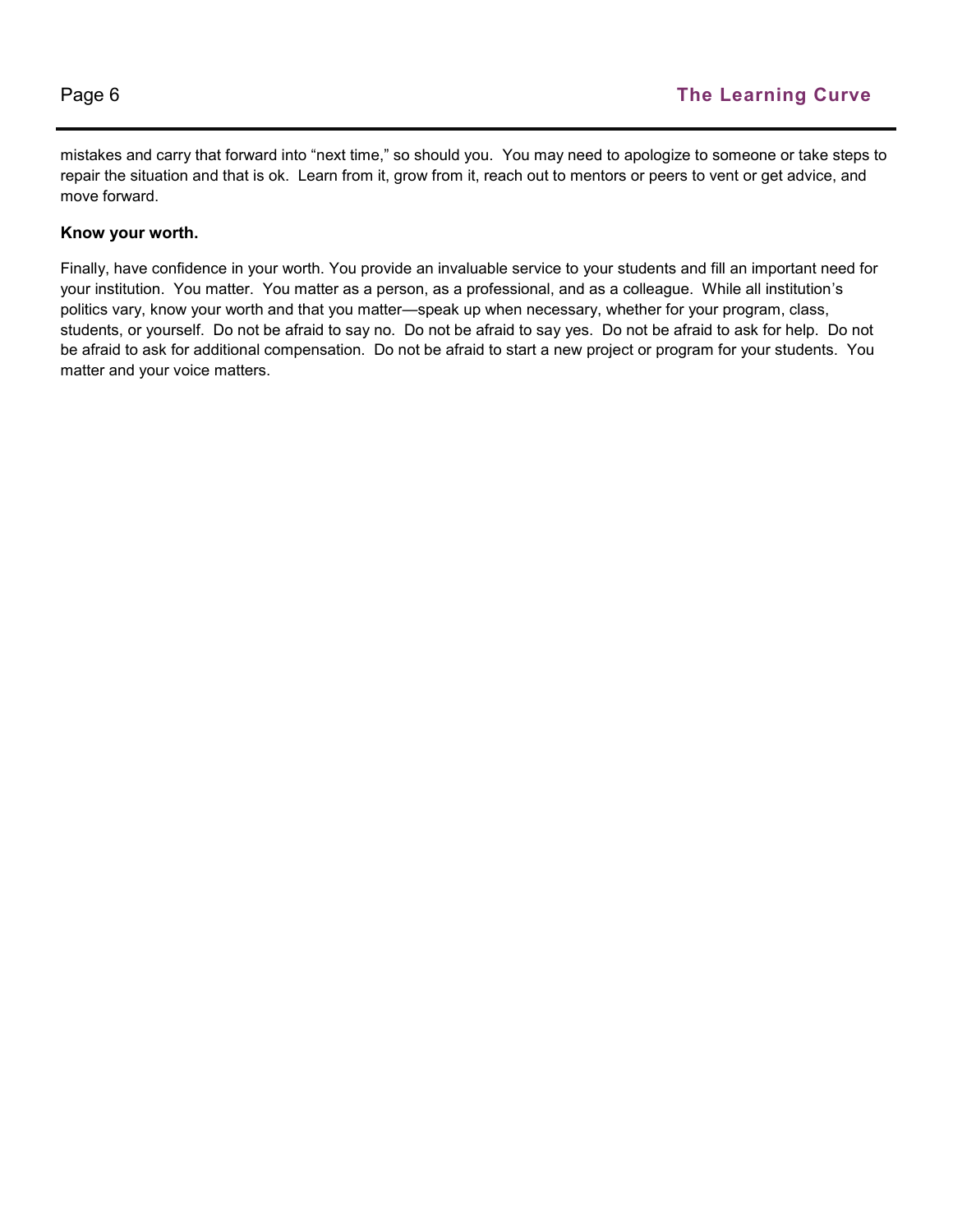## Giving Good Advice to Law Students: A Holistic Approach

#### **Heather Varanini**

Director of Academic Achievement and Adjunct Professor *Golden State University School of Law*

It is that time of year again when another semester has ended, and grades have been posted. With it comes a plethora of feelings along the spectrum, from elation to relief to devastation, for our students.

When grades are released each semester, I read advice professors share with students, and I hear about the various interactions students have with their professors when they look to them for guidance. Some professors tell students that if they do not get "good grades," the student:

- Should rethink law school;
- Should rethink becoming a lawyer;
- Will never pass a bar exam;
- Does not have what it takes:
- Is not cut out for law school or the practice of law; or
- Is wasting their money.

"Good grades" is in quotes because some professors are not familiar with their school's policies and procedures regarding academic standing. And as a result, they may give factually incorrect advice to students in this area, which can be unnecessarily damaging and painful for students.

If students are struggling, advice like the examples referenced above reinforce what the students are already telling themselves. Law school is incredibly difficult, and many struggling students are full of self-doubt, feeling the effects of imposter syndrome. Some are first-generation college and/or law school students, and some come from other underrepresented backgrounds. Law school and the legal profession are full of barriers. Reinforcing these thoughts is not helping students. It makes things worse.

In law schools across the country, there are controls in place to catch and help students who are underperforming academically. These controls are an interconnected web, working together to support students: the professors who teach students and grade them; the student affairs professionals who meet with and advise students about course schedules, disciplinary matters, and student life; the various committees dedicated to ensuring sound academic standards are in place and maintained; the academic support educators who work with students to provide the essential skills for success in law school through individual meetings, programs, and classes; and the Registrar's Office that scrupulously checks and rechecks final grades for accuracy. Many of us rely on and trust those controls. We frequently check in with our colleagues and follow up with students when professors and teaching assistants bring them to our attention.

As academic support professionals, we have seen many students disqualified, or placed on supervision or probation, only to bounce back academically, pass a bar exam, and

*"Law school is incredibly difficult, and many struggling students are full of self-doubt, feeling the effects of imposter syndrome."*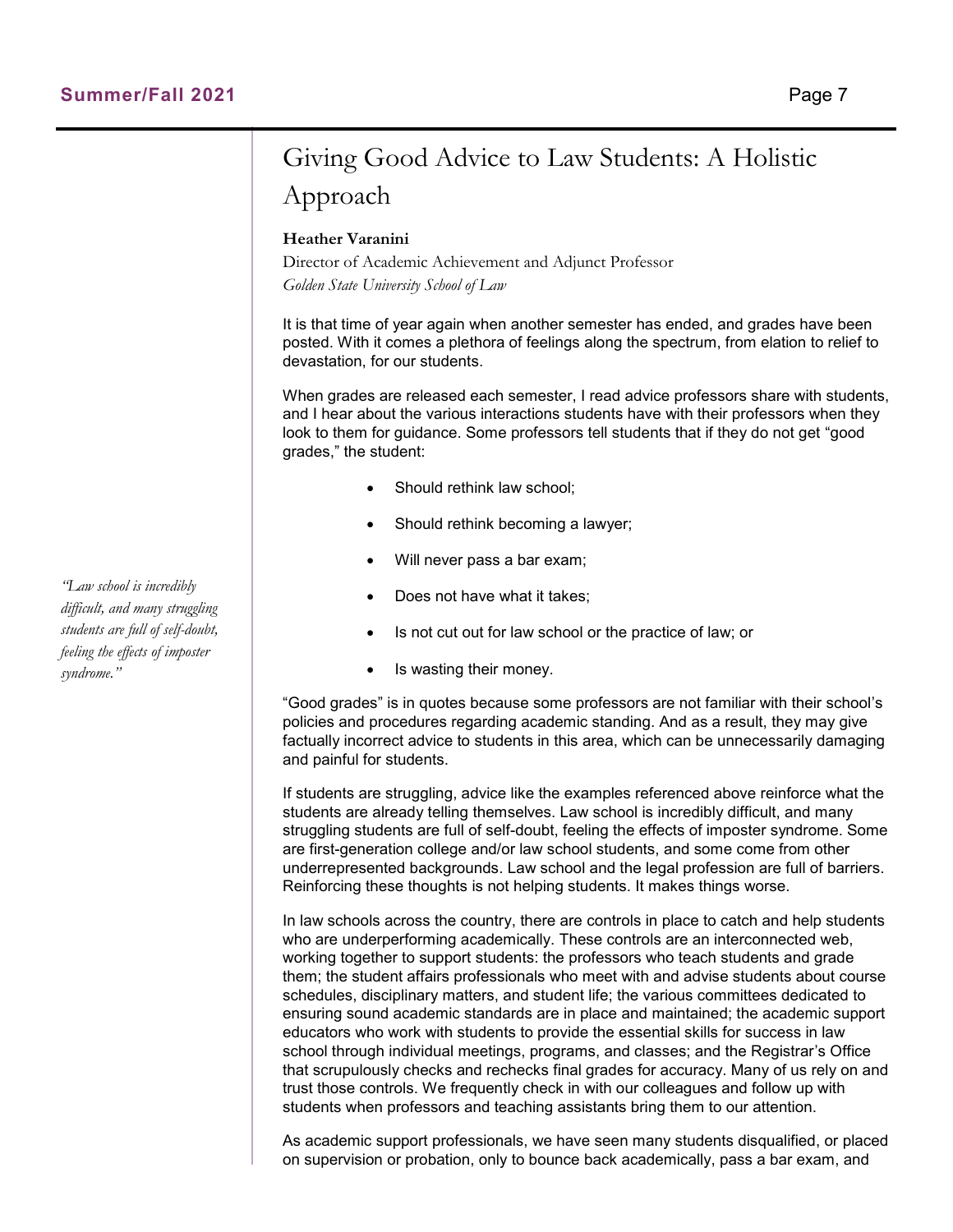go on to become great lawyers. We know this, but it always bears repeating: grades are not determinative of a person's ability or worth as a person.

But how should we navigate conversations with students and faculty when inaccurate or harmful advice is given and received? How can we best help students who come to us and our faculty colleagues for advice when students do not receive the grades they were hoping for? The following are things we should consider in those situations.

**Remember that we are in positions of power as professors**. We are lawyers—we have already achieved a status students want and are working toward. Depending on whether the student is currently enrolled in your class, you also have control over their grade. This power dynamic matters. Students come to us for help, and they trust us. What we say and how we say it matters.

**Know the school's academic standards and procedures**. We never want to provide students with incorrect information about grades and disqualification, and it is important that our faculty colleagues do the same. For example, students should not be advised that they will never succeed in law school if their grades are not actually in danger of getting them disqualified or do not put them on provisional status. This information is typically found in a law school's handbook. If faculty colleagues need clarification, consider working with the academic dean or someone in your student affairs' office to provide an update during a faculty meeting.

**Encourage collaboration between faculty and your academic support department**. Think about giving a short presentation at a faculty meeting for your colleagues to get to know you, what your department does, and when to refer students to your department. It is important that your faculty colleagues know you, trust you, and understand the work you do so they know when to refer students to your department for additional help. When the law school community works together, students perform better.<sup>1</sup>

**Know your disability resources**. Be familiar with the disability resources contact person for the law school. Go a step further and include language in the syllabi for your department courses with the appropriate contact information and school policies. Consider working with disability resources to create sample language for syllabi. Then, share it with all professors (our adjunct colleagues, too) and encourage them to use it in their syllabi. Students are not required to disclose their disability or accommodation(s) to professors, but it may come up in conversation. In addition, know that having a disability will not prevent our students from being successful attorneys. This approach is critical for our students with disabilities. $<sup>2</sup>$  Sometimes law school is the first time a student is</sup> diagnosed with a disability, and they may be navigating the accommodations process for the first time. Other students may need modifications to prior accommodations. Additionally, it can be important for students to create a history of documented accommodations if they are looking to obtain them for a standardized test, like the bar exam.

**Learn about your school's mental health services**. Know the contact person for this department or these resources. It also helps to know whether the school offers nocost or low-cost sessions like many schools do. This is a good opportunity to collaborate with the department that offers mental health resources to create sample language for syllabi so it can be shared and used throughout the law school. These conversations are important because more law students face significant stress than other types of graduate students, and law students and lawyers are impacted by substance use issues and other mental health challenges at rates much higher than the general population. $3$ As the stigma about mental health decreases, conversations about it increase. More

*"When the law school community works together, students perform better."*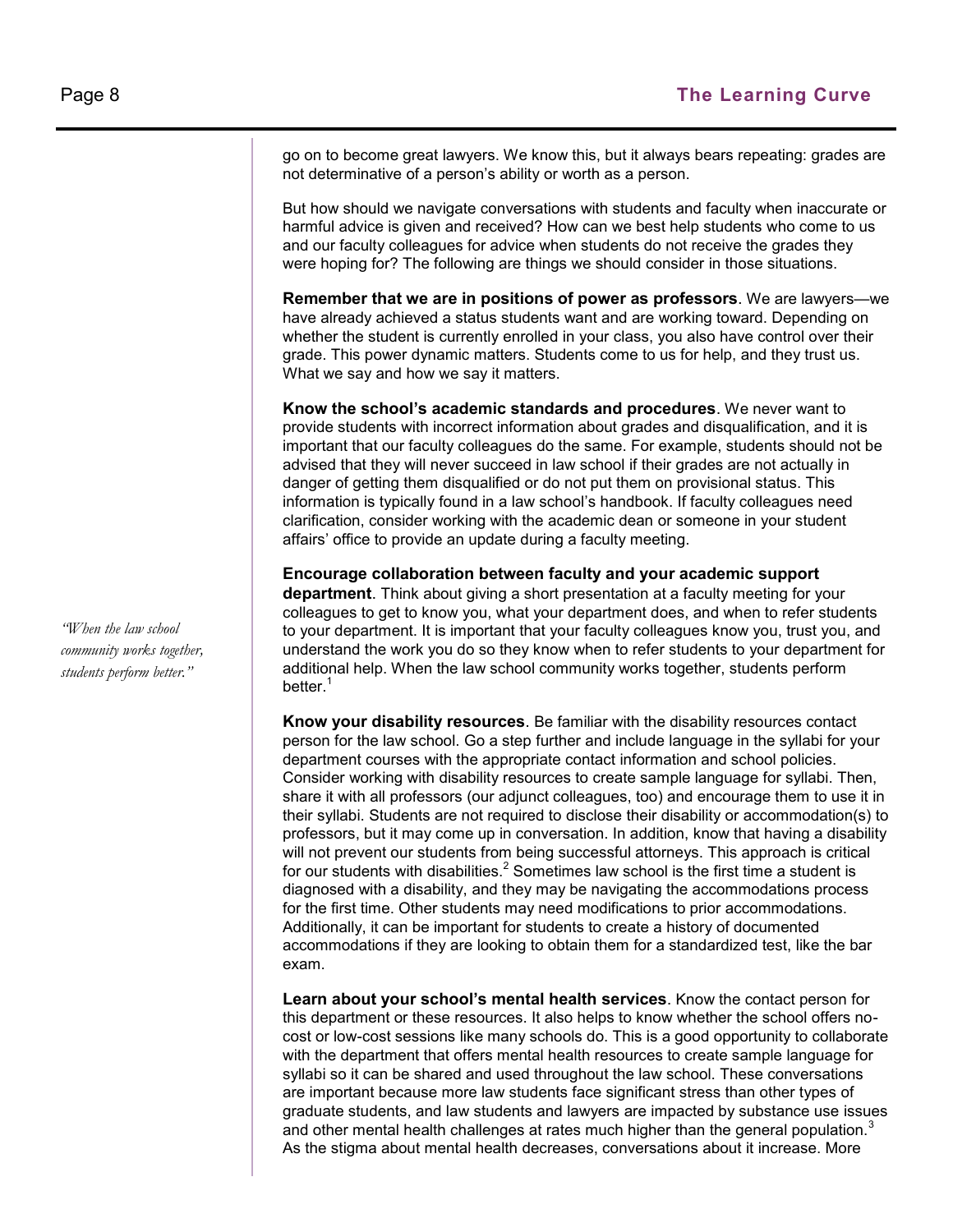students may mention it in conversation, so it helps to know where to refer students.

**Identify different ways to help lighten the financial cost of law school**. Encourage faculty to use open-source casebooks to reduce costs $^4$  or allow students to use old editions of required textbooks. My department has supplements and old editions of casebooks available to borrow on the honor system that are used frequently. These steps help students manage the cost of law school now to ease the burden and set them up for success after they graduate. With some schools surpassing the \$100,000 per year mark, $^5$  the cost of law school is on the rise. This is a growing concern for many students since more than 95% of new lawyers took out loans to attend law school<sup>6</sup> and the average amount of law school debt exceeds  $$100,000$ .<sup>7</sup> As a result of the debt load, the well-being and mental health of new lawyers suffer. $^8$  Further impacting the problem, the average lawyer salary fails to keep pace with growing student loan debt and significantly impacts their life choices. $9$  One student with a few professors using old editions or open-source casebooks means saving hundreds, if not thousands, of dollars in the short term at the time of purchase, and even more money in the long term as the student can borrow and repay less money in loans.<sup>10</sup>

**Think about the role holistically**. The role of a law professor is bigger than educating students about the substantive law alone: if we want good attorneys in the world, it is our responsibility to teach them what it takes to be one. The advice we give and how we give it sends a message about our interest in the student's well-being and future. Students hear these messages loud and clear, even when we think they may not be listening. We must think about our students as more than just a single grade or cumulative GPA because it makes all the difference to their success.

 $1$  "Feeling connected to and supported by their law school results in meaningful outcomes to students' academic and professional development." Ind. Univ. Ctr. for Postsecondary Research, Law School Survey of Student Engagement 2018 Annual Survey Results: Relationships Matter 9 (2018).

 $\mathcal{L}_\text{max}$ 

 $^2$  It is also important to remember that not all disabilities are visible, meaning that you may have students in your classes whose disabilities are not readily apparent. *See Words Matter: Invisible Disability*, Invisible Disability Project, https:// www.invisibledisabilityproject.org/words-matter#letter-i (defining invisible disability as "[a] disability that cannot be easily seen or measured; often discounted or not respected") (last visited July 7, 2021).

<sup>3</sup>*See* Rachel Casper, *The Full Weight of Law School: Stress on Law Students is Different*, Lawyers Concerned for Lawyers (Jan. 18, 2019), https:// www.lclma.org/2019/01/18/the-full-weight-of-law-school-stress-on-law-students-isdifferent/.

 $^4$  There are many open-source casebooks available through CALI. The eLangdell Bookstore, CALI, https://www.cali.org/the-elangdell-bookstore (last visited May 24, 2021). Professor Brian Frye has written several of his own, discusses the importance of open-sources casebooks at length on Twitter, and has compiled a list of some of them in a thread. Brian L. Frye (@bryanlfrye), TwiTTER (Sept. 22, 2019), https://twitter.com/ brianlfrye/status/1168632836712259585 (Twitter thread listing various open-source casebooks).

*"The role of a law professor is bigger than educating students about the substantive law alone: if we want good attorneys in the world, it is our responsibility to teach them what it takes to be one."*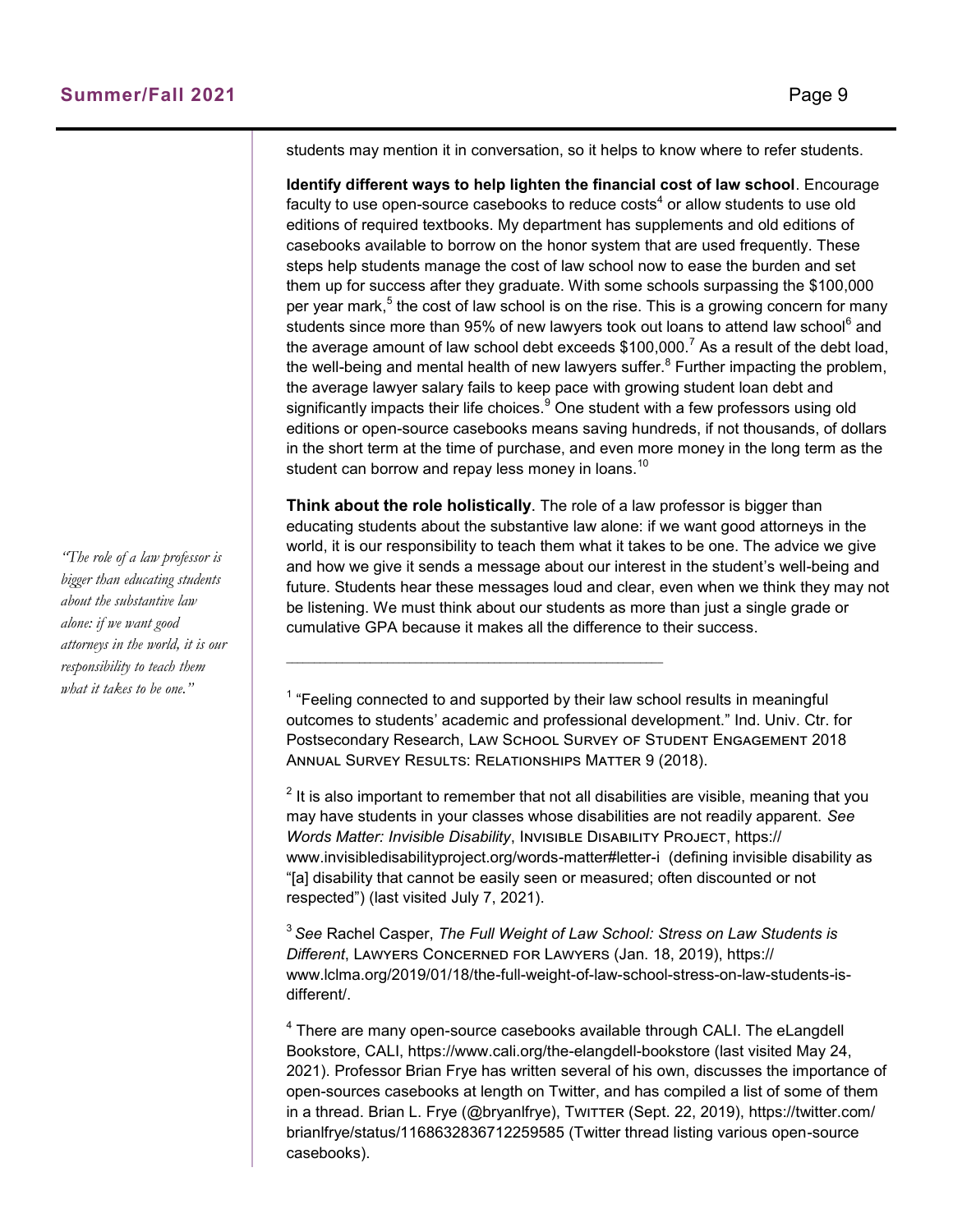$^5$  Staci Zaretsky, Annual Cost of Attendance at 3 T14 Law Schools Now Exceeds \$100k, Above the Law (Aug. 22, 2019 2:43 PM), https://abovethelaw.com/2019/08/annual-cost-of-attendance-at-3-t14-law-schools-now-exceeds-100k/.

 $6$ ABA 2020 Law School Loan Debt Survey Report 19-21 (2020), https://www.americanbar.org/content/dam/aba/ administrative/young\_lawyers/2020-student-loan-survey.pdf.

 $^7$  The average law school debt load for those who graduated in 2015-2016 was \$116,890. Paul Caron, What Do We Know About Law Student Indebtedness?, TaxProfBlog (Sept. 24, 2019), https://taxprof.typepad.com/ taxprof\_blog/2019/09/accesslex-what-do-we-know-about-law-student-indebtedness.html.

<sup>8</sup> ABA 2020 Law School Loan Debt Survey Report 7 (2020), https://www.americanbar.org/content/dam/aba/ administrative/young\_lawyers/2020-student-loan-survey.pdf.

<sup>9</sup>*See* 2020 ABA Profile of the Legal Profession 24-26, 46, 50 (2020) https://www.americanbar.org/content/dam/aba/ administrative/news/2020/07/potlp2020.pdf. New lawyers surveyed about their debt indicated that student loan debt impacted almost every aspect of their lives, such as delaying or deciding not to have children, go on vacation, get married, or buy a house. They also said they did not choose the job they really wanted but instead chose a job that qualified for loan forgiveness. Additionally, lawyer salaries have increased at less than the rate of inflation. This suggests that, while the costs of law school increase, and also student debt, lawyer salaries have not kept pace. This problem is further impacted by the fact that wages for lawyers employed in the public sector where graduates qualify for loan forgiveness "are paid far less than lawyers in other settings."

<sup>10</sup>*See* Understand How Interest Is Calculated and What Fees Are Associated With Your Federal Student Loan: What Is Interest?, Federal Student Aid, https://studentaid.gov/understand-aid/types/loans/interest-rates#rates (explaining that federal student loans accrue interest daily based on the overall amount borrowed) (last visited July 7, 2021).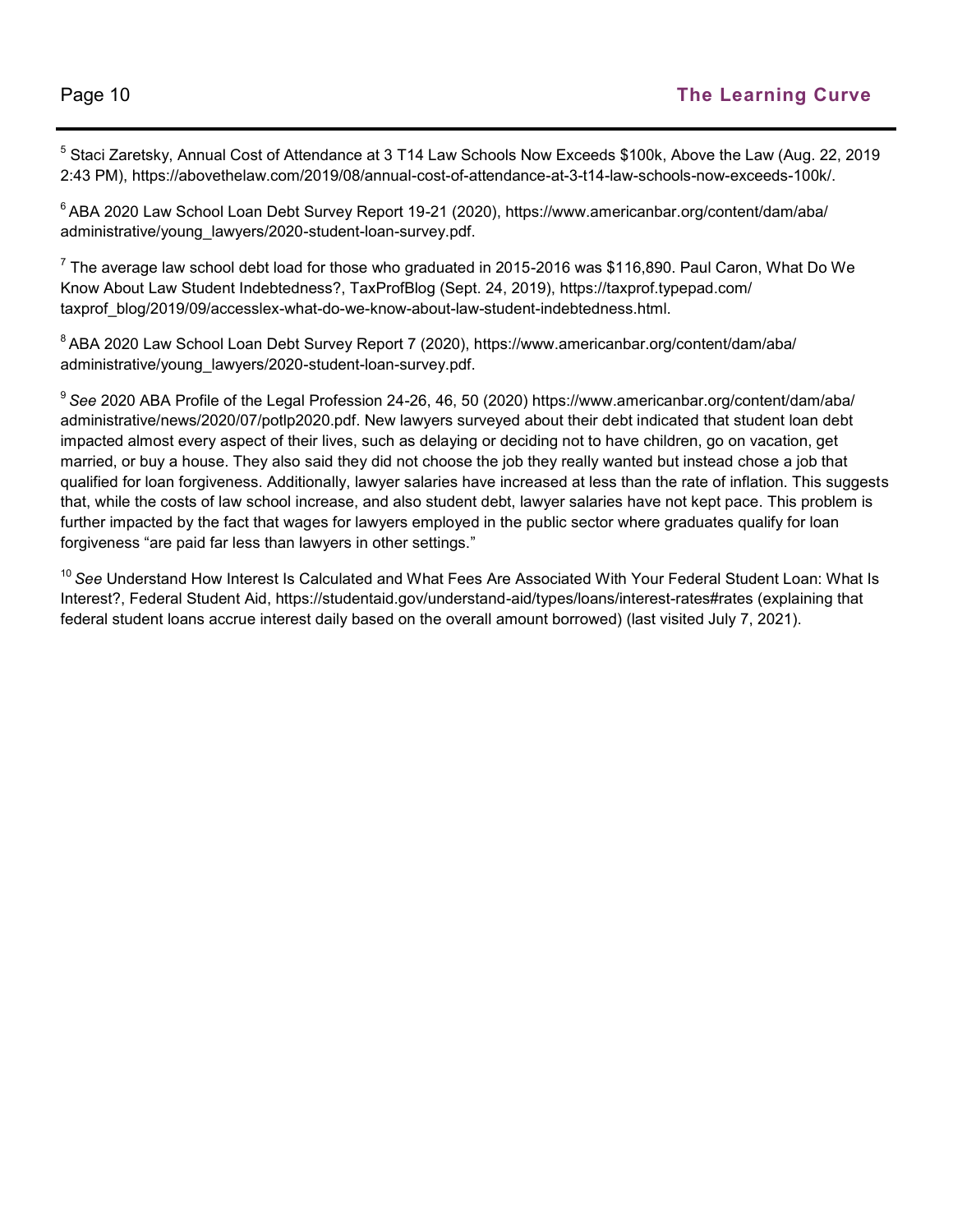## Asynchronous Teaching Methodologies: Pandemic Reflections and Best Practices

#### **Mathew Smith-Marin**

Director of Academic and Student Success and Visiting Assistant Professor *WMU Cooley Law School*

#### **Amanda M. Fisher**

Visiting Assistant Professor *WMU Cooley Law School*

The COVID-19 pandemic forced legal education online. As a result, professors are holding classes using online synchronous, asynchronous, or a combination of methods.<sup>1</sup> Professors have many choices to make when designing an asynchronous course, and a variety of tools that they can use in many different ways; therefore, professors who are new to the process may find it intimidating or overwhelming when trying to find "best practices." WMU-Cooley law professors had been employing these teaching methods even before the COVID-19 pandemic and now have increased the efficacy of these methodologies. Even though many schools are moving back to inperson or hybrid teaching, various aspects of asynchronous teaching will remain beneficial and should continue to be used even beyond the pandemic. This article discusses best practices for asynchronous teaching including video lectures, discussion boards, one-on-one meetings, and more. $^2$  The authors draw on successful approaches that have been used and implemented in two courses at WMU-Cooley Law School.

#### **Bar Exam Skills as an Asynchronous Course**

Bar exam preparation has been worked into WMU-Cooley's curriculum, and students must take a required Bar Exam Skills course to graduate. As with most law-school barprep courses, its primary focus is on building MBE, MEE, and MPT skills for success on a state bar exam. When WMU-Cooley went remote, it was a smooth process for Bar Exam Skills to transition to an online format, because the course was asynchronous before the pandemic. Following are some best practices that have been incorporated into that class.

One of the first reasons that transitioning Bar Exam Skills to 100% asynchronous was so easy is because the majority of post-graduate bar-exam preparation is asynchronous. Graduates don't usually get to attend live, in person bar-review lectures over substance or skills. $^3$  Instead, with the technology that is available today, graduates watch online video modules anytime that fits their own schedules. So, it comes as no surprise that one of the first changes we made was to record short videos on each week's substantive topic. Over the course of seven weeks, we cover Torts, Contracts, Civil Procedure, Evidence, Criminal Procedure, Real Property, and Criminal Law, each with four to seven videos. $4$  Each of the videos includes a series of embedded quizzes spread throughout the recording. That way, we can tell whether or not the student watched the entire video.<sup>5</sup> In addition, the quizzes allow for immediate follow-up on a legal concept and test the student's understanding of the covered materials. This, in turn, forces students to see areas where they need to review. In addition to watching the videos and completing the embedded quizzes, the students are also given a fill-inthe-blank big-picture outline. Thus, they can see the big picture of the class, while being directed to fill in the holes for important terms of art that they must memorize.

*"Even though many schools are moving back to in-person or hybrid teaching, various aspects of asynchronous teaching will remain beneficial and should continue to be used even beyond the pandemic."*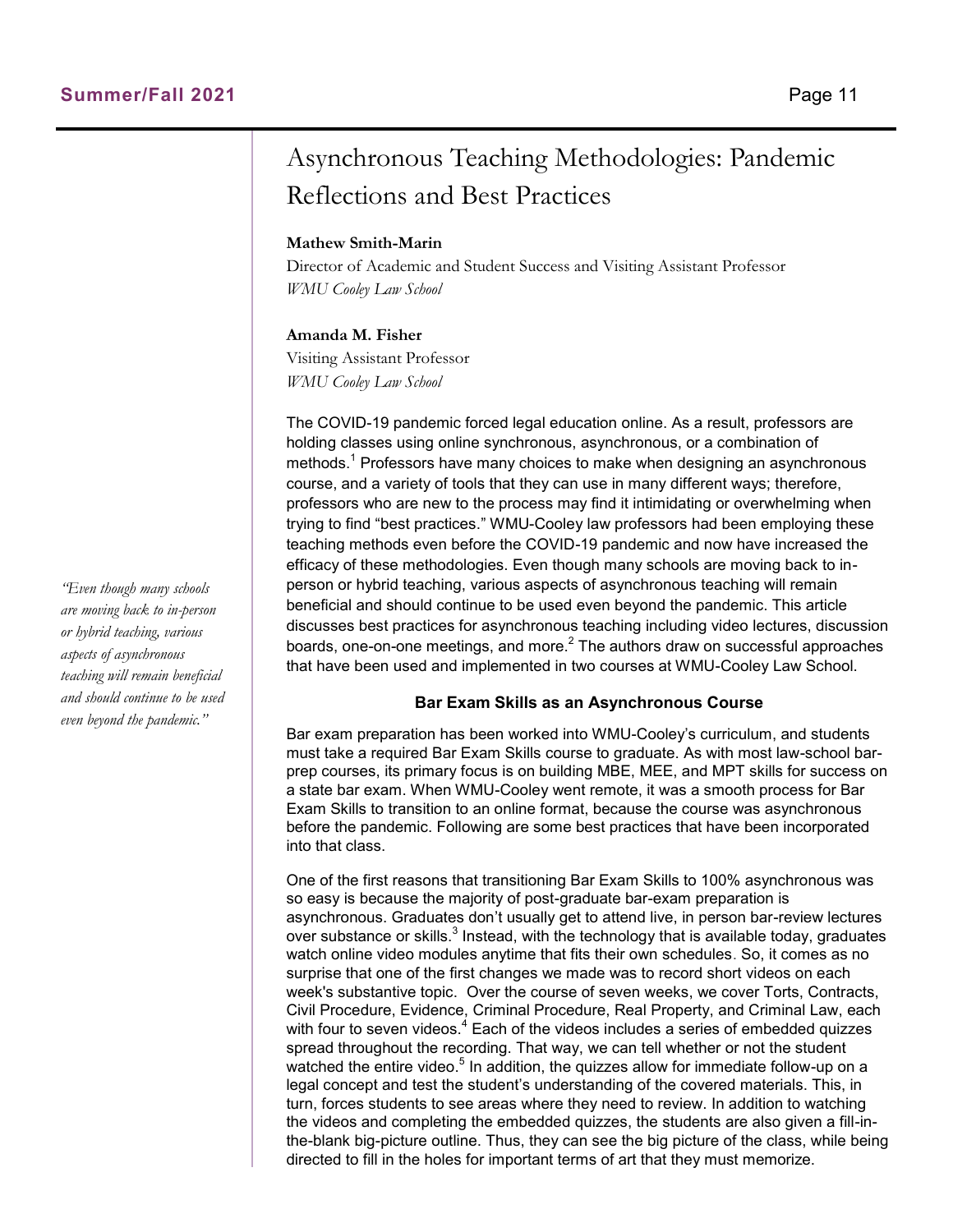After the students watch the weekly videos, they are required to write through an old bar exam essay question on that week's topic. At the beginning of the term, students are encouraged to use their notes; later, we suggest that they try to complete the essays under timed, simulated conditions. Like when the class was in person, students receive written feedback and are graded on a rubric. $^6$  In addition, students are encouraged to reach out and discuss their essays (and other questions) with the professors.<sup>7</sup> At the beginning of the term, the professors give their contact information to the students (including cell phone number), and they make a point to let them know they can text or call with any question. This, in turn, fosters open communication with the hope that the students will keep in contact (and feel free to reach out with questions) even after they graduate. This is where one of the big changes was made to the format of this class. Now, the professor takes on the role as a coach for each student, which has resulted in more customized, individual attention to each student's needs, rather than lecturing to the class as a whole. For those students who are initially apprehensive about reaching out in this format, a built-in course mechanism prompts them to feel more comfortable: each student must complete a mandatory meeting with one of the bar-prep faculty members approximately halfway through the term. The professor and student discuss areas of strength and areas that need improvement, and together they form a plan for the rest of the term and for after graduation.

While studying for the bar, many graduates fall behind in their bar-review courses because of problems with time management. WMU-Cooley's bar-exam skills class requires that certain videos and assignments must be completed before the middle of the week, others must be completed by the end of the week, and the attendance and point structure of the course provides both carrots and sticks as an enforcement mechanism. This builds in the idea of structure and deadlines even when the students are on their own in an asynchronous environment. Because they get used to the discipline of meeting deadlines to earn both attendance and points, the idea that students cannot leave work until "the last minute" is reinforced. It seems to be carrying over into when full bar-prep mode begins.<sup>8</sup>

Before the term is done, the students are given the option to select a faculty member as a bar coach. In many instances, those meetings begin while the student is in the course and continue until the student sits for the bar exam. Even though the course itself is asynchronous, it includes multiple live contacts with students. With the advent of technology, videoconferencing, and learning-management platforms, live contacts have become more accessible. Moreover, many of those live contacts are more beneficial to the student's overall progression in the course, because the conversations and coaching sessions are tailored toward the individual student's needs.

#### **Drafting as an Asynchronous Course**

Teaching a skills course, and especially a writing course, online may be ill-advised. After all, a skills course requires actual practice of the skills being taught. However, when COVID-19 struck and courses were shifted online, professors were left with no choice but to teach skills online, and with the difficult problem of how to do so effectively. Many professors chose synchronous online methods, but others were drawn to asynchronous methodologies because it gave the students more flexibility. In legal education, asynchronous methods were not widely used prior to the pandemic.<sup>9</sup> Fortunately, the pandemic allowed opportunity for further teaching innovation, including teaching a skills course asynchronously.

At WMU-Cooley, Drafting is an upper-level, required writing course covering practicefocused writing tasks, such as drafting and editing contracts and legislation. There are several benefits to teaching this course asynchronously. Students focus more on the

*"Fortunately, the pandemic allowed opportunity for further teaching innovation."*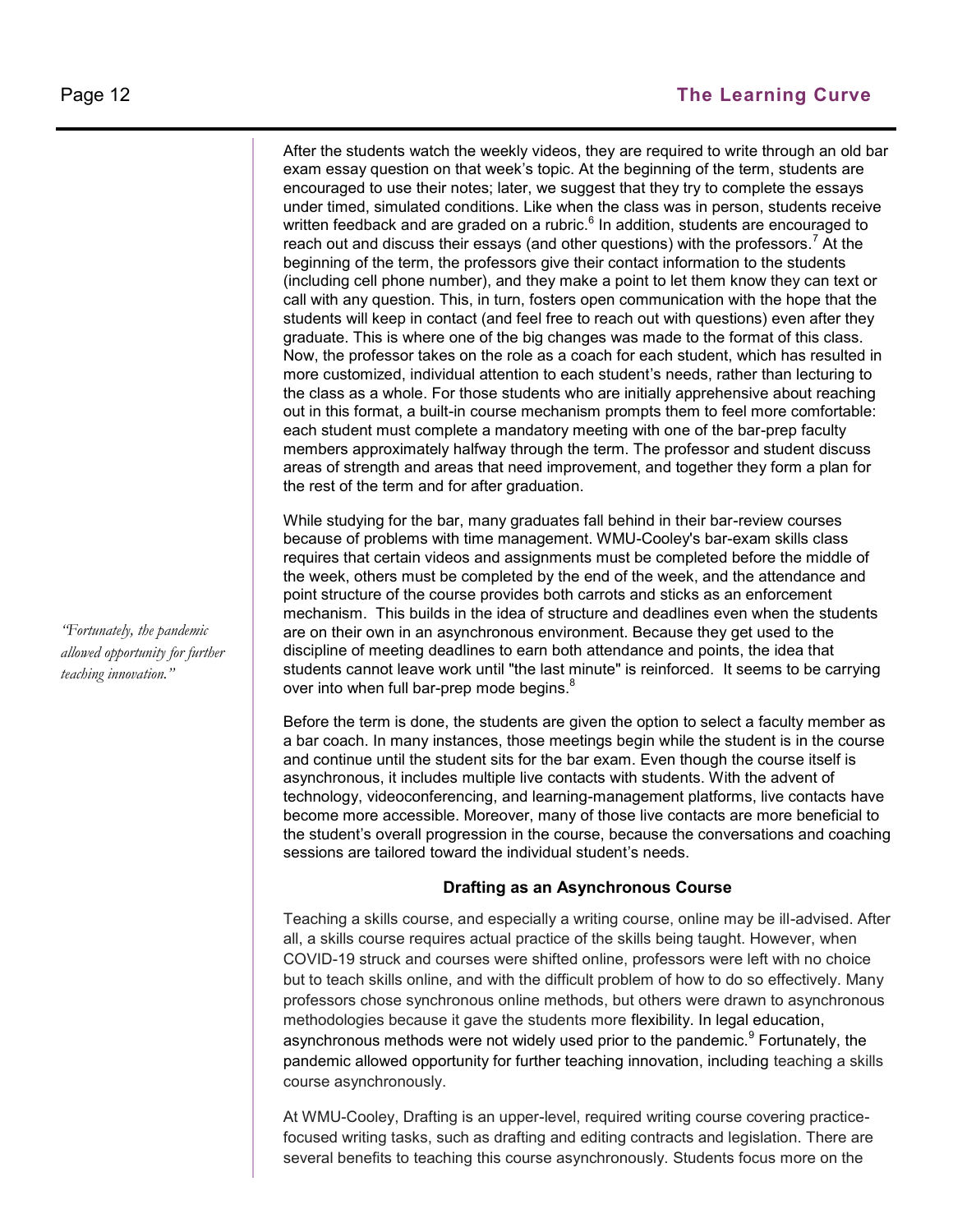#### **Summer/Fall 2021** Page 13

content of the course because they are able to complete it on their own timeline each week, giving them the flexibility to work around their many obligations.<sup>10</sup> Additionally, students may revisit any and all material that does not make complete sense the first time around.

In the physical, synchronous classroom, a Drafting skills lesson usually involves a short lecture to introduce a new skill or concept. Then the students are given the chance to try out the skill in small groups. Next the professor asks for volunteers to share their work. Finally, the professor guides the class in a discussion about what each group did well, and what each group can improve on in the next task. Every exercise is followed by a deconstruction and a model answer provided to the students, so that they can all self-assess.

In the online classroom, lectures are recorded videos, eliminating the need for the professor and the students to be present at the same time. Multiple short videos (20 minutes maximum for each video) are used if there is more than one skill or concept that needs to be covered in a given week. One long video would be less effective because the students' attention will inevitably wane.<sup>11</sup> After watching a lecture video that introduces the skill, the students practice the skill via discussion board exercises.

The professor has designed the discussion board responses so that students must post their own original responses first before they can see any other responses. Once they have posted, they can see any other student responses and are required to comment on two other posts to receive full credit for completing the task.<sup>12</sup> In the virtual Drafting classroom, credit is attendance. These settings have removed the temptation for a student to just scroll through the first responses to repeat what someone else has said or done. Moreover, requiring the students to respond to one another has helped the students engage with one another throughout the course rather than just posting and moving on. Maintaining human contact in the virtual classroom is important because students feel more supported and comfortable communicating when they need help.

This method also helps to showcase student work: it emphasizes that though everyone's writing looks different, it does not mean that only one person can be correct. It demonstrates that a single problem can have different, excellent solutions. The online platform has been ideal for this type of assignment. While some students may be hesitant to put their work on display, this professor has created normalcy in sharing work for the benefit of critique rather than for competition. For example, in the first week of class the professor sets the tone of professionalism and for creating a safe space for learning even in the online classroom. This has helped students feel more confident in posting their work for the whole class to see.

While the majority of the tasks for Drafting can be completed individually, without any additional contact from the professor, the regular scheduled class period is reserved for an optional question-and-answer drop-in session for the students. This ensures complete access to the professor at a time when the students are presumably available – after all, the day and time of the class meetings were listed on the schedule when the students registered for the class.

Students are also encouraged to schedule one-on-one meetings with the professor to go over any task, exercise, or graded assignment. Although these meetings are not required, the professor offers to meet with students repeatedly and to review multiple drafts. Again, this helps to preserve contact between the student and professor.

Furthermore, this approach provides flexibility for the students<sup>13</sup> but also places the responsibility on students to take charge of their progress and become self-regulated learners,<sup>14</sup> which will make all of them better attorneys.

Student response to the asynchronous version of Drafting has been positive. The asynchronous version of this course remains in high demand each term, and students have expressed appreciation for the flexibility built into the course and the availability of the professor. Part of Drafting's success has been the professor's time, attention, and dedication to ensuring the course effectively achieves the learning objectives set out for the students. In addition, the professor has worked hard to avoid common pitfalls with asynchronous teaching, such as the unavailability of the professor, students feeling isolated, and uncertain expectations.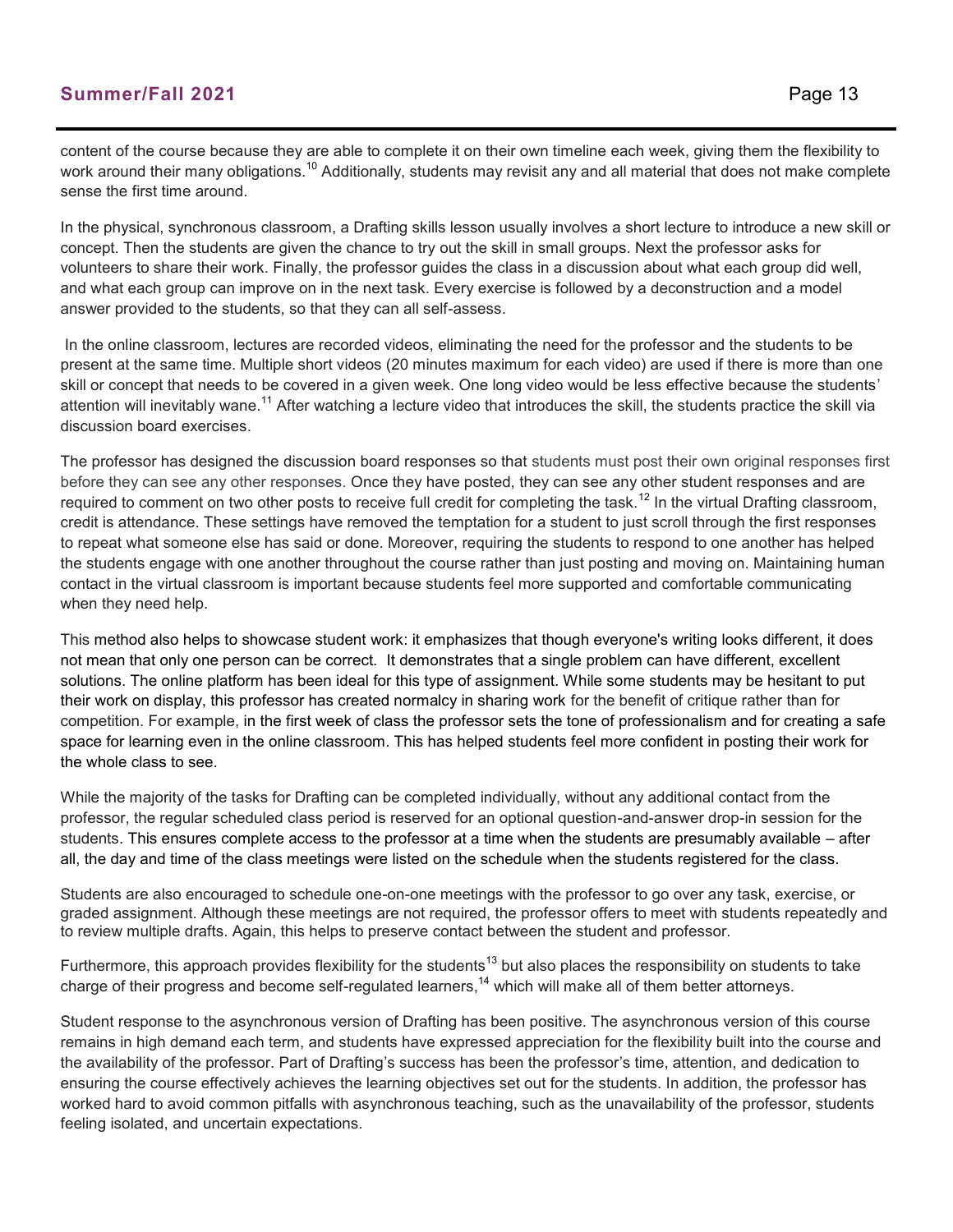#### **Asynchronous Teaching Post-COVID-19 Legal Education**

Asynchronous teaching has a place in legal education –in particular academic support, bar prep, and legal writing—even after all law schools return to in-person teaching. For example, a professor can flip a classroom by assigning short videos to be completed prior to attending class in person. This lays the substantive foundation for the students so that they come to class prepared for a robust discussion and ready to practice the skills they are developing. Short lecture videos not only allow students to re-watch when needed, but it also gives professors a sense of quality control over the material. A live lecture does not always go as planned, but with lecture videos a professor can scrap a version that did not work out well and recreate a more effective version. Additionally, discussion boards can be a valuable resource in showcasing student work and helping students learn to peer-edit and critique others in a professional environment. Further, asynchronous teaching helps students learn time management, discipline, and prioritization. Ultimately, this means that students will be better educated in substance and in critical skills necessary for becoming a successful attorney. Although the pandemic was the motivation for adapting asynchronous methods, the methodology will remain sound even when the global emergency has passed.

<sup>1</sup> Gabriel Kuris, *The Impact of the Coronavirus on Legal Education*, U.S. News & World Report (Aug. 24, 2020, 9:24 AM), https://www.usnews.com/education/blogs/lawadmissions-lowdown/articles/the-impact-of-the-coronavirus-on-legal-education.

 $\mathcal{L}_\mathcal{L}$  , and the set of the set of the set of the set of the set of the set of the set of the set of the set of the set of the set of the set of the set of the set of the set of the set of the set of the set of th

<sup>2</sup>Yvonne M. Dutton et al., *Assessing Online Learning in Law Schools: Students Say Online Classes Deliver*, 96 Denv. L. Rev. 493, 513 (2019). *See also id.* at 520 (stating that data collected "suggests that online classes have a place in the law school curriculum . . . [and s]tudents generally expressed the view that at least some of the online classes they have taken deliver a learning experience that is equal to or better than the learning experience they had in some traditional live law classes.").

3 The option to attend live is very rare, if it in fact ever happens. *See, e.g.*, *BARBRI Bar Review FAQs*, BARBRI (last visited Dec. 14, 2020), https://www.barbri.com/barbri-barreview-faq/ (stating that "[f]or a summer BARBRI Bar Review course, depending on the option you select when you enroll, when you attend a classroom, you may either experience 1) a live professor delivering the lecture or workshop content; 2) a live stream of a professor who is physically in another location; or 3) in some instances, you may watch a pre-recorded video in a classroom environment. For the winter bar review course, when you attend a classroom, you will watch a pre-recorded video in a classroom environment.").

<sup>4</sup>*See* Cynthia J. Brame, *Effective Educational Videos: Principles and Guidelines for Maximizing Student Learning from Video Content*, *in* CBE Life Sci Educ. Vol. 15, No. 4, at 4 (2016) (discussing "the median engagement time for videos less than 6 minutes long was close to 100% [where] median engagement time with 9- to 12-minute videos was  $~50\%$ , and the median engagement time with 12- to 40-minute videos was  $~20\%$ ."). Currently, students in the Bar Exam Skills course are given an average of 6 videos per week that range from 4 to 20 minutes each.

 $5$  Another point of interest in crafting the course makeup was how to track weekly attendance, per ABA standards. Students are given from Sunday at 12:00 a.m. until

*"Although the pandemic was the motivation for adapting asynchronous methods, the methodology will remain sound even when the global emergency has passed."*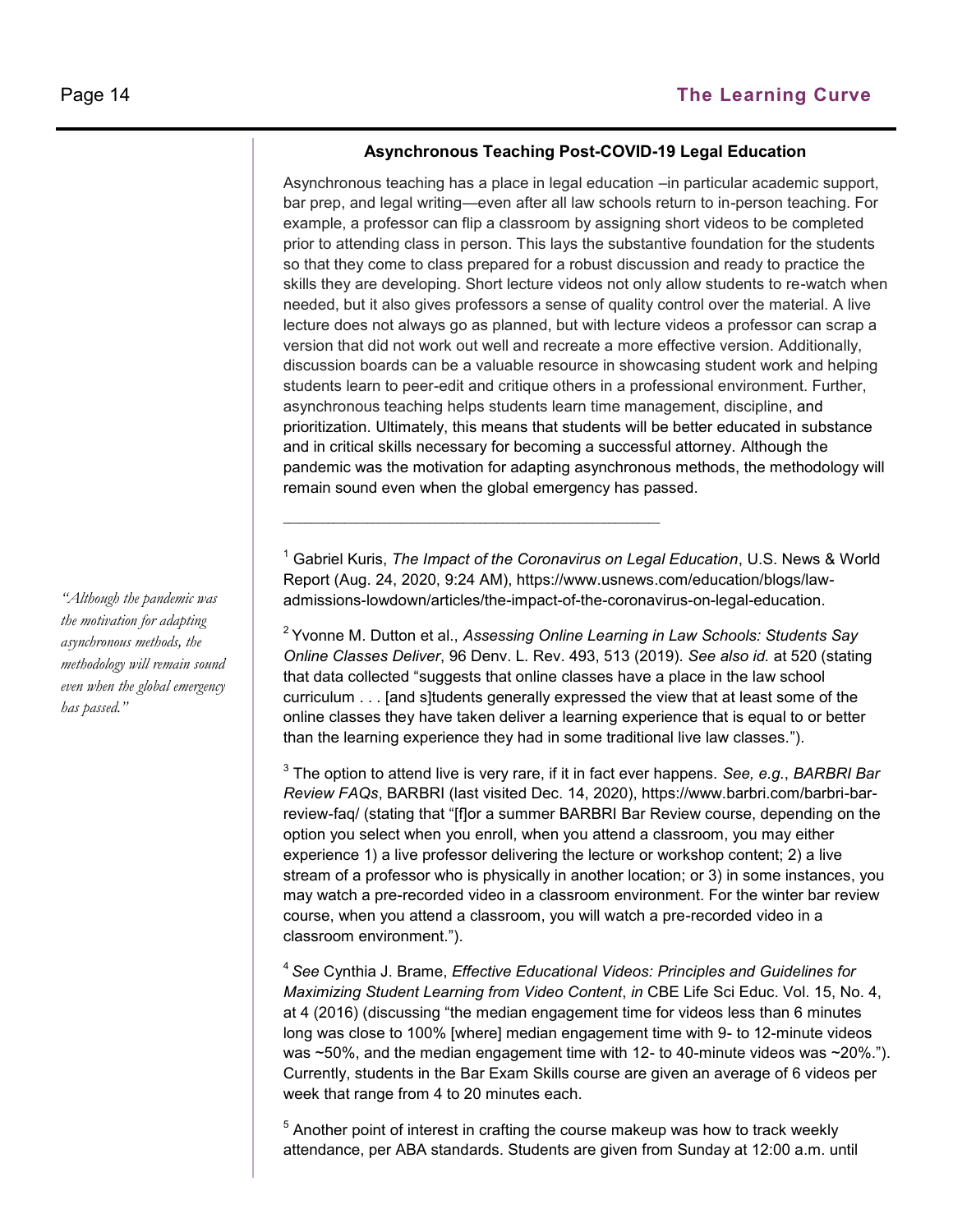Wednesday at 11:59 p.m. of that week to complete the videos and embedded quizzes for attendance purposes. If they fail to do so, then they are marked absent for the week.

 $6$  Another component of the class is working on the skill of self-assessment. A weekly assignment includes the students' self-assessing their essay response on the same grading rubric before the professor gives the feedback. Students then compare how they graded themselves versus how the professor scored them so they can see where they are in evaluating their own work. In addition to the other assignments already mentioned, students must complete weekly concept maps/outlines of topics, they must solve weekly multiple-choice sets, and they must track their deconstruction of those multiple-choice sets. The deconstruction requires them to record which questions they got wrong and list the reason(s) why they got those questions wrong. They must also explain what rules were being tested in all questions, regardless of whether the students got the question right or wrong, and explain what facts triggered those rules.

 $7$  Students must meet with a bar prep faculty member once but are encouraged to meet as often as needed. This is a best practice, because it ensures that students have a minimum of one real-time interaction with a faculty member despite the course being asynchronous.

 $^8$  Anecdotally, we have kept in touch with graduates who have said that they understand why the Bar Exam Skills course was designed asynchronously after they experienced full bar prep and the bar exam because the structure was so similar and they felt more prepared.

<sup>9</sup> *See supra* note 1.

 $10$  Students have expressed gratitude for the flexibility of this course during and after the class. They have also frequently written and described how helpful the content has been for their practical experiences.

<sup>11</sup>*See supra* note 4.

 $12$  Here, credit is attendance. If students complete all required tasks, they are counted as present for that week. If a student completes only a portion of the tasks, then they are partially absent, and if no tasks are completed, then the student is marked absent.

 $13$  WMU-Cooley has a student body made up of many non-traditional students who will benefit from flexibility in many ways.

<sup>14</sup> Self-Regulated Learning and Academic Achievement: Theoretical Perspectives (Barry J. Zimmerman, Dale H. Schunk, eds. 2nd Ed. 2008).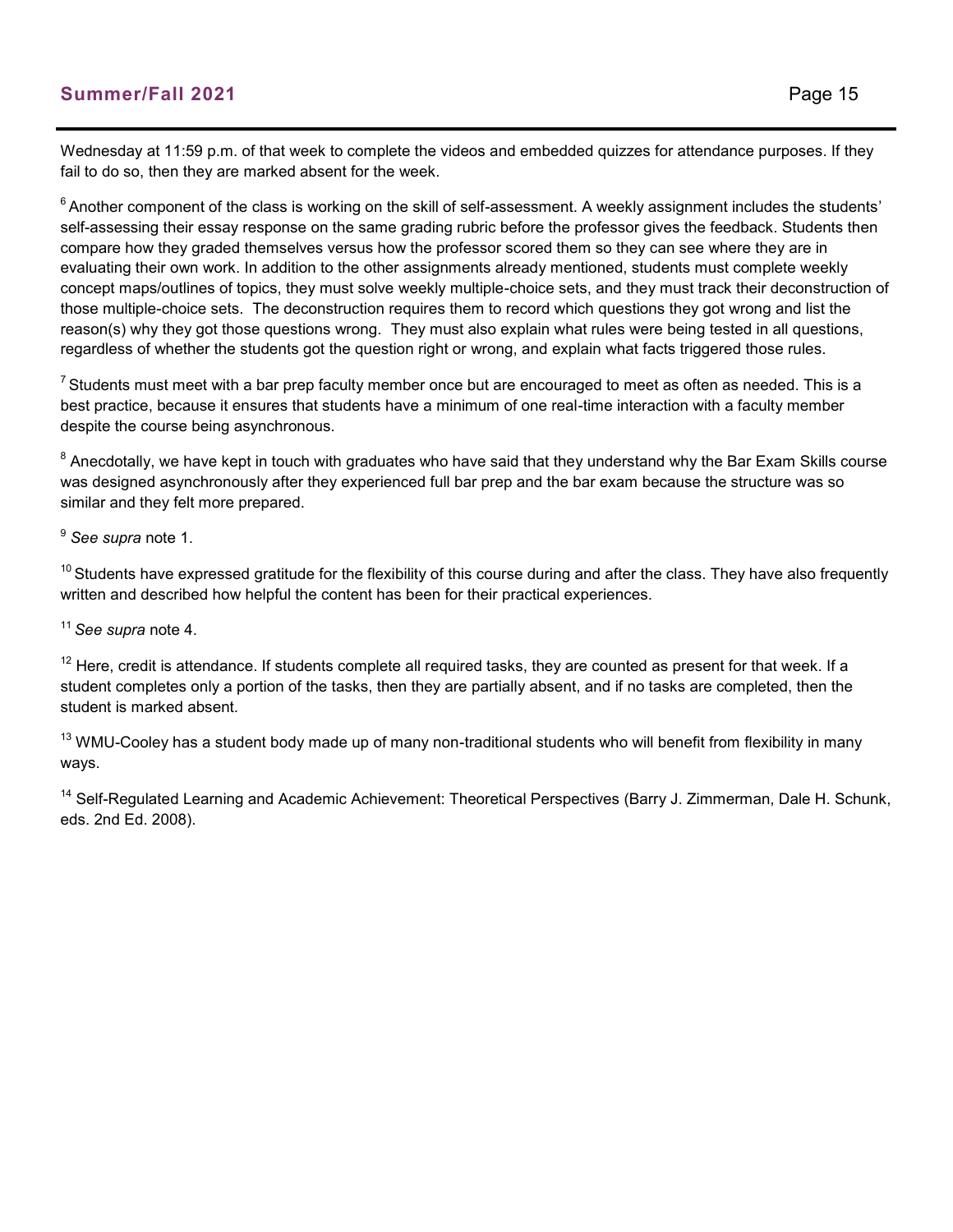## Seven Habits of Highly Effective Studiers

**Chad Noreuil**

Clinical Professor *Arizona State University College of Law*

*"True education is about getting the best out of oneself."*

*~ Mahatma Gandhi*

An Olympic athlete doesn't just "train" by practicing her event—she trains all day by preparing her mind and body for each practice session. Our students are world-class brain athletes, and there are things they can do to enhance their study sessions—things that go beyond the act of studying itself. The following is a list of the seven habits I tell my students they can employ to optimize their brain workouts and overall law school performance. In addition, some of these habits may help overworked professors as well.

#### **Fuel Your Workout, Part I**

A healthy diet is critical for a healthy brain. Neuroscientists are now referring to the microbiome in our digestive system as our "second brain" because of the direct, causal link between the foods we eat and our overall brain health.<sup>1</sup> A poor diet—those high in refined sugars/carbohydrates, red meat, processed meat, and fried foods—promotes inflammation $^2$  and leads to reduced neuroplasticity in the brain, making it more difficult to form new memories and learn new things.

On the flip side, eating a healthy diet with foods such as fruits, nuts, leafy greens, and fatty fish all work to combat inflammation. Individuals eating such a diet have been shown to have larger total brain volume, higher nerve density in the brain, and a larger hippocampus. Each of these is associated with better brain health, Including increased overall function, improved memory, and protection against neurodegeneration. $^3$ 

With all of that in mind, here are some of the best foods to boost your overall brain health (in no particular order): avocados, blueberries, broccoli, walnuts, dark chocolate, dark leafy greens, eggs, salmon, quinoa, and turmeric. Eat well before and after your "workouts" in order to maximize your brain's ability to absorb all of your study efforts.

#### **Fuel Your Workout, Part II**

Your mindset will go a long way in determining the quality of every study session. Your thoughts create your mood at any given moment. The words you choose within your internal dialogue create different emotional states within your body and brain. $^4\,$  The research is now clear that a more positive mental state is better for your brain's ability to assimilate and process the information you are trying to learn. The great news is that you are the author of the internal dialogue running through your mind all day.

Thus, it is critical to remind yourself that you don't *have to* study for law school—you *get to* study for law school. Don't tell yourself that you *have to spend a lot of time studying*. Remind yourself that you *get to invest time* in accomplishing your amazing goal of

*"Your thoughts create your mood at any given moment. The words you choose within your internal dialogue create different emotional states within your body and brain. The research is now clear that a more positive mental state is better for your brain's ability to assimilate and process the information you are trying to learn."*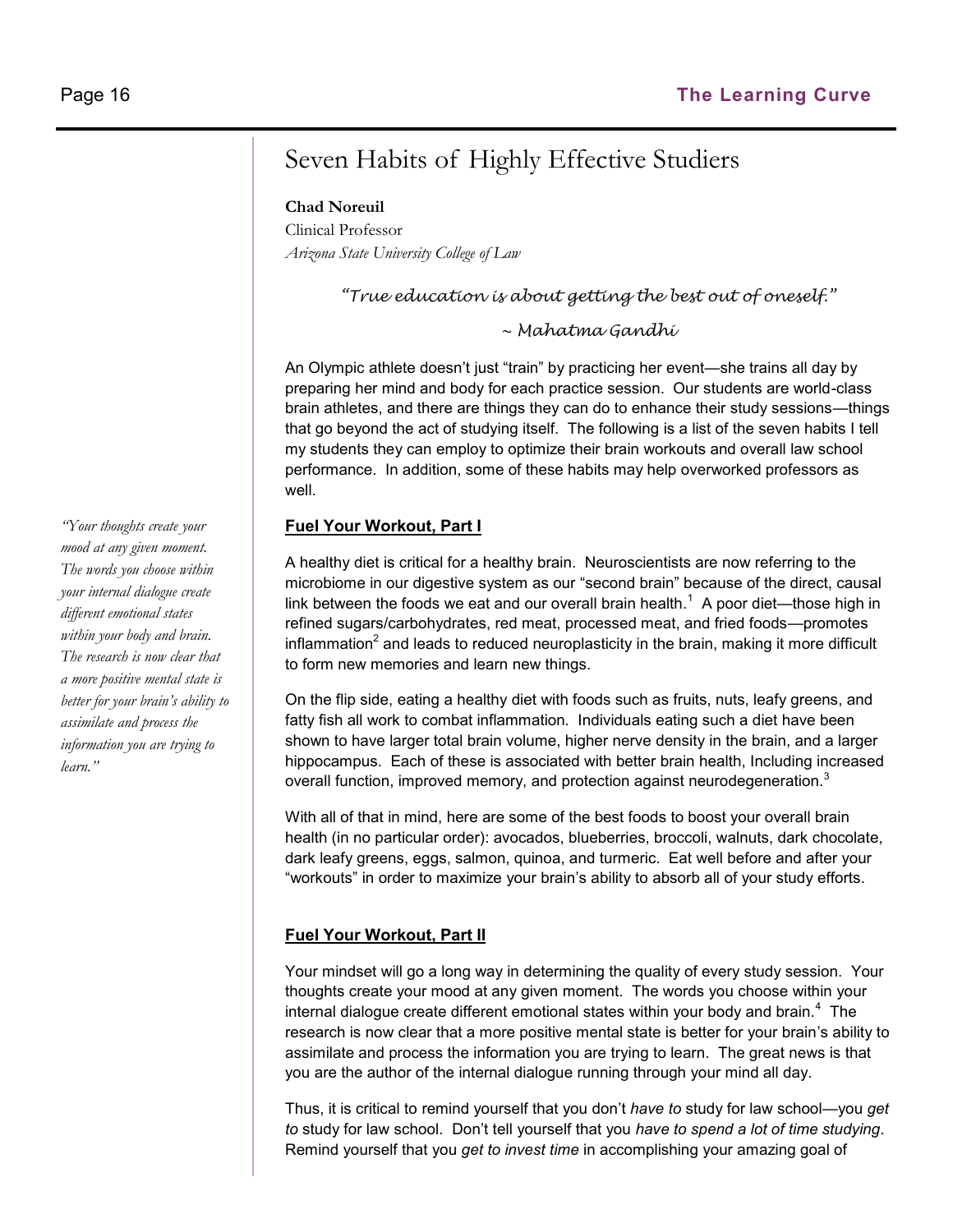becoming an attorney. If you are struggling with a subject, try adding the word "yet" to your vocabulary—so instead of saying you "don't get Property," start saying that you "don't get Property *yet*." This will create a more positive mental state, and foster a more beneficial growth mindset. The words you choose to speak to yourself can energize you or deplete you, so choose wisely for a more effective study session.

#### **Study Correctly**

Sadly, research suggests that we will struggle to remember approximately 50% of what we learn within an hour and 70% within 24 hours. $^5\,$  Fortunately, there are things you can do to improve those numbers. The optimal amount of time for learning or doing a task is 25 minutes, followed by a five-minute break (known as the Pomodoro technique). After your break, quickly review what you studied in the previous 25-minute session before you re-start. And, of course, spaced repetition (reviewing information 36 -48 hours later and then again 5-7 days later) has been shown to increase memory recall.

For best results, change up the manner and location of your study sessions. The brain remembers best when it's stimulated—and it's difficult to be stimulated when you are doing the same thing in the same place every day. Thus, you want to alternate the *way* you study (flashcards, audiotapes, study groups, etc.), and the *places* you study (different places within your home, a coffee shop, a friend's house, etc.).

Regardless of where you study, it is imperative to *declutter your workspace*. Our physical environment is closely intertwined with the functionality of our brains. Physical clutter in your surroundings competes for your attention, resulting in decreased performance and productivity.<sup>6</sup> Worse still, our brains want things to be in order, so a messy workspace spikes our anxiety levels.Wherever you study, make the space your own—but make it clutter-free*.* 

#### **Read Correctly**

Of course, a lot of "studying" in law school comes down to reading, reading, and—more reading. So be sure to read correctly to get the most out of each study session. First, hold the book upright and not flat on the desk, or use a book stand to achieve the same effect. If the book is flat on the desk, you will be looking at the print at an angle, which is tough on the eyes, creating visual fatigue. Moreover, if the book is flat on the desk, you will likely be forced to slouch over to see the print clearly, which constricts the diaphragm; this constriction disrupts the flow of oxygen to the brain and body, which makes you feel more tired.

You can also change up *how* you read to keep your study sessions fresh. Try reading aloud. Reading aloud can improve both comprehension and memory.<sup>7</sup> It also seems to have the added benefit of making it easier to grasp complex subject matter. You can also read aloud with your significant other or family member. When we read aloud or listen to someone else read, we utilize different brain circuits than we do when we read silently. This is a different stimulus for the brain, which makes it more memorable.

#### **Stay off of Social Media**

We now consume as much data in a single day as an average person from the 1400s would have absorbed in an entire lifetime—and this isn't necessarily a good thing.

*"We now consume as much data in a single day as an average person from the 1400s would have absorbed in an entire lifetime—and this isn't necessarily a good thing."*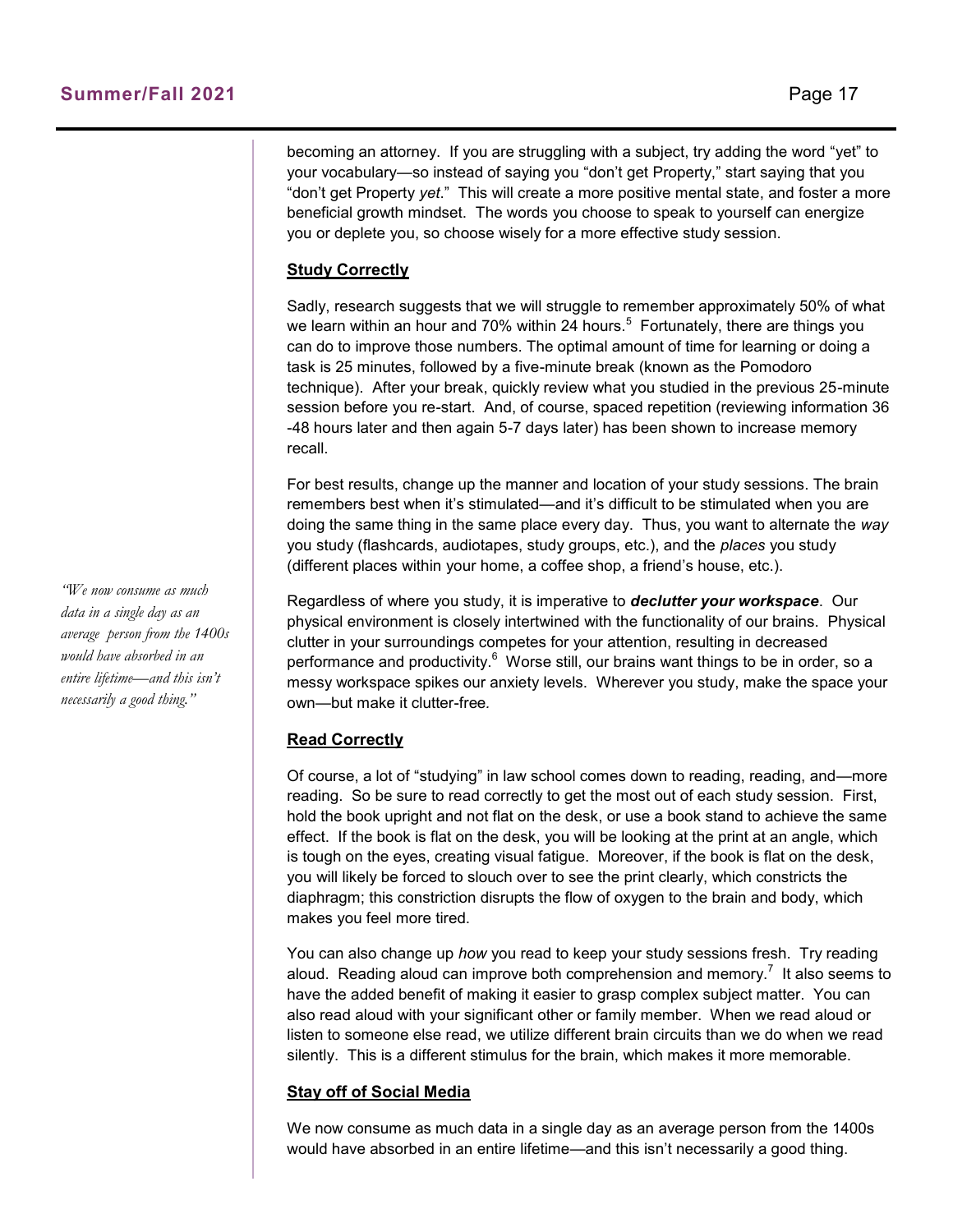Increased use of social media has been correlated with lower academic performance $^8$ (lower GPAs and exam scores) and reduced information recall. $^9$  (Note: information recall is critical to law school success!)

Worse still, higher use of social media has also been correlated with greater symptoms of depression, $^{10}$  lower self-esteem, $^{11}$  difficulty sleeping, $^{12}$  and higher anxiety. $^{13}$   $\,$  Clearly, these are all things you want to avoid during the rigors of law school—especially when some of your peers may be posting about how they continue to crush law school memos, midterms, moot court competitions, etc. So, stay off social media as much as possible to boost your productivity, performance, and overall mental health.

#### **Hide Your Cellphone**

Cellphones are now a huge part of our daily lives. In fact, cellphone users in general have been shown to check their phones more than 150 times a day. $^\mathrm{14}$  Many students now identify as multi-taskers, and one way many students multitask is by switching between schoolwork and cell phone usage. The research, however, is clear that there are "switch-costs" involved with multi-tasking—namely, a loss in productivity by as much as 40%.<sup>15</sup>

When students are immersed in work and then check their phones, it can take up to 23 minutes for their brains to get back to the full immersion of studying/reading after the distraction.<sup>16</sup> Students who multitask between cellphone/social media use and learning have less of an ability to filter irrelevant information and are slower at switching between tasks. $^{17}$  Even more revealing, a 2017 study showed that just having your cell phone near you—*even if it is turned off*—can result in a 30% decline in cognitive abilities.<sup>18</sup> Thus, whenever possible, physically separate yourself from your phone by either placing it in another room or hiding it during study sessions.

#### **Overcome Procrastination**

If you know you are a procrastinator, there are two key things you can do: (1) start (no matter how insignificant your start may seem), and (2) make yourself accountable. First, just starting (even if it is only putting your name/exam ID on a paper that is due) results in the Zeigarnik effect—a phenomenon where something you have started but not finished keeps popping into your mind—which literally results in your brain nagging at you to stop procrastinating and get it done.<sup>19</sup>

As for accountability, you are far more likely to get things done in a timely manner when you have to answer to another person for your efforts. In fact, if you have a specific person you are accountable to on a specific timeline, it can increase your chances of completing the task by 95%. $^{20}\,$  You can also have cross-accountability with a classmate to keep each other in check. At our core, we don't want to disappoint our friends/family, and making yourself accountable in this way will serve you well in overcoming procrastination. So . . . what are you waiting for? Happy studying!

<sup>1</sup>Eva Selhub, *Nutritional Psychiatry: Your Brain on Food*, HARV. HEALTH PUB: HARV. HEALTH BLOG (Mar. 26, 2020), https://www.health.harvard.edu/blog/nutritionalpsychiatry-your-brain-on-food-201511168626.

 $\mathcal{L}_\text{max}$ 

*"Students who multitask between cellphone/social media use and learning have less of an ability to filter irrelevant information and are slower at switching between tasks."*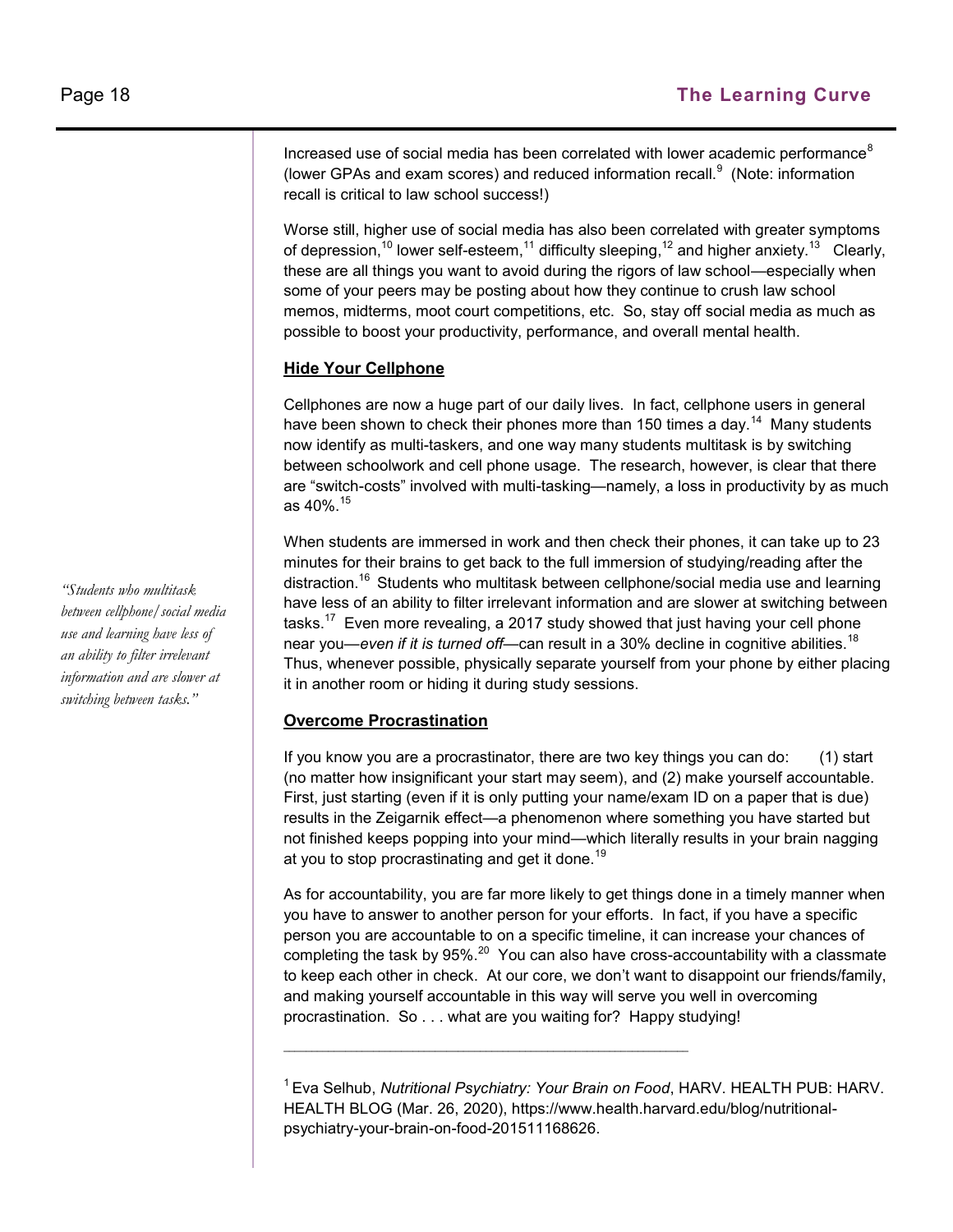$^{2}$ *Id*.

<sup>3</sup>*Foods that Fight Inflammation*, HARV. HEALTH PUBL'G: HARV. WOMEN'S HEALTH WATCH (Aug. 29, 2020), https:// www.health.harvard.edu/staying-healthy/foods-that-fight-inflammation.

<sup>4</sup>Chris P. Neck & Charles C. Manz, *Thought Self-Leadership: The Influence of Self-Talk and Mental Imagery on Performance*, 13 J. ORG. BEHAVIOR 681 (summary) (1992); Antonis Hatzigeorgiadis et. al., *Self-Talk and Competitive Sport Performance*, 26 J. APPLIED SPORT PSYCH. 82, 87 (2014).

 $^5\,$ Jim Kwik, Limitless: Upgrade Your Brain, Learn Anything Faster, and Unlock Your Exceptional Life 47 (Hay House, Inc. 2020).

<sup>6</sup>*See, e.g.,* Stephanie McMains & Sabine Kastner, *Interactions of Top-Down and Bottom-Up Mechanisms in Human Visual Cortex*, 31 J. Neuroscience 587 (2011).

*<sup>7</sup>See* Noah D. Forrin & Colin M. MacLeod, *This Time it's Personal: The Memory Benefit of Hearing Oneself*, 26 MEMORY 574 (2017).

<sup>8</sup>Michael C. Patterson, *A Naturalistic Investigation of Media Multitasking While Studying and Effects on Exam Performance*, 44 Teaching Psychol. 51, 51–52 (2016); Martin D. Hassell & Mary F. Sukalich, *A Deeper Look into the Complex Relationship Between Social Media Use and Academic Outcomes and Attitudes*, 21 Info. Res., no. 4, at 3 (Dec. 2016); Reynol Junco, *Too Much Face and Not Enough Books: The Relationship Between Multiple Indices of*  Facebook Use and Academic Performance, 28 COMPUTERS HUM. BEHAV. 187, 187-98 (2012).

<sup>9</sup>Scott T. Frein et al., *When it Comes to Facebook There May be More to Bad Memory than Just Multitasking*, 29 Computers Hum. Behav. 2179, 2179–82 (2013).

<sup>10</sup> Mai-Ly Nguyen Steers et al., *Seeing Everyone Else's Highlight Reels: How Facebook Usage is Linked to Depressive Symptoms*, 33 J. Soc. Clinical Psychol. 701, 701–31 (2014).

<sup>11</sup> Maria Kalpidou et al., *The Relationship Between Facebook and the Well-Being of Undergraduate College Students, 14* Cyberpsychology Behav. Soc. Networking 183, 183–89 (2010).

<sup>12</sup> Cecilie Schou Andreassen, *Online Social Network Site Addiction: A Comprehensive Review*, 2 Current Addiction Rep. 175, 176–180 (2015).

<sup>13</sup> Andrew Lepp et al., *The Relationship Between Cell Phone Use, Academic Performance, Anxiety and Satisfaction with Life in College Students*, 31 Computers Hum. Behav. 343, 343–50 (2014).

<sup>14</sup>Ben Spencer, *Mobile Users Can't Leave Their Phone Alone for Six Minutes and Check it up to 150 Times a Day*, Daily Mail, Feb. 11, 2013, https://www.dailymail.co.uk/news/article-2276752/Mobile-users-leave-phone-minutes-check-150 times-day.html; Chauncy J. Neyman, *A Survey of Addictive Software Design*, California Polytechnic State University (2017).

<sup>15</sup> Patterson, *supra* note viii.

<sup>16</sup>*See, e.g*., Gloria Mark, et. al., *Focused, Aroused, but so Distractible: A Temporal Perspective on Multitasking and Communications*, https://www.researchgate.net/publication/300918076\_Focused\_Aroused\_but\_so\_Distractible (Feb. 2015).

<sup>17</sup> Penny Thompson, *Communication Technology Use and Study Skills*, 18 Active Learning Higher Educ. 257, 257-60 (2017); Eyal Ophir *et al*., *Cognitive Control in Media Multitaskers*, 106 Proc. Nat'l Acad. of Sci. 15583, 15585 (2009).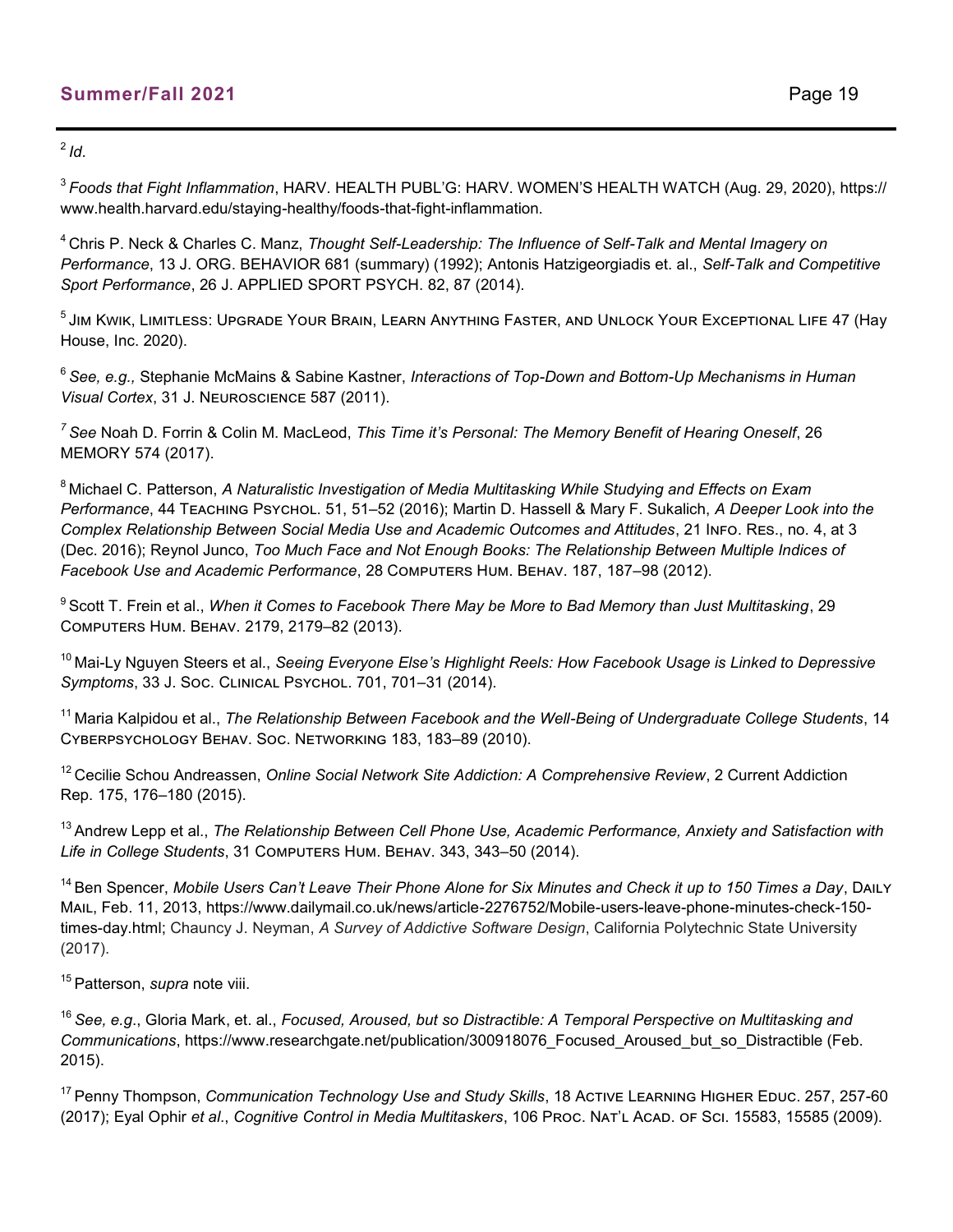<sup>18</sup>Adrian F. Ward et al., *Brain Drain: The Mere Presence of One's Own Smartphone Reduces Available Cognitive Capacity*, 2 J. Ass'n Consumer Res. 140, 140–54 (2017).

<sup>19</sup>*See generally*, Colin M. MacLeod, *Zeigarnik and von Restorff: The Memory Effects and the Stories Behind Them*, 48 Memory & Cognition 1073, 1079 (2020).

<sup>20</sup> Kate Matsudaira, *How to Get Things Done when You Don't Feel Like it*, 16 ACM QUEUE issue 4 (July-Aug. 2018).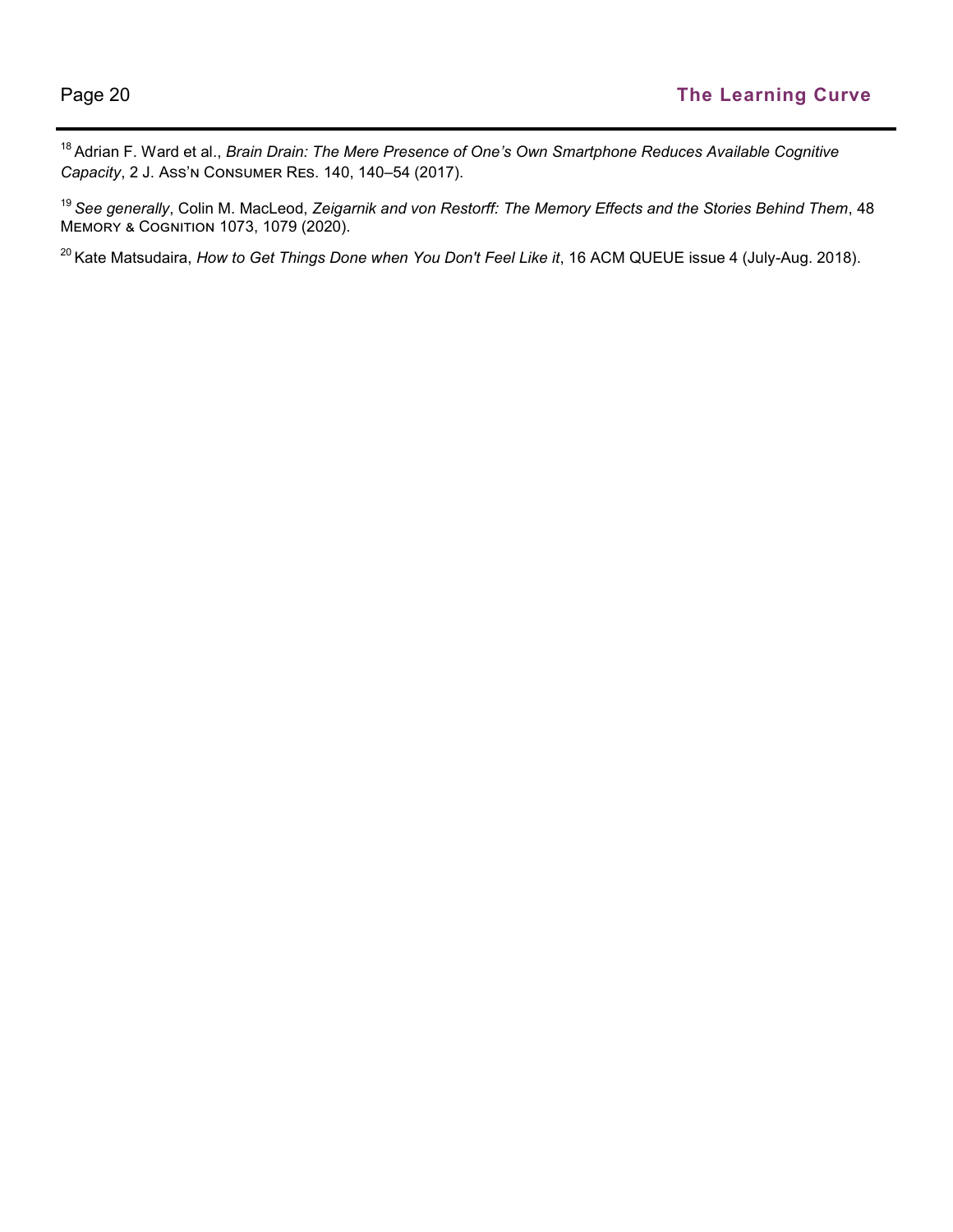## Expansion and Collaboration: A Multi-Office Approach to Supporting First Generation Law Students

#### **Belinda Dantley**

Assistant Dean for Diversity, Equity and Inclusion *Saint Louis University School of Law*

#### **Petina Benigno**

Assistant Director of Academic Support and Bar Exam Preparation *Saint Louis University School of Law*

Learning about the history of academic support programs has motivated our team at Saint Louis University School of Law to create programs that target specific groups of students and has encouraged the Office of Inclusion and Diversity Education to work more closely with the Academic Resource Center. Our goal is to dismantle the traditional approaches of how law school operates and shed light on the unique needs of our first generation students.

Targeted programming for specific groups of students has origins in law school academic support programs. Academic support programs grew out of support for the influx of "minority students,'' as they were referred to in the 1960's on, usually starting with working with the Black Law Students Associations. The models that academic support programs took on challenged the traditional model of law school, of "sage on the stage," and moved to motivate students to engage in the learning process and for professors to be "guides on the side." Academic support programs sought to unveil the secrets of legal education and show students the steps to being successful, moving away from the idea that the law professor has all the information, lecturing about it while the students write notes and attempt to digest the information towards a learning environment, where students have ownership over their academic success and contribute to the classroom experience. This was especially helpful to students who did not come from legal backgrounds and elite schools, and those who were often left out of traditional law school environments. Academic support programs started to address the reality that more and more students do not have these backgrounds, and that they needed to be taught certain skills more explicitly during law school for them to share the same success.

Academic support programs were widely successful for the cohort of students they were designated for, minority students, but then law schools gradually began to insist these programs be made available to all students. $^{\rm 1}$  As the programs shifted to broader bases, they became less focused on meeting the needs of the very students the programs were set up to address. $^2\,$  It's time for academic support programs to get back to their roots and create programming for students of color, marginalized students, and students that don't have legal professionals in their family – first generation students.

Academic support programs were set up to assist struggling students, and we wanted to assist the struggling students effectively. Due to the success of diversity recruitment by our Admissions Office, our current students come from varying backgrounds with unique

*"In the end, we seek to provide useful information to as many students as possible."*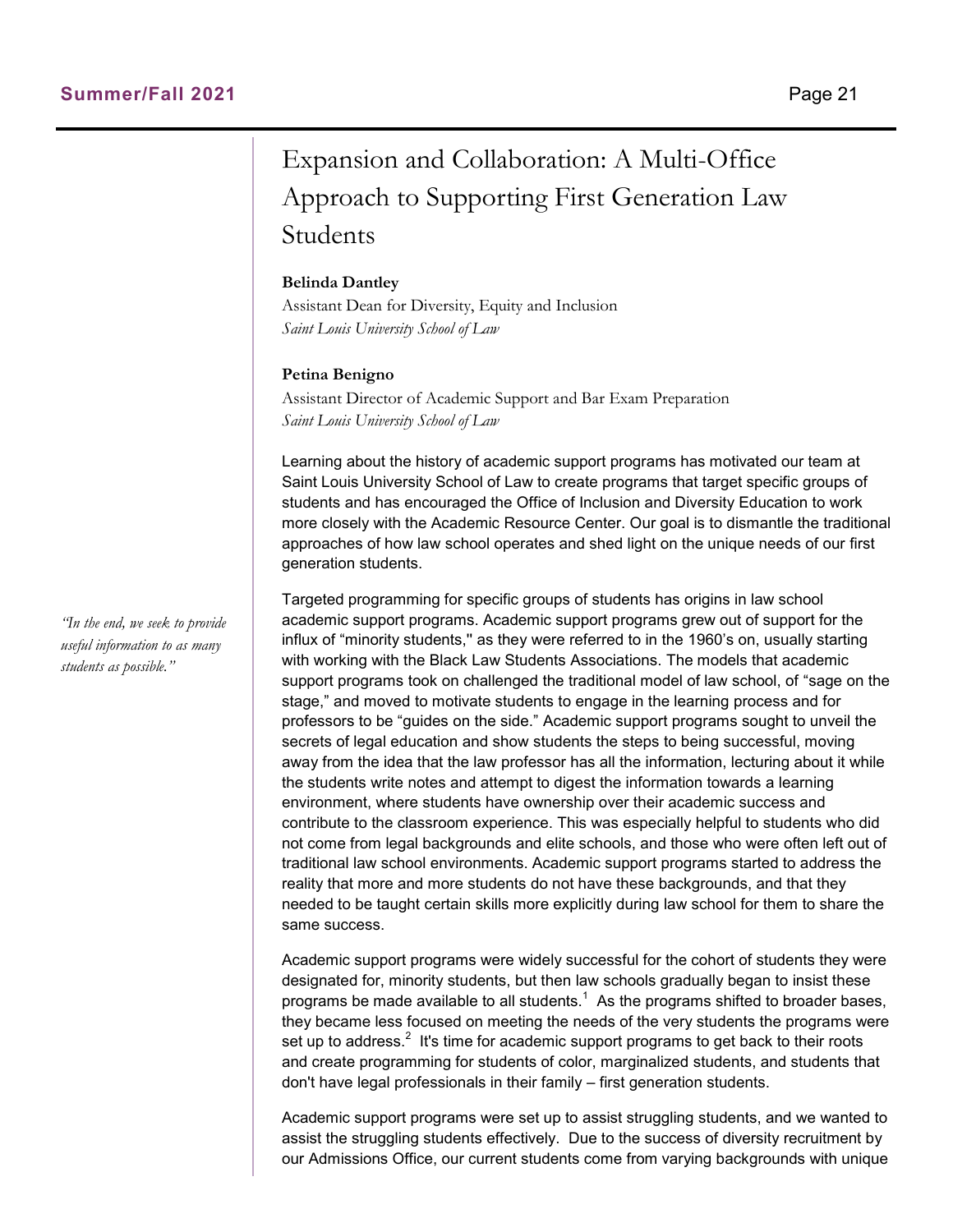needs and educational experiences. We seek to meet the needs of students from various backgrounds to ensure they are engaged in the learning process, feel part of the law school community, and meet their academic and professional goals. Another goal is to enhance academic success by mitigating psychological isolation and prior educational disadvantages. We seek to create programming that addresses these needs even before students start their first day of law school. We have provided methodologies, techniques, and skills to help our law students develop feelings of selfworth, successful participation, and belonging. Not all students have these challenges, and not all students want to participate in targeted programming; however, there are many students who desire it.

#### **Defining First Generation Students**

While definitions vary, generally a first generation student is the first in their family to attend college. $^3$  There is also a space for first generation law students who are the first in their family to attend law school.<sup>4</sup> Ultimately your program should allow people to self-identify as a first generation student and should align with the goals you have for the programming.

Some first generation students come into law school lacking networks, financial support, and often familial support.<sup>5</sup> As the first in their family to go to law school, they do not have the benefit of relatives who have the lived experience of how to be successful in law school. Their families may have the best intentions, encouragement, and well wishes, but no blueprint or practical plan for law school success. Due to their lack or exposure to the legal profession, first generation law students may feel behind when establishing mentors, particularly if they have not had the opportunity to meet with a lawyer before attending school. First generation students may have a longer adjustment period navigating the vernacular and understanding the culture of the law school experience, and law schools should give resources to help accommodate these hurdles. $^6\,$  First generation law students are likely to spend less time interacting with faculty, as they may not have been given advice to do otherwise. These students may not understand just how important it is to utilize office hours, build a rapport with professors, and ask for additional resources like practice exams. Utilizing these resources in undergrad may not have been an expectation of their undergraduate experience, but does make a large impact on success in law school. Because first generation students come to law school with these barriers, it is important for law schools to implement programming to address these unique needs.

At Saint Louis University School of Law, our definition is: "Our First Generation Students are those students who are the first in their family to attend law school or those students who have not had the opportunity to engage with lawyers prior to entering law school." This is a relatively broad definition and does include many students, but our reasoning for keeping our definition broad is that students entering law school tend to have gaps in their knowledge about law school and how to access resources no matter their family connection to the legal profession. In the end, we seek to provide useful information to as many students as possible. Law school is new to everyone, regardless of their family connections.

There may be reasons to limit the definition of first generation beyond how we have chosen to define it. These reasons may include the institution's lack of financial resources to support the program, the inability to coordinate large groups of students, or the desire to start small and expand later. Ultimately, we at Saint Louis University School of Law decided on a broader definition to reach more students and encourage students to participate in the programming, but there are a few additional limitations to consider when creating your own definition.

#### **Defining Goals to Steer Your Programming**

Taking a page from inclusive learning strategies, we intentionally created specific goals and objectives for our programming. Those goals included:

- Instilling a sense of empowerment in our students before they entered law school;
- Providing a buffer to the knowledge gap for students entering the legal profession;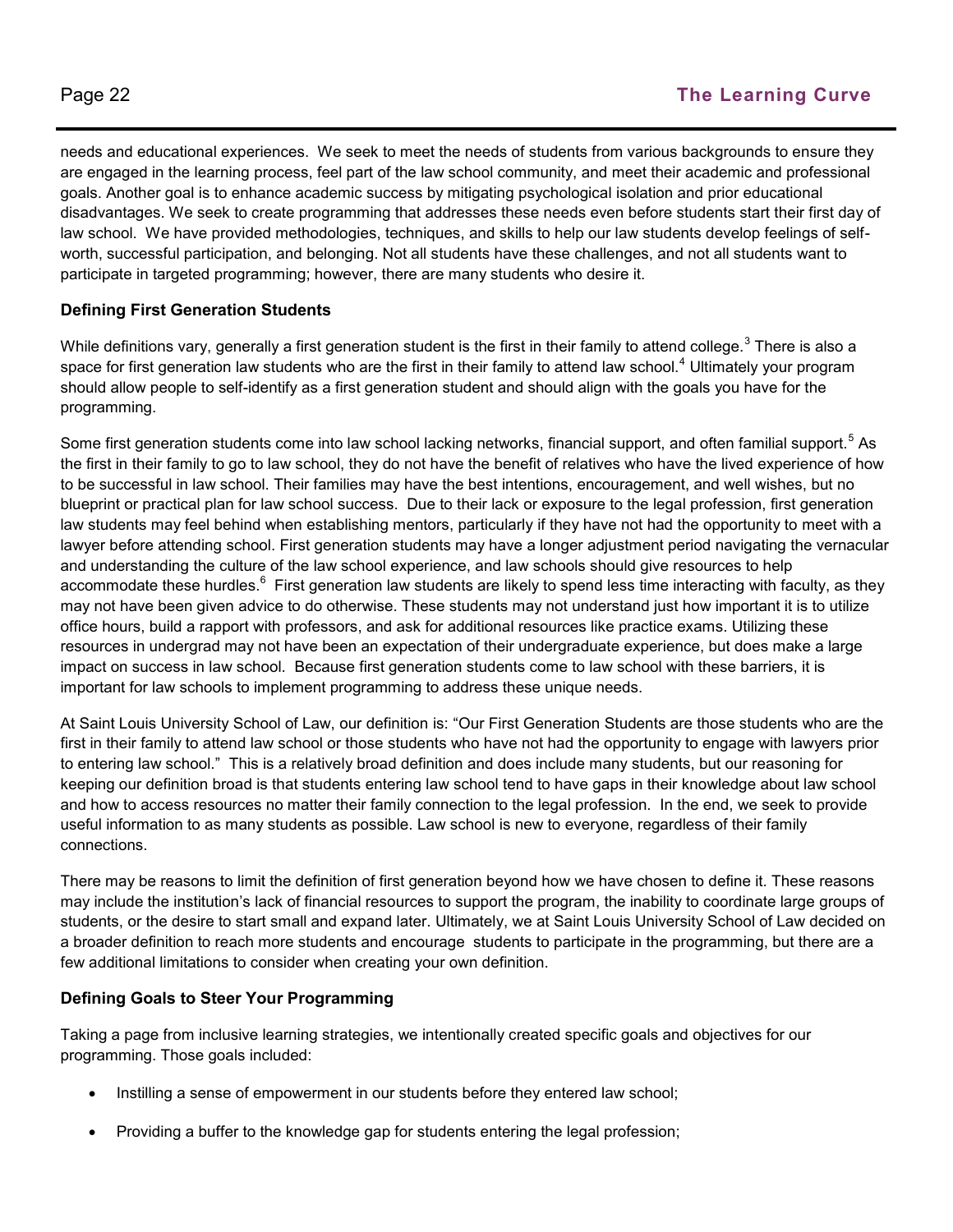- Providing resources to our students and their families;
- Providing networking opportunities;
- Creating community building activities for students.

These goals not only help steer us when creating ideas for programming, but also are the most aligned with how to help first generation students.

The support for our first generation students begins before they enter law school. We created a First Generation Workshop for admitted students to participate in the summer before they begin law school. The workshop included a series of short videos and resources on mental states that first generation students may feel when in law school, such as isolation, imposter syndrome, and stereotype threat, which were housed in our learning management system. There were also videos of current students, who identify as first generation, describing their experiences transitioning into law school with tips on how to be successful. We additionally included information on what to do before, during, and after class as part of their introduction to the Academic Support Center. In the spirit of collaborating with the entire law school community, we created a "You Belong"<sup>7</sup> video, showing current students, staff, and faculty say "you belong" at Saint Louis University School of Law with a short message to the incoming first generation students. To round out this program, last summer we held a live, synchronous Zoom session for the students who utilized the First Generation Workshop resources to ask questions, talk about what they learned, and further build community.

#### **Lessons Learned**

#### **Outside Speakers**

Early in the spring semester, we invited an outside speaker to speak to our students, particularly to our 1L students. We chose this time to bring in a speaker to reinforce study skills messaging because 1Ls had just received their first semester grades, and many students found they did not perform as well as they liked. The speaker was a lawyer who found success after struggling in undergrad and now is a law school motivational speaker. She talked to students about studying, the time it takes to be successful, supplements, practice tests, and networking – things that they have heard from us before, but that the students needed to hear again. She also provided activities to help them practice visualization, strategic planning, and the power of positivity. The students were very receptive to the words of this outside speaker, and her ideas and way of presenting study tips resonated with the students.

At first, we debated the pros and cons of bringing in an outside speaker, because we did not want to diminish our credibility or have the students consider us less of an expert since they were hearing information from someone other than us. Ultimately, we came to the decision that the students have repeatedly heard things from us as academic support professors, and it would resonate differently with them to hear it from someone else. Similarly, we want doctrinal professors to reiterate the same messages we are giving to students when it comes to study skills and retaining the information. Hearing the same message from multiple sources allows adult learners to retain the information better, improving their engagement with the information and increasing their motivation to learn. We spoke to a student about our thoughts on this to get a student perspective, and she shared with us that bringing in an outside speaker actually

*"Hearing the same message from multiple sources allows adult learners to retain the information better, improving their engagement with the information and increasing their motivation to learn."*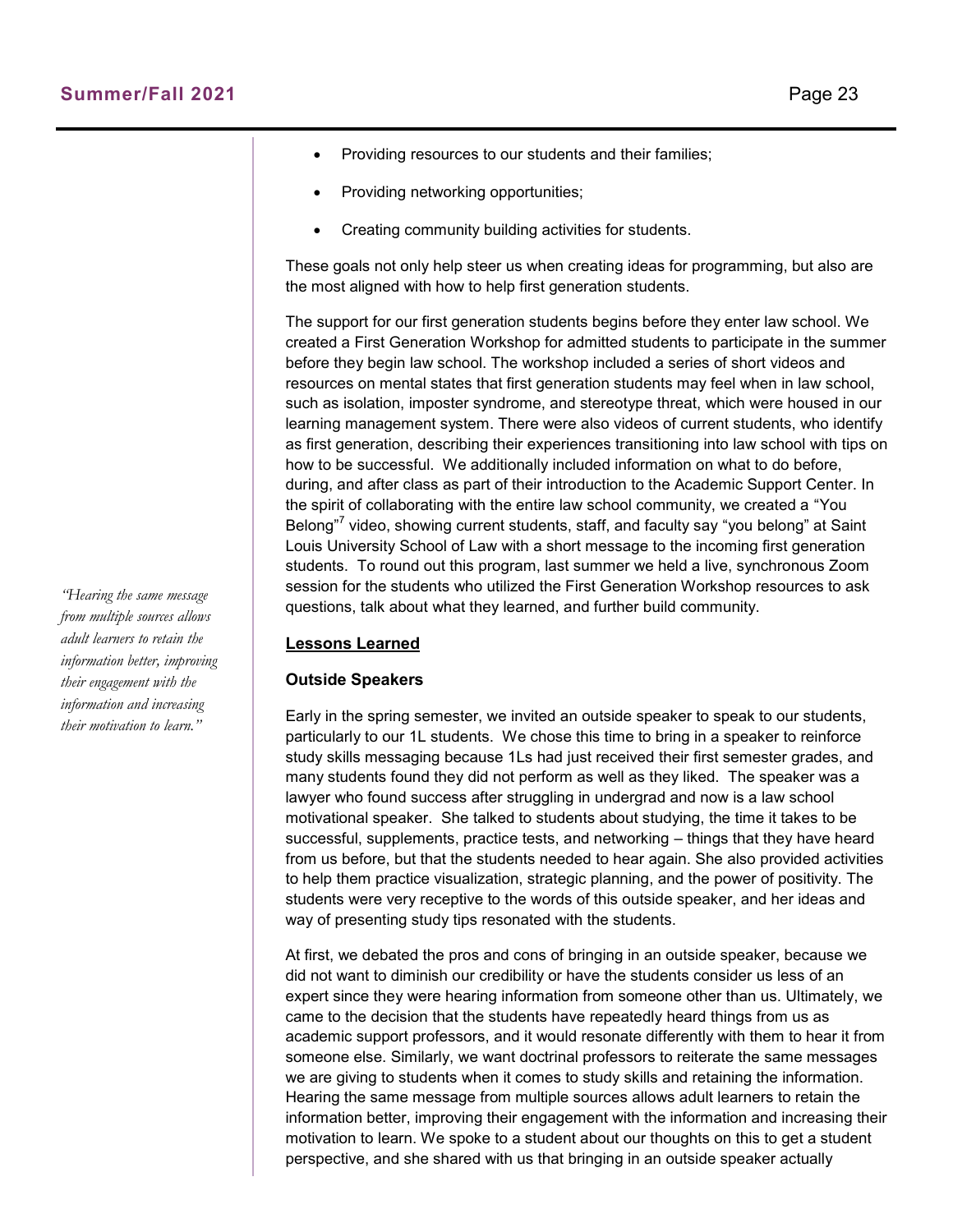reinforced what we have been saying to students and did not minimize us as experts. It is important to note that as an Academic Support Professional you need to give the information to your students first so that when they hear things from someone else, it reinforces your own messaging.

#### **Collaboration**

One reason for the success of our first generation programming is our efforts to collaborate with others. For example, we included our Office of Admissions at Saint Louis University School of Law from the start. The Office of Admissions is the primary liaison between the incoming students and us. The Office of Admissions informs us what questions the incoming students are asking so that we can tailor our programming even more to the needs of the first generation students and helps us identify who might benefit from our programming. Since the incoming students have heard of who we are and the programming and resources we offer, we have found they are more comfortable approaching us and utilizing the resources of our offices. Additionally, the Office of Admissions has recently added a field on the School of Law application for incoming students to identify as not only first generation college students but also first generation law students. This data will help us in reaching out to students who identify as first generation so that they know the resources available to them. Since we have established this relationship with our Office of Admissions, we plan to coordinate to expand our first generation programming through pipeline work for first generation students.

Saint Louis University School of Law is fortunate to have a student organization focused on first generation law students named First Chair Society. We sought to incorporate First Chair Society into our planning but needed to be aware of not adding additional burdens on the students. One lesson we learned is that we should have incorporated them into our discussions earlier to let them know we were planning this targeted programming. After our plans were solidified, we found a balance of communicating that we as faculty and administration are taking on the task of providing resources. So far, we have collaborated on a panel event with First Chair Society to bring in alumni to speak to their members. This event further established our relationship with that group of first generation students.

From the beginning, we knew that we wanted to expand our programming beyond the 1L year and collaborate across the law school departments. Finding ways to integrate our first generation programming into other law school departments is important for the program to gain traction and exposure to students. When we initially presented our ideas and goals for future programming and collaboration to other law school departments, it came across in a way that seemed final to those other departments. This ultimately proved unsuccessful because the other departments did not feel as though they had the capacity to collaborate with us and were not as invested in the ideas because they did not participate in the planning and idea creation. To avoid this roadblock, we suggest including other departments in the planning phase or let them know this is an idea and not a full plan. We also hope to seek faculty involvement and further staff involvement in our programs. We know that many faculty and staff members are first generation themselves, so it will be more impactful the more people we bring into our first generation network within Saint Louis University School of Law. We know that many hands make light work and will continue to find ways to collaborate with other law school departments to present as many resources as possible to our first

*"Finding ways to integrate our first generation programming into other law school departments is important for the program to gain traction and exposure to students."*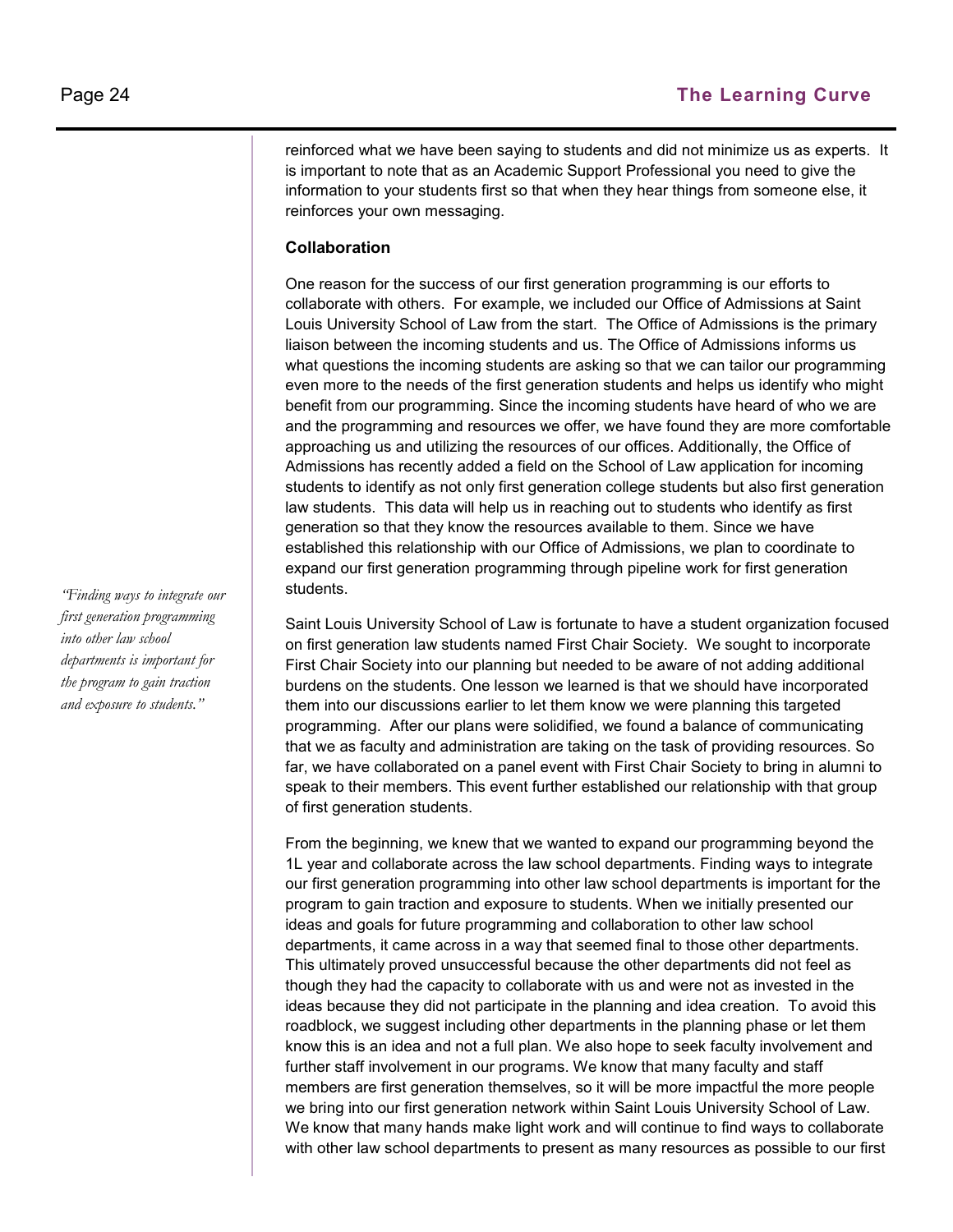#### generation students.

#### **Resources for Students' Families**

One of our goals is to help educate students' families so that the families can support their students even more. Often, law students may not be familiar with the timeline and progression of the law school semester, and unsurprisingly their family are not either. One of the hurdles first generation students face is potential lack of support or misunderstanding of what the student is experiencing. To alleviate some of this potential pressure, we provided a letter that students could choose to give to their family members about one month into the first semester. The letter describes the potential stressors students might face and describes the law school timeline to give the family an idea of what the students might be going through. We gave this information to facilitate some of the conversation about responsibilities at school that would take them away from family events. This is a resource for families to get a better understanding of why their loved one would not be available like they may have been in the past. We plan to expand this to be a larger resource guide in the future, believing that the more families know about the law school process, the better able they will be to support their students.

#### **Conclusion**

Saint Louis University School of Law's goal is to produce well-rounded and culturally competent professionals who will respectfully serve their diverse communities. As part of our Jesuit tradition, Saint Louis University remains faithful to the value of promoting justice and the dignity of all human beings. Our mission compels us not only to train lawyers for others, but to address the gap in access to justice faced by underrepresented communities. While our faculty and staff are available to all students, we recognize that law students are not merely getting an education but entering a profession with its own unique language and culture. For those who are the first in their family to go to law school, it can be particularly challenging. Thus, our First Generation programming through our Office of Inclusion and Diversity Education and Academic Resource Center seeks to bridge gaps for incoming First Generation students to ultimately help them thrive during their time in law school and in their legal career, and ultimately helps us start meeting our institution's goals of improving access to a legal education.

<sup>1</sup>*See generally* Ellen Suni, *Academic Support at the Crossroads: From Minority Retention to Bar Prep and Beyond - Will Academic Support Change Legal Education or Itself Be Fundamentally Changed?*, 73 UMKC L. Rev. 497 (2004).

<sup>2</sup>*See generally id.* 

<sup>3</sup>*Defining First-generation*, Ctr. for First-generation Student Success (Nov. 20, 2017), https://firstgen.naspa.org/ blog/defining-first-generation.

<sup>4</sup>Grover E. Cleveland, *Helping First-Generation Lawyers Thrive*, ABA L. Prac. Today (Apr. 13, 2018), https:// www.lawpracticetoday.org/article/helping-first-generation-lawyers/.

<sup>5</sup>Kayla Molina, Giselle Garcia, J. J. Despain & Mario Vasta, *First-Generation Students Face Unique Challenges*, 48 Student Law. 19 (2020).

<sup>6</sup>Susan K. Gardner & Karri A. Holley, *"Those invisible barriers are real": The Progression of First-Generation Students*  **Through Doctoral Education, 44 EQUITY & EXCELLENCE IN EDUC. 77 (2011).** 

<sup>7</sup> SAINT LOUIS UNIVERSITY SCHOOL OF LAW, YOU BELONG (2020), https://drive.google.com/file/d/1JvyglPPNM\_oxWIIR7EbkXfpOSmyTFGj/view.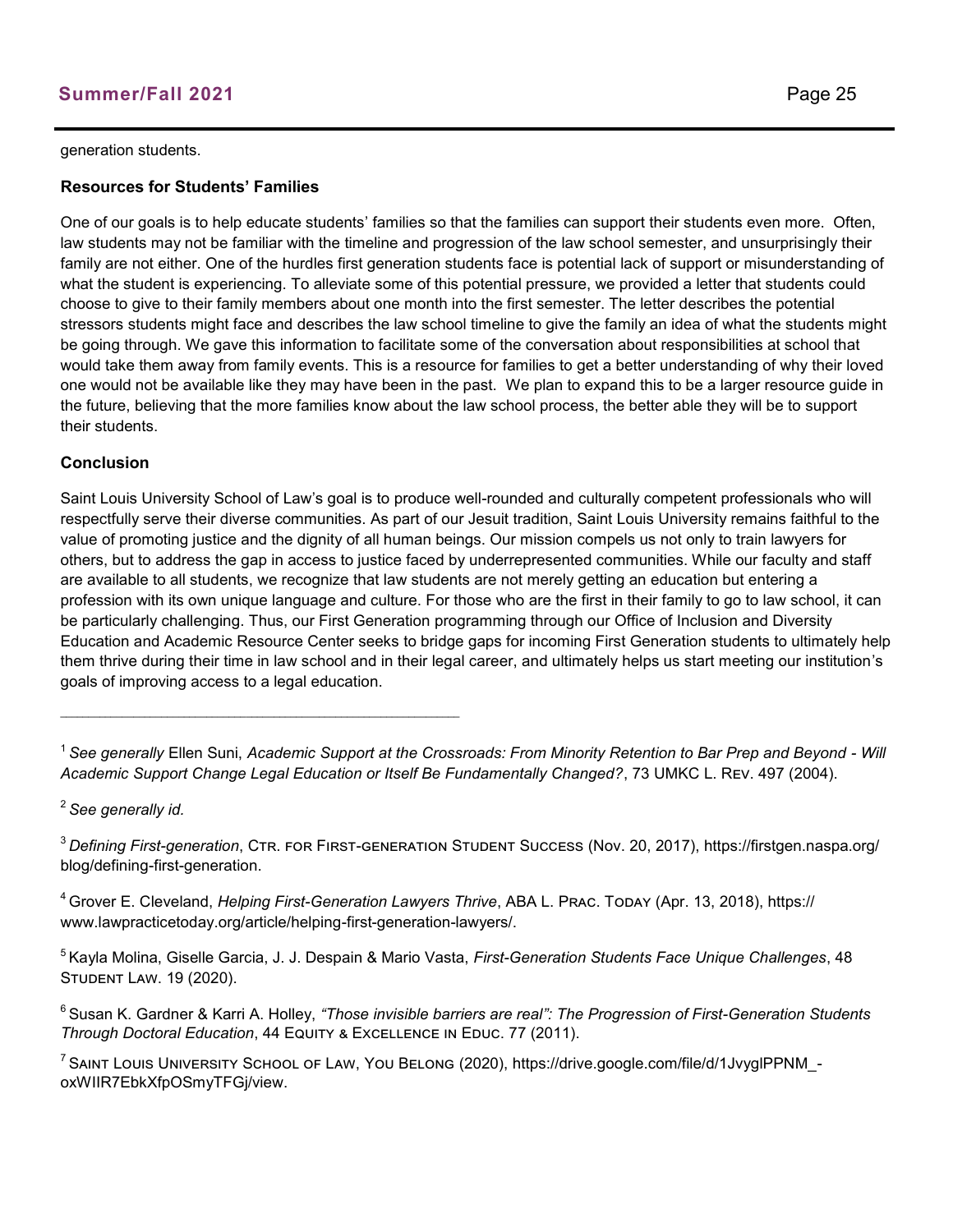## Mental Health Matters: Shattering the Cracks in Legal Education's Bones

#### **Amy Vaughan-Thomas**

Director of Academic Success *University of Massachusetts School of Law—Dartmouth*

#### **I. Understanding the Problem through Analogy**

When a professional athlete breaks a wrist, tears a major tendon, or is placed in quarantine with COVID-19, the sports world waits in anticipation for when the injury will heal or the illness symptoms will subside. The injury is visible, sometimes occurring during live broadcast of the game, and the sports world does not question the harm to the athlete's physical condition or the need for recovery. Professional athletes are given time to heal, to seek treatment, and to mend themselves before being cleared to return to the highest level of competition. In law school, if one of our students has a physical injury or a physical illness which requires time away for healing, the school works to accommodate the student's need. Like the professional athlete, there is little need for the student to advocate for their injury when it is visible.

When an athlete is struggling mentally, however, fans and media are quick to critique them, expecting that the athlete "get over it," push on, and play the game. In late May 2021, Naomi Osaka withdrew from the French Open citing her mental health as the reason for withdrawal. While many tennis fans and certain media outlets were quick to question Osaka's reason, further stigmatizing the prioritization of mental health, several professional athletes came out in support of her decision to address her mental health. Supporting athletes expressed the understanding that it is impossible to perform at the top of the game when one's mental health is suffering. The outpouring of support for Osaka from other professional athletes highlighted the behind-the-scenes struggle professional athletes have with balancing their mental health needs against society's expectation that the athlete should push forward because the injury is invisible. There exists a similar tension between law students' mental health and the traditional expectations and pressures of the legal education system. This increases stress and inhibits students' ability to consistently perform at the top of their game.

#### **II. The Legal Education Context**

Legal education has not done enough to address the truth—that an individual's brain, like all other muscles, cannot function at an optimal level if it is weakened by mental stress, anxiety, depression, or substance use. Our expectations of our students mirrors professional athletes in many ways: we expect them to rigorously study and learn the law for a lengthy, three-year period to train their minds "to think like lawyers;" then, after having put them through the depths of this training, we place them into an intensive tenweek preparation period for their championship game—the bar exam.<sup>1</sup> Recent studies show that a law student's mindset matters when taking the bar exam. But if the law student's mental health deteriorates throughout law school, it is unreasonable to expect the law student to have the skills necessary to build a strong mindset when approaching the bar exam.

The relationship between legal education and mental health is well-documented. A

*"The relationship between legal education and mental health is well-documented. A 2018 report showed that law students experienced higher levels of anxiety and alcohol abuse, than their graduate and undergraduate counterparts."*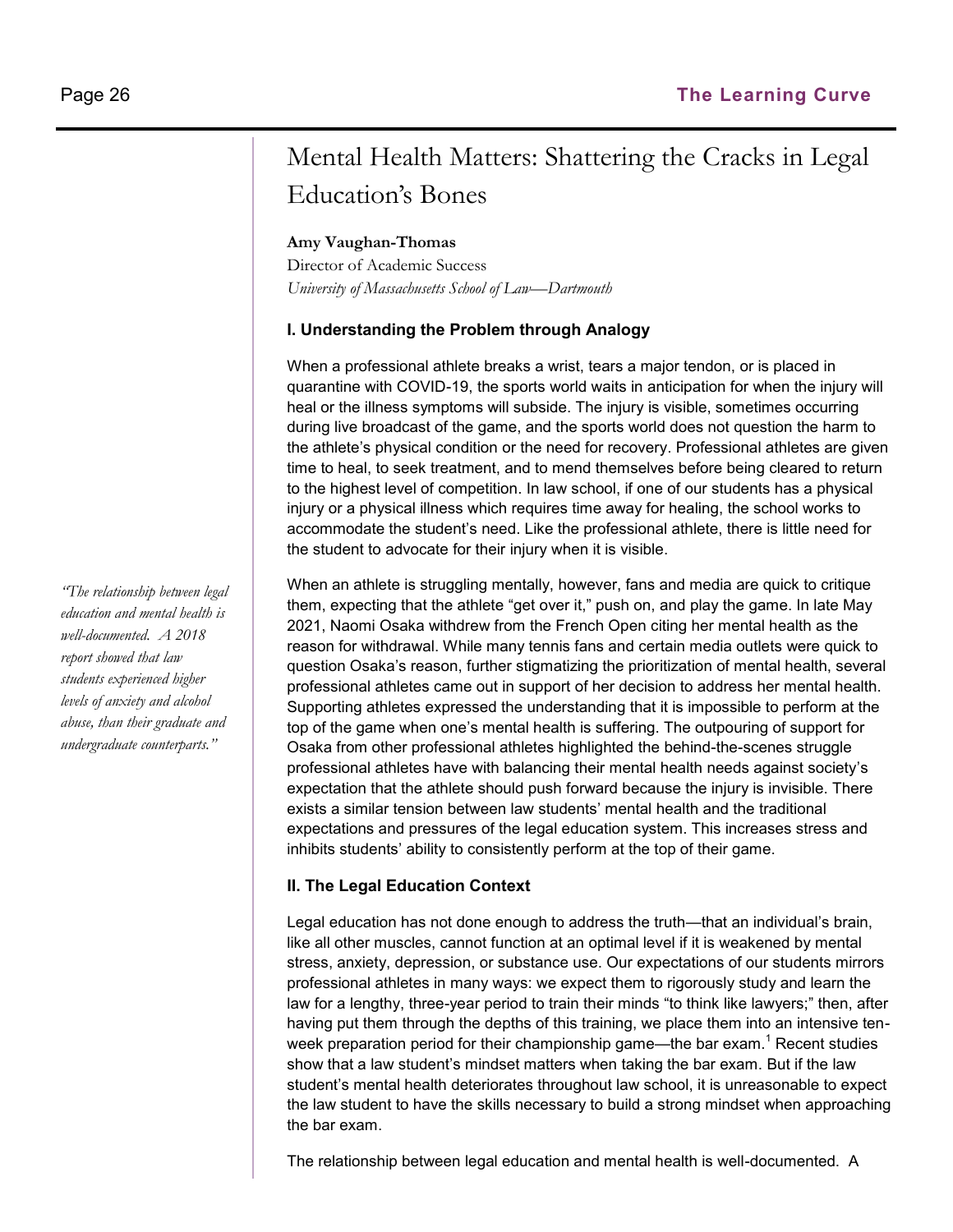2018 report showed that law students experienced higher levels of anxiety and alcohol abuse, than their graduate and undergraduate counterparts. $^2$  The Survey on Law Student Well-Being summarized that nearly one-quarter of student respondents reported binge-drinking two or more times within a two-week span, one-third reported street drug and prescription drug use, over one-third of respondents screened positive for moderate to severe anxiety, and one-sixth screened positive for depression. $3$ 

Mental health includes a broad range of issues that can manifest themselves in various ways. Treatment for mental health can sometimes be simple, such as finding new ways to prioritize tasks, integrating mindfulness, or practicing breathwork, but treatment can also be complex and require many months to address underlying issues or traumas triggered in the law school environment.

Law schools across the country have made some progress in addressing this crisis and its challenges, including incorporating mental health weeks into the curriculum, hosting events that promote awareness, inviting therapy animals to campus, and additional efforts to expand counseling services. Because of stigma and the overwhelming nature of a daily law school schedule, however, students tend to push available resources aside, either engaging in avoidant tendencies, by doing little or nothing to address their mental health needs, or resorting to dysfunctional coping mechanisms, such as substance use. This makes it more difficult for graduates to perform their best on the bar exam and potentially sets them up for long-term character and fitness issues as an attorney.<sup>4</sup>

Further, while increased struggles with mental health existed well before the pandemic, COVID-19 turned this issue into an emergency. When law school education moved online because of the pandemic in March 2020, the expectations of legal education persisted while the global population's mental health rapidly deteriorated. A February 2021 report noted that the average share of adults reporting anxiety disorder increased from 11% from January through June 2019, to 41.1% by January 2021.<sup>5</sup> Our students suffered through the additional pain caused by the pandemic, and the remote law school environment further exasperated their pre-existing struggles with mental health in the law school setting. $6$  Unfortunately, the game pressed on while many of the players were suffering internally with their mental health.

Law schools' efforts to support student mental health should be acknowledged, but law schools need to do more to incorporate mental health support into law students' daily lives. Like a devoted soccer player committed to staying on the pitch despite a stress fracture, our law students have remained on the field, but now the stress fractures that existed before COVID-19 are compound fractures. Our students can no longer continue in this state, and we must be proactive in prioritizing and acknowledging the severity of this issue. Ignoring a stress fracture is painful; ignoring a compound fracture can be debilitating for a lifetime. Thus, we are faced with a complex challenge that requires more resources. But the question remains, what more can be done?

#### **III. Serving as an Advocate for Success**

It is important for all constituents in legal education to embrace these truths. Academic support professionals are on the frontlines of many law school initiatives like retention, bar passage, and diversity and inclusion—which are all suffering from the impact the pandemic has had on our students. When we return to campus this fall, many in legal education will press on without dedicating sufficient time and resources to heal these

*"When law school education moved online because of the pandemic in March 2020, the expectations of legal education persisted while the global population's mental health rapidly deteriorated."*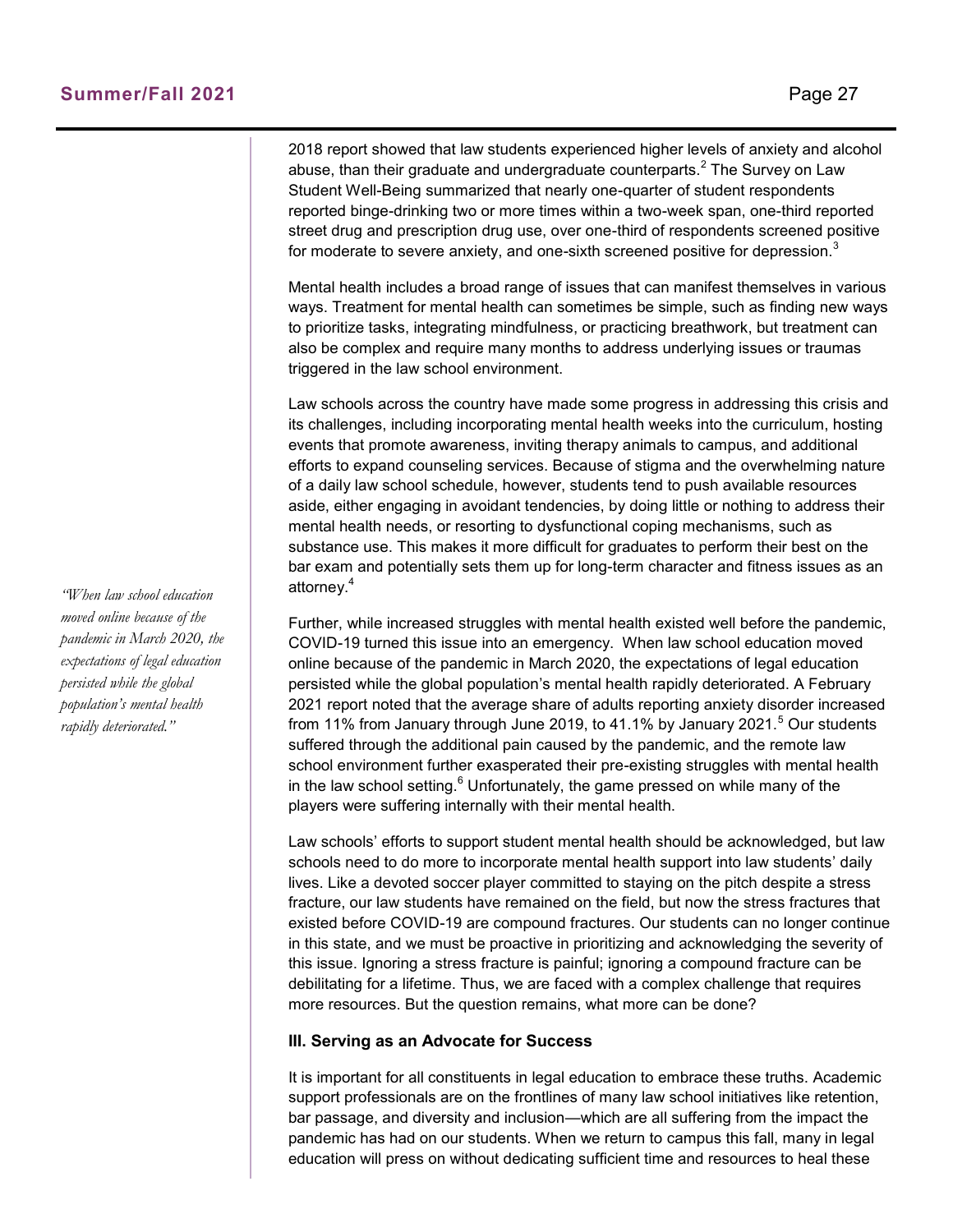invisible injuries. The players in ASP need to be strong voices, persuading others to listen and to incorporate additional methods to help heal our students.

As we approach the return to "normal," let us be mindful of the work that lays ahead. Advocating for resources for your department should also include requests for resources devoted to mental health, discovering avenues for mental health care, and promoting a law school culture that appears as responsive to mental health care as it does to physical health care. Find allies in unique places; spread and share the responsibilities to build a culture that represents all members in the mental health community. Discussions about mental health should not be isolated to student services and academic success: request to put mental health on a committee meeting agenda, request to speak with your administration about mental health, speak openly with your students about mental health. Use the Law School Student Well-Being Survey statistics,<sup>7</sup> the survey's suggestions, and research during the pandemic to strengthen your advocacy and find creative solutions that address your institution's needs—for the success of the student, the institution, and the profession.

<sup>2</sup>Jerome M. Organ et. al., *Suffering in Silence: The Survey of Law Student Well-Being and the Reluctance of Law Students to Seek Help for Substance Use and Mental Health Concerns*, 66 J. LEGAL EDUC. 116, 128, 137 (2016)

3 *Id.* at 145*.*

 $\_$  , and the set of the set of the set of the set of the set of the set of the set of the set of the set of the set of the set of the set of the set of the set of the set of the set of the set of the set of the set of th

<sup>4</sup>Anne Chambers & Anne McDonald, *Substance and Other Addictions in the Legal Profession*, The Missouri Bar, https:// mobar.org/site/content/Articles/Addiction/Addictions.aspx (last visited July 9, 2021) ("Approximately 40-70% of attorney discipline proceedings and malpractice allegations are linked to alcohol abuse or mental illness. Oregon's Professional Liability Fund determined that more than 50% of the attorneys admitted to its alcoholism treatment program had already been sued for malpractice. Surveys taken in New York and California revealed 50-70% of all disciplinary cases involve alcoholism. Seventy five percent of attorneys who sought help with substance abuse problems in California in 2008 were also involved in disciplinary proceedings. Some states allow addressing a substance or mental health or substance concern to be considered as a mitigating factor for attorneys facing disciplinary action.").

<sup>5</sup>Nirmita Panchal et. al., *The Implications of Covid-19 for Mental Health and Substance Use*, Kaiser Family Foundation (Feb. 10, 2021), https://www.kff.org/report-section/the-implications-of-covid-19-for-mental-health-andsubstance-use-issue-brief.

<sup>6</sup> Kathryne M. Young, *Understanding the Social and Cognitive Processes in Law School that Create Unhealthy Lawyers,* 89 Fordham L. Rev. 2575, 2579-2585 (2021) (detailing first-hand reports of law student's classroom and law school experiences during the pandemic).

<sup>7</sup>Organ, *supra* note 2, at 145.

<sup>&</sup>lt;sup>1</sup> Victor D. Quintanilla et. al., MINDSETS IN LEGAL EDUCATION: EVALUATING PRODUCTIVE MINDSET INTERVENTIONS THAT Promote Excellence on California's Bar Exam (June 25, 2020), https://www.calbar.ca.gov/Portals/0/documents/ reports/Mindsets-in-Legal-Education-Executive-Summary.pdf.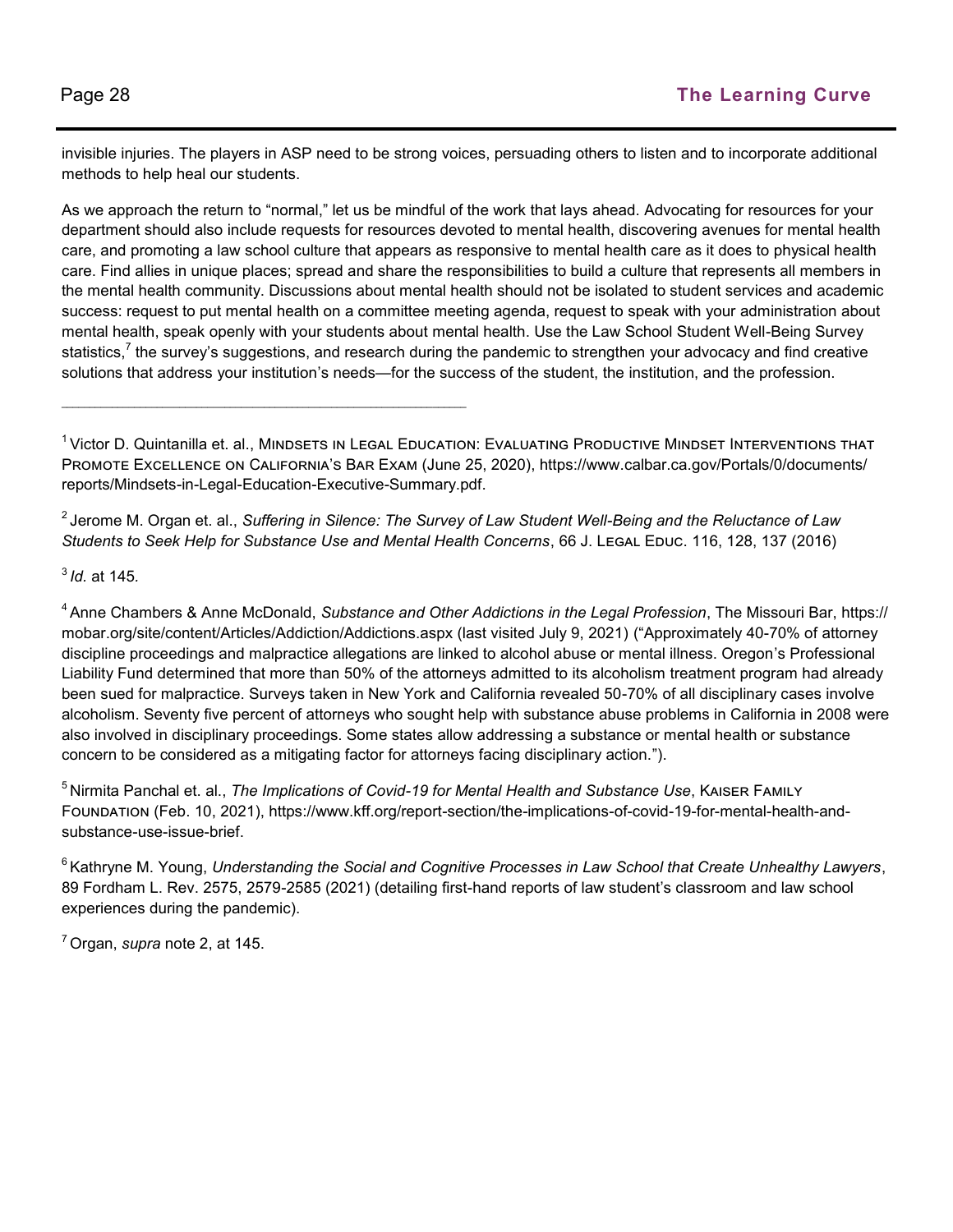## Scholarship Fitness: Balance, Accountability, & **Opportunity**

#### **DeShun Harris**

Assistant Clinical Professor of Law & Director of Bar Preparation *University of Memphis Cecil C. Humpreys School of Law*

#### **Alicia Jackson**

Assistant Professor of Law & Director of Academic Success and Bar Preparation *Stetson University*

Apple's Fitness Rings are known for their ability to get people more actively engaged in their health. The Fitness Rings push people to their goals by encouraging them to close three rings: Standing, Move, and Exercise. In many ways, the addiction Apple has generated in millions to close these rings is what many consistent writers experience—a convergence of habits. The three major scholarship writing habits, or rings, are balance, accountability, and opportunity.

While there are many other habits important to building a consistent writing practice, balance, accountability, and opportunity are three that the absence of any one can make it very difficult to stay on target with any scholarship agenda. Balance is important for managing the substantial workload faced by Academic Success and Bar Preparation (AS/BP) professionals and one's desire to engage in scholarship. Accountability is important as a means of setting realistic goals by holding oneself accountable or partnering with others through writing groups and other mechanisms to provide much needed support and accountability. Finally, opportunity is important in identifying resources both inside and outside of one's institution, as well as strategies for identifying the right type of publication to fit your scholarship. However, to benefit from these writing habits, there are challenges associated with all three that should be considered. This article will discuss the three habits, challenges associated with them, and strategies to ensure one benefits.

#### **Balance**

Balance is the most pressing writing habit because one will likely not have the time to write without balance. Balance and its challenges can be broken into two parts—work and life. A group of AS/BP professionals the authors polled during the 2021 AASE Conference reported balance as the most significant inhibitor to them producing scholarship.

The challenges associated with work balance include the overwhelming desire to meet the ever-changing needs of today's law students. Meeting students' needs is extremely rewarding, yet complex as the needs of each new entering law school class vary. With the expansion and integration of AS/BP programs into the law school experience, students now begin engaging with AS/BP professionals as early as new student orientation, continuing throughout matriculation, and on to bar exam preparation.

As AS/BP programs continue to cement themselves into law schools, there is an increased reliance on the programs. This reliance often results in AS/BP professionals

*"While there are many other habits important to building a consistent writing practice, balance, accountability, and opportunity are three that the absence of any one can make it very difficult to stay on target with any scholarship agenda."*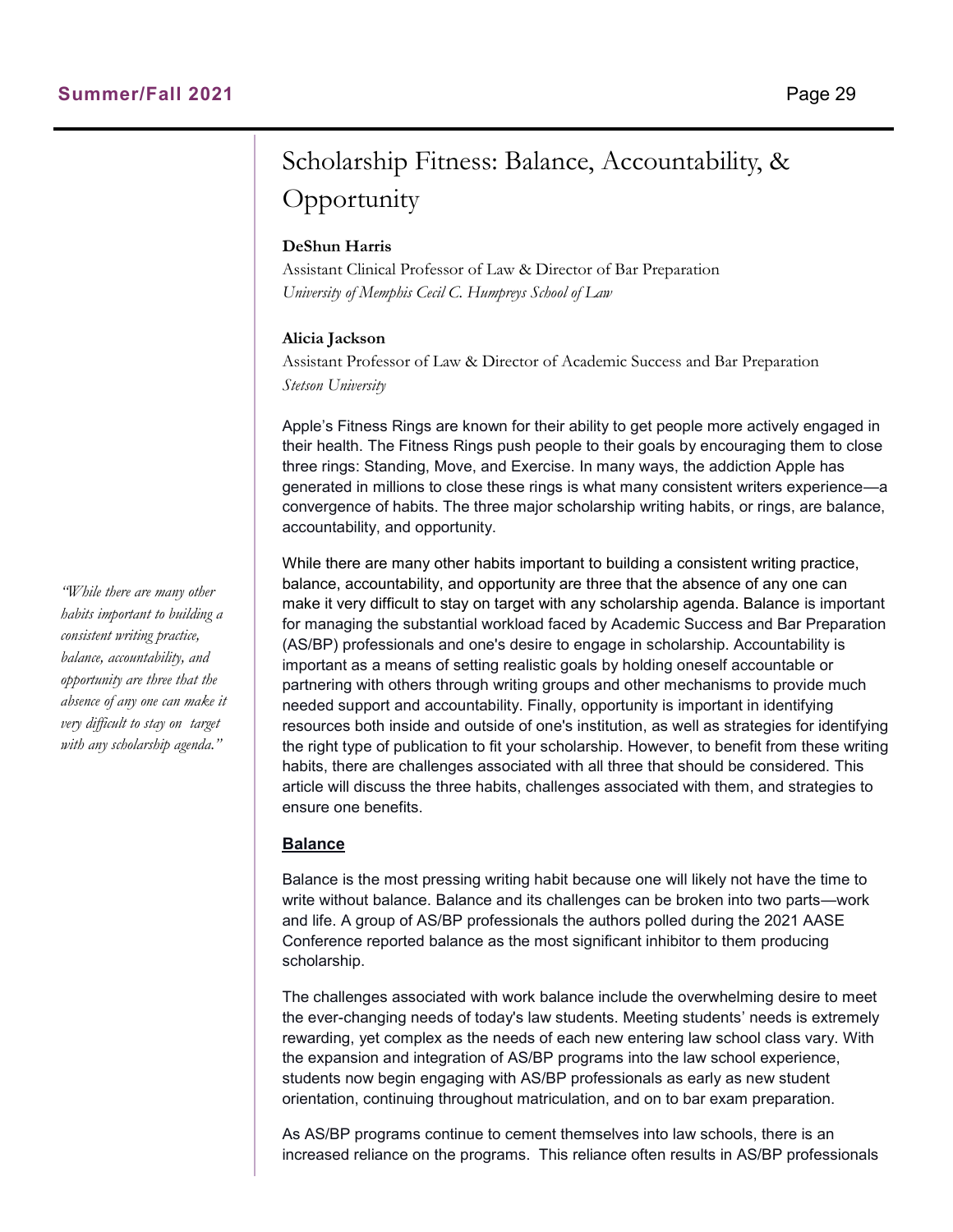serving as on-demand counselors and crisis managers for students. Additionally, AS/BP professionals' have many other responsibilities, which include program development, committee service, tracking trends and best practices in legal education, and collecting, analyzing, and reporting on data related to bar exam readiness and performance. AS/ BP professionals often shoulder a disproportionate responsibility for a school's bar passage rate. In addition to this professional responsibility, they also take personal responsibility for students' success due to the unique and meaningful relationships AS/ BP professionals develop with students.

These challenges to finding work balance directly impact the health and wellness of AS/ BP professionals. The on-demand, year-round work, spanning from new student orientation through the bar exam, leaves little time for rest, repair, or reset. This cycle often leads to burnout and noticeable turnover rates among AS/BP professionals. These challenges also dampen creativity, drain energy, and reduce the time available for AS/ BP professionals to commit to scholarship and other professional development pursuits.

Essential strategies to establish work balance are centered on proper planning, advocacy, and execution. Collaborating with the faculty, administration, and other departments is vital to creating balance and to meeting the increasing need for student support because it creates additional resources for students and provides you with additional time. An integral step in collaboration is advocating for the needs of AS/BP. To effectively advocate, start by educating the law school community—students, faculty, and staff—on what the program does and how it fits into the law school experience. With the recent emergence of AS/BP programs in legal education, the reality is that some law professors and most new law students lack an understanding of the importance and objectives of modern-day academic support in legal education. This fact makes messaging early and often a necessity for AS/BP professionals. An effective way to reach the faculty and administration is through regular reports on what is happening in the program, brown-bag workshops, and presentations at faculty and committee meetings. Regular reporting, as opposed to crisis reporting, will help gain buy -in and support for the goals and objectives of the program, creating more balance. Advocacy, through effective messaging and regular reporting, can result in additional resources for the program, including added personnel, funding and support for professional development, and buy-in for developing a culture at the law school where constituents view AS/BP as an instrumental tool for student success. Applying these strategies will result in greater balance and more time to engage in scholarship.

With work more in balance following the above section's strategies, the challenges to life balance, particularly health and wellness, should follow suit. However, there are critical steps that can be taken to ensure life balance is present. It is critical to know the signs of stress and act accordingly to reduce it. Taking care of oneself is essential to avoid burnout and other stress-induced health related issues. Finally, be sure to prioritize projects, keeping in mind that Rome was not built in a day and that the end goal is developing good habits that can lead to successfully engaging in scholarship.

#### **Accountability**

Once you find the right balance, you need accountability to meet your goals. Accountability is critical to push one forward in one's writing goals. Unfortunately, in academic life, writing has the least amount of accountability. For example, teaching has built-in accountability in the form of workshop or class schedules, syllabi, final exam

*"Once you find the right balance, you need accountability to meet your goals."*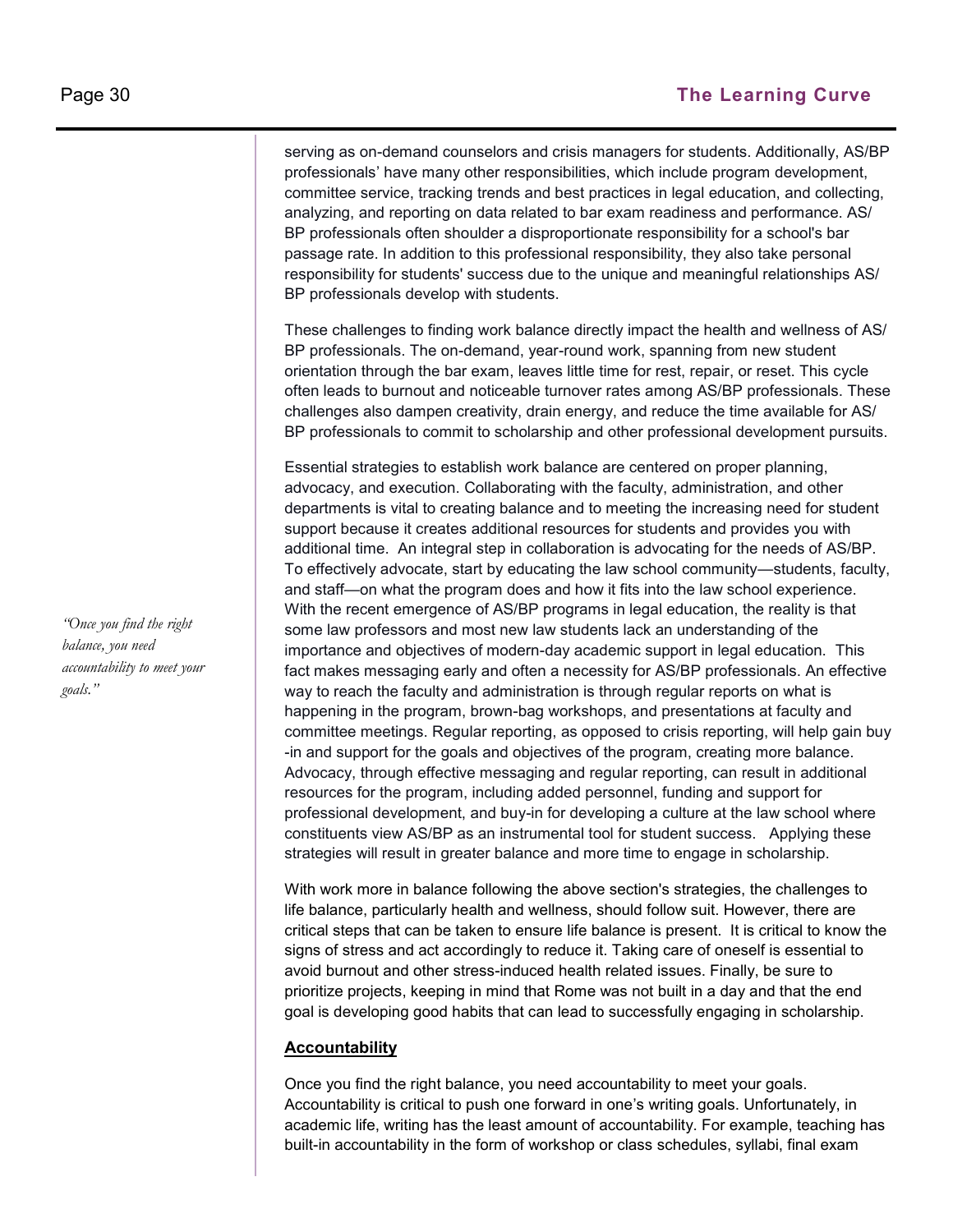dates, and grade deadlines. Writing has little built-in accountability: there is no constant deadline, other than a self-imposed deadline for you to create a draft, revise a draft, send to readers, or submit for publication. Even the deadline for submitting for publication can be flexible, with dates *ranging* in the Spring from February to April or in the Fall from August to October.

The challenge with accountability is that because there is no structural accountability, advice to create accountability tends to be a one-size-fits-all. The most common advice is to create personal accountability by calendaring writing time or setting page goals, but this advice is limited because it ignores that an individual may need different types of accountability. One's experience with internal and external accountability may explain why it may be difficult to set and meet goals.

Some do well with internal accountability and are often able to meet goals they set for themselves. But they may struggle with external accountability - those goals that are created or monitored by someone else (e.g., meeting a goal to publish created by an administrator). This is particularly true for those who question the reasons behind external requirements, especially when they see it as taking away time from other endeavors they find more valuable or rewarding.

Others flourish with external accountability where they stick to a goal when they have some external person or mechanism keeping them accountable. For these people, placing a goal on a calendar is not enough to accomplish it. Further, for some it may be even more difficult to achieve goals if they tend to put the needs of others before their own goals and don't have any external accountability.

Some need both internal and external accountability. They often find they can easily accomplish goals by placing it on a calendar and seeking external accountability. However, they may be so goal oriented that it is difficult to be flexible if things do not go as planned.

And finally, some do not respond to internal or external accountability. They may even challenge goal setting. Instead, they find that if the goal does not feel like a choice, freedom, or fun then they become resistant to accomplishing the goal.

To close the ring of accountability, it is helpful to think about one's experience with accountability and find options that work with that experience.

Those that need internal accountability might invest in a calendar or online tool specifically designed to move projects from idea to completion. Some hard copy calendars include the Passion Planner or Ink + Volt. They may find creating structure with page deadlines or timed writing is helpful.

Those that need external accountability and those that need both may consider accountability groups. Accountability groups take different forms. Some groups write together. Other groups check in periodically and discuss their projects. Some other groups read each other's drafts and give feedback. And some people just need a partner that they can do progress check-ins with. A seasoned writer who has lost focus might find check-in groups enough to reinvigorate their writing. A novice writer might find it valuable to join a group that writes together so they can see the habits of others or join a group to get feedback to validate their work or push a draft forward.

*"It can be helpful when you are able to assert the importance of your writing project against the needs of others or share with them why this needs to be written."*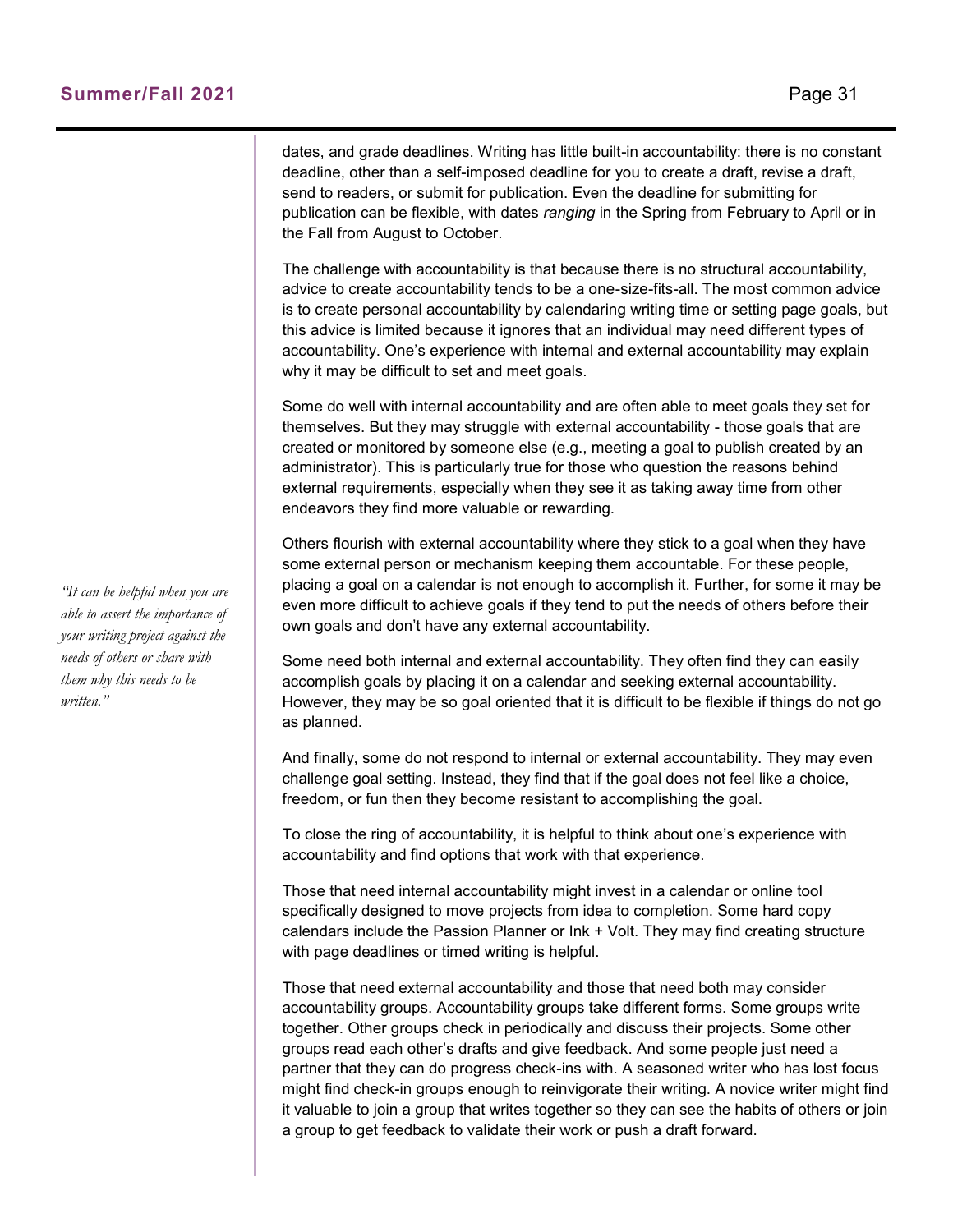Those who put the needs of others before their own may consider the "why" behind their writing projects. It can be helpful when you are able to assert the importance of your writing project against the needs of others or share with them why this needs to be written. Those who resist goals can also find this helpful because finding their why may help them find the passion to work on a project.

Finally, those who resist goals can create a list of writing tasks that they can choose from each day to create some choice in the writing project. The list of writing tasks includes brainstorming, research, outlining, drafting, revising, workshop, send to reader, create abstract, created publication cover letter, BlueBook citations, submit, and/or upload to SSRN.

#### **Opportunity**

Opportunity is the final healthy habit because once you find time through balance and consistency with accountability, you need to identify and secure the resources to push your project forward. It is necessary to examine the barriers to opportunity to close this final and intricate ring of scholarship fitness. When it comes to opportunities for scholarship, there are several challenges, many of which are directly tied to compensation and status issues experienced by AS/BP professionals. Simply put, the lack of opportunity resulting from compensation and status issues results in barriers to producing scholarship. Unlike traditional faculty positions, often AS/BP professionals do not have access to the same resources available to support the scholarship of tenuretrack and tenured law school faculty. Resources include access to scholarship grants, other financial support, research assistance, dedicated time for scholarship, and mentoring. The lack of opportunity is also compounded by the need for additional AS/ BP staff to deliver high-level programming while balancing the professional development needs of AS/BP professionals within law schools.

The first step is to reframe the lack of opportunity into a strategy for identifying internal and external opportunities to assist you in closing the final ring of scholarship fitness. To accomplish the strategies in this section, it is critical to start with securing meaningful buy-in for your scholarship area, which is much easier to gain if you can connect your topic to the needs of the law school and the university. Further, securing buy-in from various constituencies is required when seeking resources for scholarship. When seeking financial and research assistance for scholarship, look within the law school but also consider resources available at the university level. Many universities seek to enhance their national reputation by achieving preeminent status. Thus, universities invest in enhancing their research strengths by helping to solve problems critical to the institution, locally, nationally, and internationally. To that end, consider partnering with the University office of Academic Affairs, Assessment, or Institutional Research to establish support for your scholarship. Securing a research grant at the law school level, if you are eligible, can also serve to support your scholarship. External resources are also an area to explore, including organizations like AccessLex, as they regularly provide opportunities to apply for scholarship and research support. A final but critical strategy is to identify a mentor to help provide guidance about the scholarship process, aid you in establishing a network, and provide feedback on your scholarship when needed.

*"It is critical to start with securing meaningful buy-in for your scholarship area, which is much easier to gain if you can connect your topic to the needs of the law school and the university."*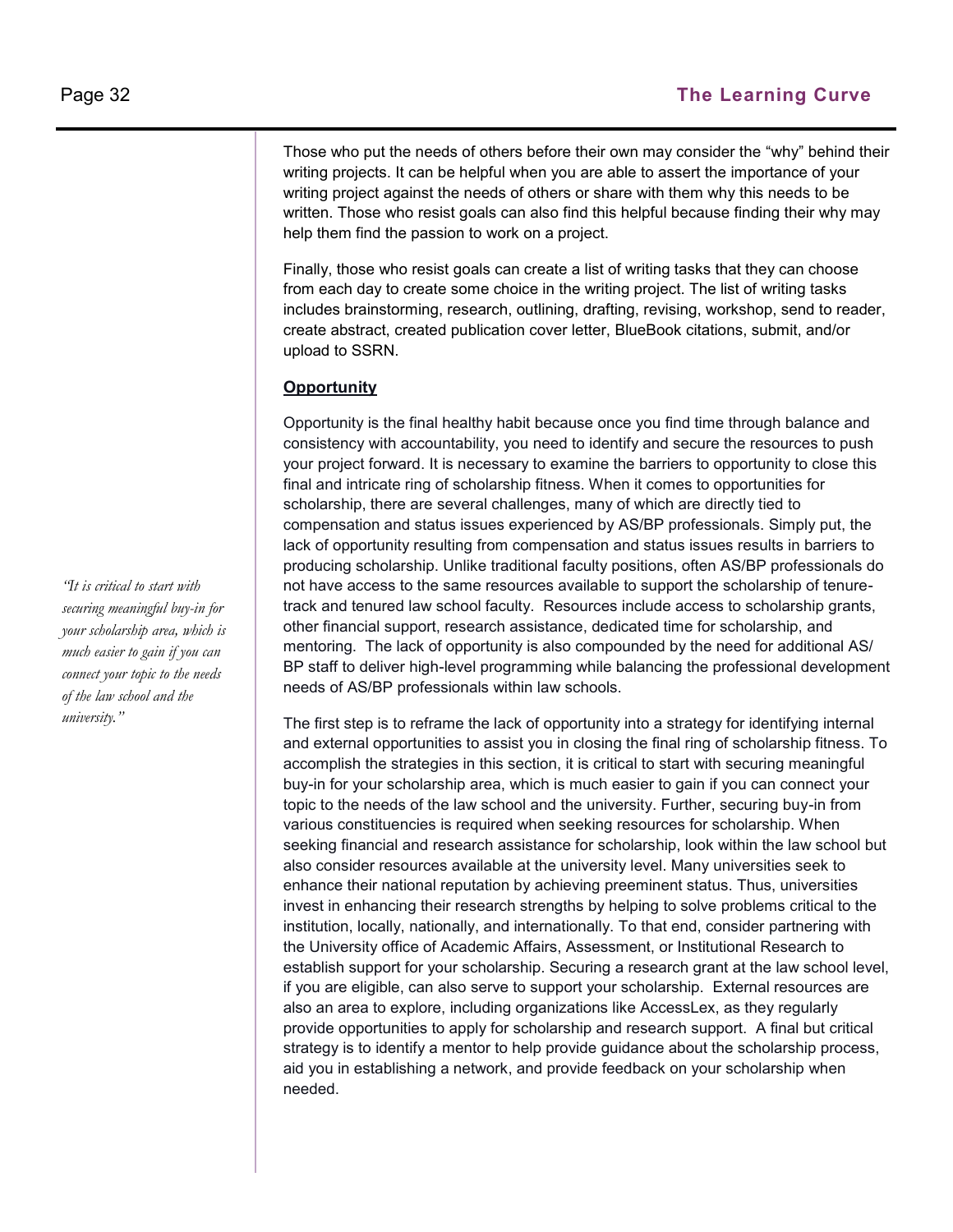#### **Conclusion**

Creating a habit of scholarship can feel daunting, but starting with the habits of balance, accountability, and opportunity are a tremendous start toward writing. Writing is a form of thinking and without the time, regiment, and support, writing becomes less likely to occur. Thus, as you set out to write consider if you are closing the rings of scholarship fitness to keep you going.

#### **References**

Renee Allen, Alicia Jackson, and DeShun Harris, The 'Pink Ghetto' Pipeline: Challenges and Opportunities for Women in Legal Education, 96 U. Det. Mercy L. Rev. 525 (2019), https://ssrn.com/abstract=3451568.

*The Four Tendencies for Writers*, BridgetteRussell.com, http://brigetterussell.com/2020/07/the-four-tendencies-forwriters/ (last visited July 6, 2021).

*AccessLex Institute Grant Application Policy*, Access Lex Institute, https://www.accesslex.org/grant-application-policy (last visited July 6, 2021).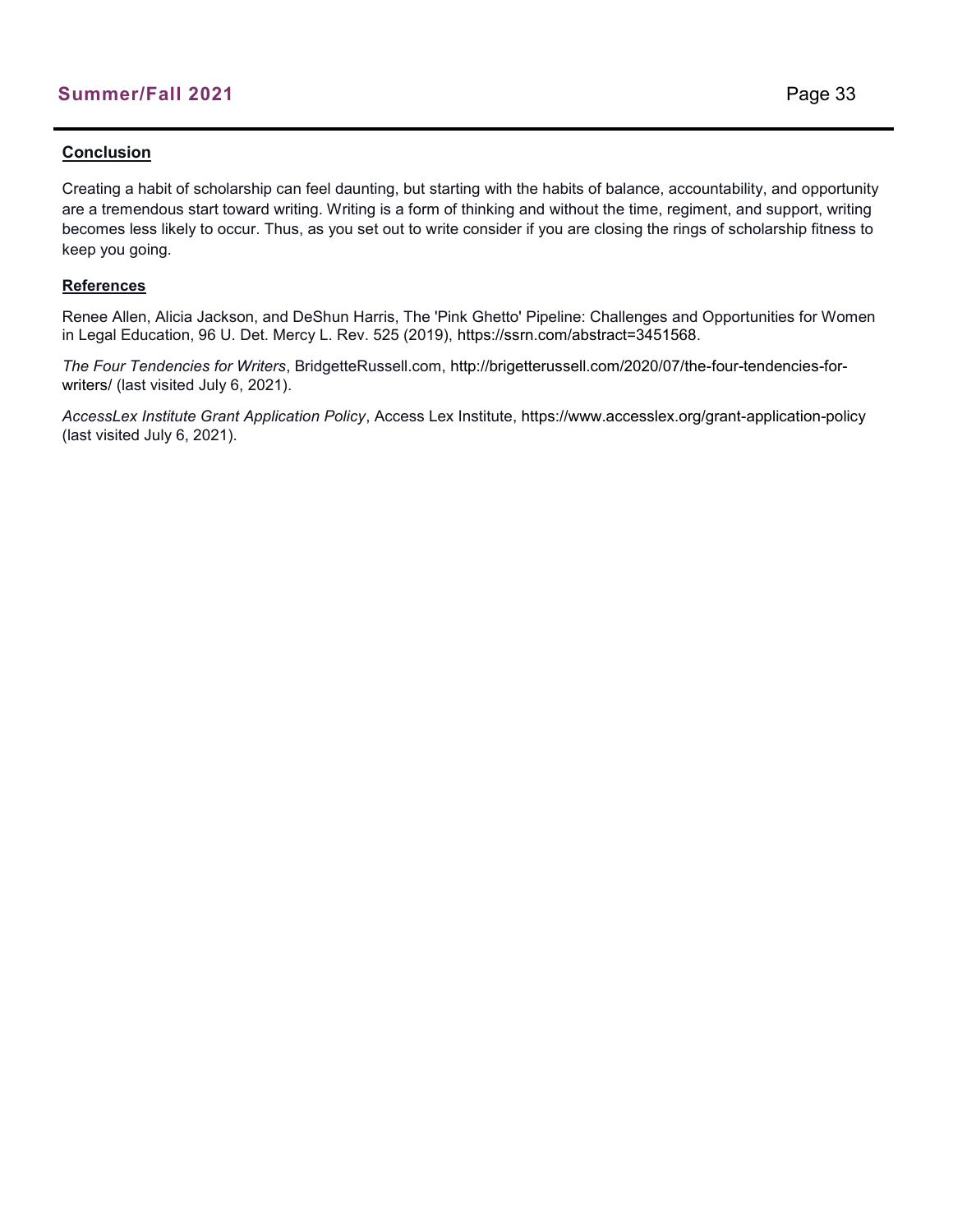## What if/Maybe: Is It Time to Update Our Advice About Outlining?

#### **Elizabeth Z. Stillman**

Associate Professor of Academic Support *Suffolk University Law School*

What if the conventional way of outlining, although time-proven technology, turned out not to be the best method of packaging an entire class worth of content for exam studies? In Academic Support circles, I think I just suggested the equivalent of overturning Marbury v. Madison, but bear with me. I am not suggesting that students shouldn't use this method; I'm just speculating that they don't have to use it all the time. This morning, as I contemplated putting together slides for an outlining class for our Accelerated JD students, I realized that a lot of what I have recently told students about outlining is not actually in my last version of the slideshow and maybe that is because what I am preaching is not actually the conventional format.

Normally, when I teach students about outlining, I do systematically explain how to use the syllabus or table of contents of your casebook as a starting point, I urge them to organize using rules, and then to use the magic FHR formula (facts, holding, rationale) to add cases that illustrate that rule. I tell students to add variants from other jurisdictions and outlier cases. I advise students to include some of the hypos from class (most often the ones from the professor and not their colleagues). If you follow these "rules" and the others I explain about timing, you should end up with your average, conventional, linear, written outline completed the same day classes end and ready for the reading period. We usually tell all students that this is best because the process is a way of studying and the product is what you study from. Win-win. All true-but maybe that is not all there is…

A few years ago, I added a section in my evolving outlining slideshow on flowcharts. I loved the idea that flowcharts would add a rhythm to understanding how to answer an exam question. I analogized this to being the track and field assistant who needs to put the hurdles up on the field at various points before the big meet. The hurdles are just the legal issues that need to be dealt with--in the order they need to be addressed--to finish the run of the question. Elemental courses--like criminal law and torts--really lent themselves to this kind of study method. And so did contracts, because it was almost completely linear: formation, terms, breach, remedies-and the big arrows for when a contract isn't formed, but there are some remedies available like quantum meruit. Who doesn't love the big arrow moments in law? Yet, at that time, I cautioned students that this was an add-on and should not be done in lieu of the conventional outline. And now I think I was wrong.

An annotated flowchart (with cases and statutory rules) can be a wonderful study tool. Not only that, but the process of putting it together is a great way to understand the content of a course and, more importantly, the nexus of the issues and cases (or lack thereof!) to answer a question about that area of law. Think about negligence per se as an example of a side box on an annotated flowchart of negligence. Students are usually very excited to spot the issue and apply the rule, but a flowchart helps them move beyond a finding of negligence per se and remember to finish the rest of the remaining

*"Students are usually very excited to spot the issue and apply the rule, but a flowchart helps them move beyond a finding of negligence per se and remember to finish the rest of the remaining elements because negligence per se is a shortcut but not the entire route."*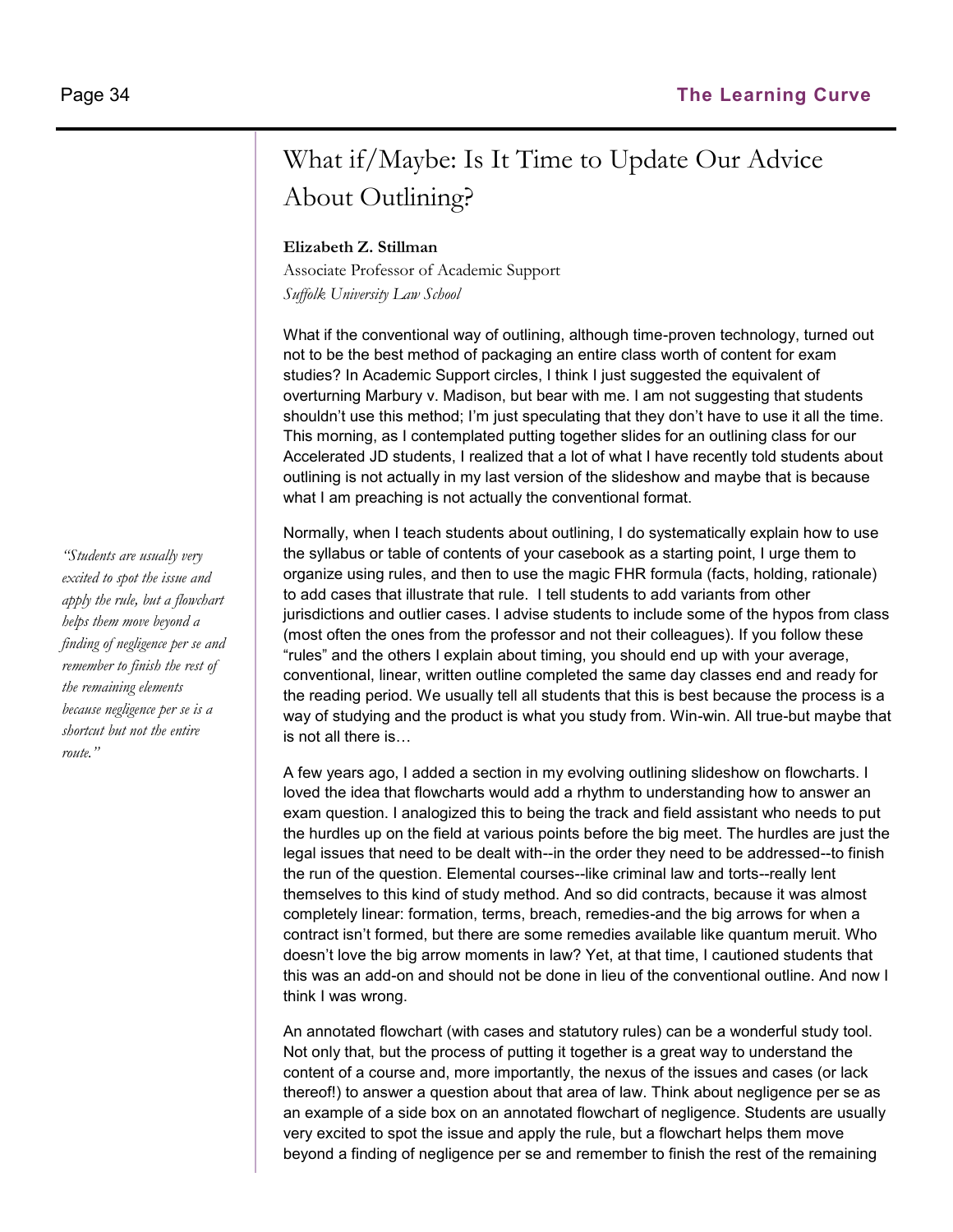elements because negligence per se is a shortcut but not the entire route. A flowchart can remind students to give complete answers on exams, and complete answers are always better.

More recently, I have gently dipped my toes into the idea of using something like Prezi as one way of making an outline that is essentially both linear and a flowchart. According to the University of Oregon, "Prezi is a presentation tool that can be used as an alternative to traditional slide making programs such as PowerPoint. Instead of slides, Prezi makes use of one large canvas that allows you to pan and zoom to various parts of the canvas and emphasize the ideas presented there. Prezi supports the use of text, images, and videos...."<sup>1</sup> Prezi is free for students and is ideal for people who need to keep the big picture visible while attending to the details. Your entire conventional outline is tucked into one slide that shows the entire flow of the course. One downside is that all that wonderful fluid interactivity can bring on motion sickness for some (like me). The other major downside is that on an open book exam that is in person, on paper (remember those?), you and your Prezi will be separated at the exam room door. That being said, just undertaking the organization needed to make a Prezi for an entire course or section of a course can be a very meaningful way of studying. Just seeing how it all fits together is the kind of contextualization that students are always trying to master.

My current understanding--having run this track more than a few times (symbolically, because trust me, I don't really run) -- is that different students may find different ways of "outlining" helpful depending on who they are, how they are taught, and what class they are in. Maybe an annotated flowchart or an interactive Prezi is a better study tool for some students in elemental or linear classes like civil procedure, torts, criminal law, evidence, and contracts. Maybe a conventional outline is best for property and constitutional law which tend to be a little more nebulous. Maybe we need to tell students that there are alternatives in outlining and that the beginning weeks of law school are a good time to experiment a little with what helps them best retain and use what they are learning. If there is one thing I have learned during this last year of teaching academic support, it is that we need to get comfortable in the discomfort of "maybes." So, while the standard outlining method can certainly work for just about any class, we need to be open to the idea that just maybe they do not work for all our students.

 $\_$  , and the set of the set of the set of the set of the set of the set of the set of the set of the set of the set of the set of the set of the set of the set of the set of the set of the set of the set of the set of th

*"Maybe we need to tell students that there are alternatives in outlining and that the beginning weeks of law school are a good time to experiment a little with what helps them best retain and use what they are learning. If there is one thing I have learned during this last year of teaching academic support, it is that we need to get comfortable in the discomfort of 'maybes.'"* 

 $1$ https://is.oregonstate.edu/executive-summary/prezi (last accessed May 25, 2021)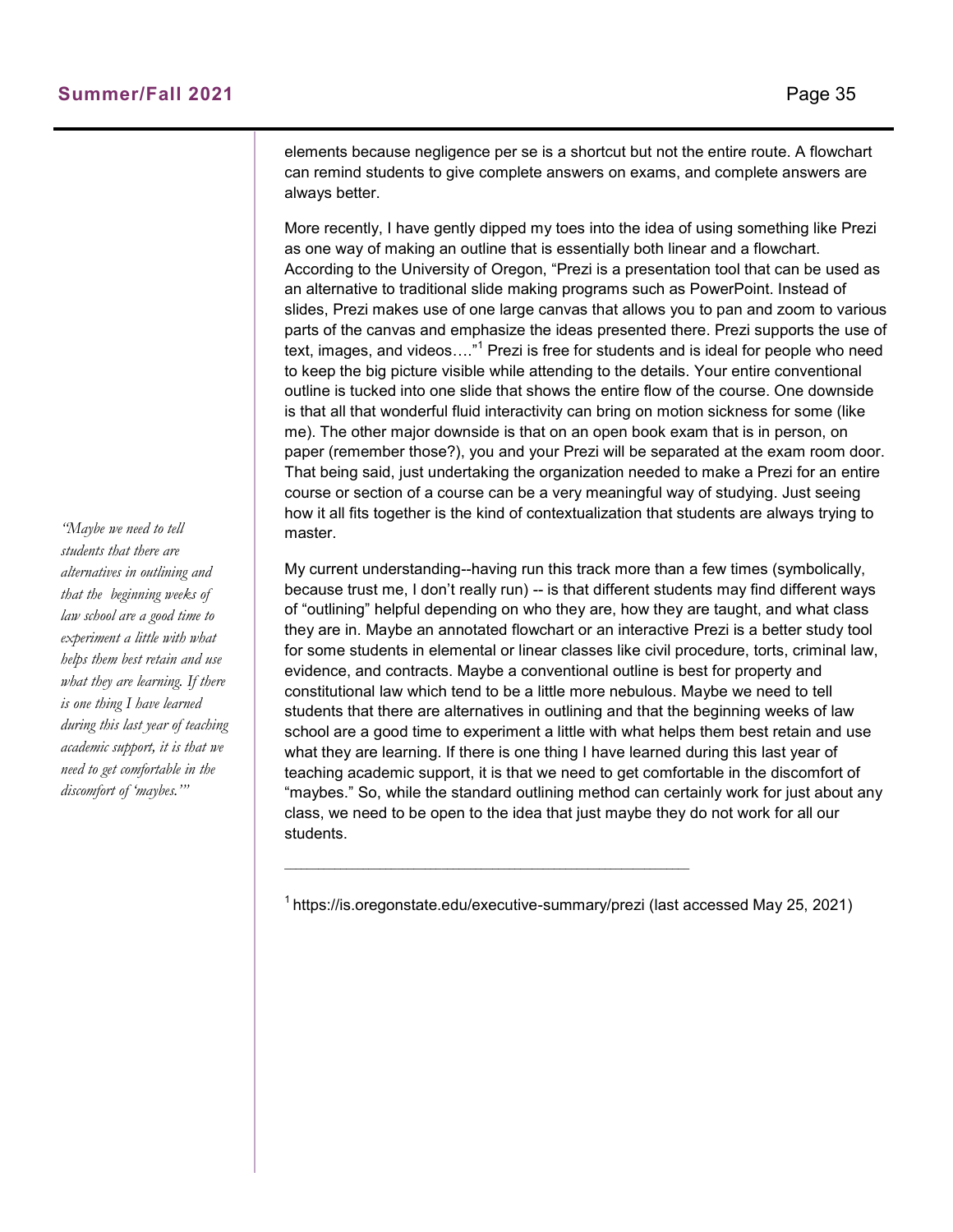## Reflections on Student Connections in a Remote World

#### **Meredith D. Hudson**

Director of Bar Preparation *North Carolina Central University School of Law*

It is May as I write this, which means I successfully completed my first full semester as Director of Bar Preparation. During this past semester, due to this remote environment, I only met about a handful of our law school student body in person. As I now transition to summer bar prep, I want to first reflect on this unique remote teaching experience. In part, it is great to see how we can continue on in this remote world. I cannot count how many times I told my students I was proud of them for their resiliency. However, keeping the world turning virtually is not without challenges, and it comes at a steep price. One of the highest costs is losing that personal connection, especially when you do not have a previous inperson foundation to build upon. It is worth the time and effort to find ways to build those student connections because those connections contribute to fostering academic success and bar passage.

I started my position at North Carolina Central University School of Law in the middle of the COVID-19 pandemic. When I arrived, the remote Fall semester was wrapping up. The faculty were remotely working, and staff and administration were in a hybrid setup until mid-March, when we returned full-time. Even with being full-time in the building, it was still a challenge to make personal connections as we remained in our separate offices with closed doors in order to social distance.

Fortunately, as a graduate of the law school, I was familiar with many places and people (though I am still challenged to call some of my former professors by their first names). Classes remained online, and while students could now access the building to study, few chose to enter. While I walked the hallways and peeked into the staff and faculty lounges I now had the authority to enter, silence echoed around me. In my memory, the law school was a lively place, full of study groups in rooms and students popping in and out of professors' offices.

When a student did come to the law school, it was a treat to see them in person. An introduction was often required (for both the student and me), as seeing someone's face on a Zoom screen did not always translate to recognizing that person's face covered by a mask, even if they were standing right in front of me (six feet away). I was thankful for those rare opportunities to speak with students who came to the law school, as those in-person moments only helped build upon a foundation that previously solely existed online.

An online foundation, however, is better than no foundation at all, and it had to start somewhere. During my first week of work I was introduced to the students by hosting a "Lunch & Bar Talk" via Zoom. The intent was to both become acquainted with the 3Ls and 4LEs (evening students), as well as address frequently asked questions about the bar exam application process. Our Associate Dean of Academic Success, Kia Vernon, first shared my background and legal experiences with the attendees, and I made sure the PowerPoint slides included a picture of my two dogs. I wanted to share pictures of my dogs because my Civil Procedure professor did the same thing on my first day of law school. I remember thinking how great it was that she was a dog owner, too, so I hoped someone out there felt a connection based upon our equal appreciation of dogs. Plus, I may be biased, but I think my pups are pretty cute to look at. After my introduction, I ran the rest of the program and answered questions. Individual foundations continued to build following that session, as several one-on-one appointments developed from the Lunch & Bar Talk.

Other ways I built online foundations with students were accepting invitations. I was asked by the 2L class to host a bar talk, which I was happy to do. Similarly, I was invited to speak with a professor's 1LE students so they could start thinking about the bar exam as early as possible. I believe these opportunities will only be helpful in continuing to build relationships when I see those students in the coming fall semester in person and throughout their law school careers.

Another invitation I was happy to accept was being a guest on the "How to Get Away with Law School" podcast, which is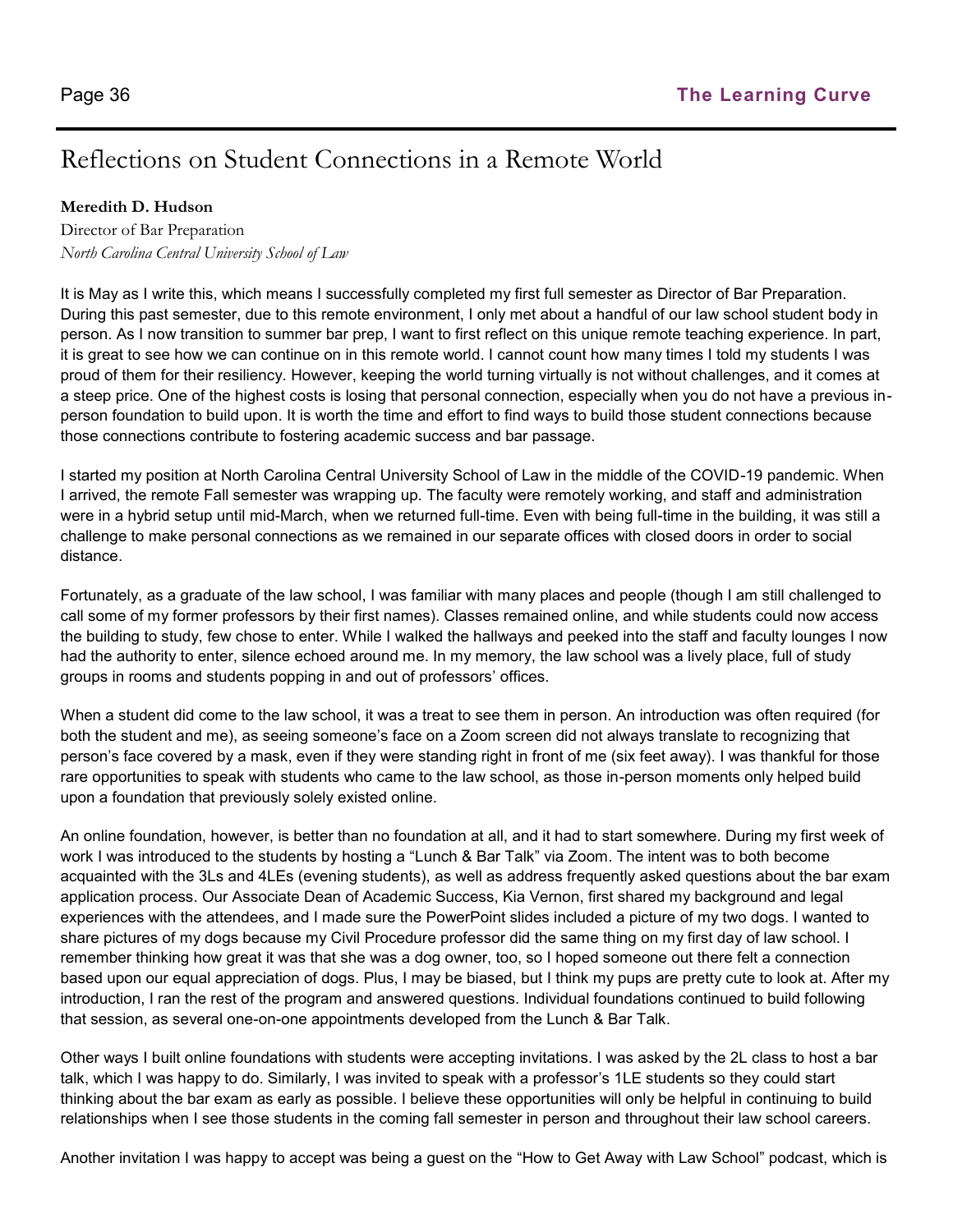co-hosted by Dean Vernon and 2L (now rising 3L) Maria Cook. As a podcast listener myself, I know how helpful a tool podcasts can be to build relationships with listeners. Hosts I regularly tune in to become trusted friends. I value their opinions and the guests they choose to bring on their show. Thus, I was both excited and humbled to be asked to be a part of this series, which also allowed me to reach an audience beyond our law school. I made sure to share the episode link wherever I could, from my Bar Preparation and Support course page to those bar talks.

Spring classes were also conducted remotely via Zoom, and I taught two. One of the biggest challenges I faced as a remote instructor was making the personal connection with students while in the Zoom classroom. I had 70 3L students in my Comprehensive Legal Analysis (CLA) course, and I couldn't even see everyone on the screen at the same time while giving my lectures. I did get to know the students who would answer my Monday "How was your weekend?" question or those who made comments or asked their own questions. This was also limited, though, as I found the same few typically spoke up (and thank you to them for speaking so it was not just me talking to myself).

However, when a student asked to meet in my virtual office hours, the one-on-one connection flowed. Speaking with one student at a time never stopped being exciting. Those meetings allowed us to have a better understanding of each other as humans, both doing our best during an unknown and challenging time, rather than faces on a computer screen or device. I learned that having the opportunity to talk individually with each student paid dividends going forward. We were able to invest time and energy in a way that felt real, even if digitally. Email correspondence from students with questions also helped grow more of that personal connection, even if we were not speaking out loud to each other. Once the door to communication opened, it remained open.

In the future, I would transition the "How was your weekend?" question (or something like it) posed out loud to a virtual poll that could lead to a discussion. Virtual polls seem to be a low risk way to provide someone feedback. It keeps engagement going without feeling specifically called out to speak. I have since attended conference sessions that utilized real-time polls. As a participant, I found this element engaging, so it is something I would want to bring to an online classroom environment. Encouraging discussion in the chat also seems more inviting to those who do not feel comfortable speaking out loud. In addition to using a virtual poll to ask students how they are doing in general, it would also be useful to gauge their comfort level with the assignments completed prior to class. Especially because it can be anonymous, this could be a good way for students to share how they really feel about a topic.

I did find that students I met with one-on-one or students who spoke up in class one time were more inclined to continue speaking up. If I were to do this again, I would reach out to each of my students individually via email, inviting them to schedule a Zoom appointment. When I was a law student, I made sure to stop by my professors' office hours, especially at the beginning of the semester to introduce myself. Even with my posted office hours, the online environment perhaps makes office hours more difficult for students to navigate. It requires them to think about a virtual space that exists at a certain place and time (a link they click) rather than a hallway they can simply walk down between classes. Thus, sending an invitation feels like an easy way to extend an opportunity to build that foundation.

*"Those meetings allowed us to have a better understanding of each other as humans, both doing our best during an unknown and challenging time, rather than faces on a computer screen or device. I learned that having the opportunity to talk individually with each student paid dividends going forward."*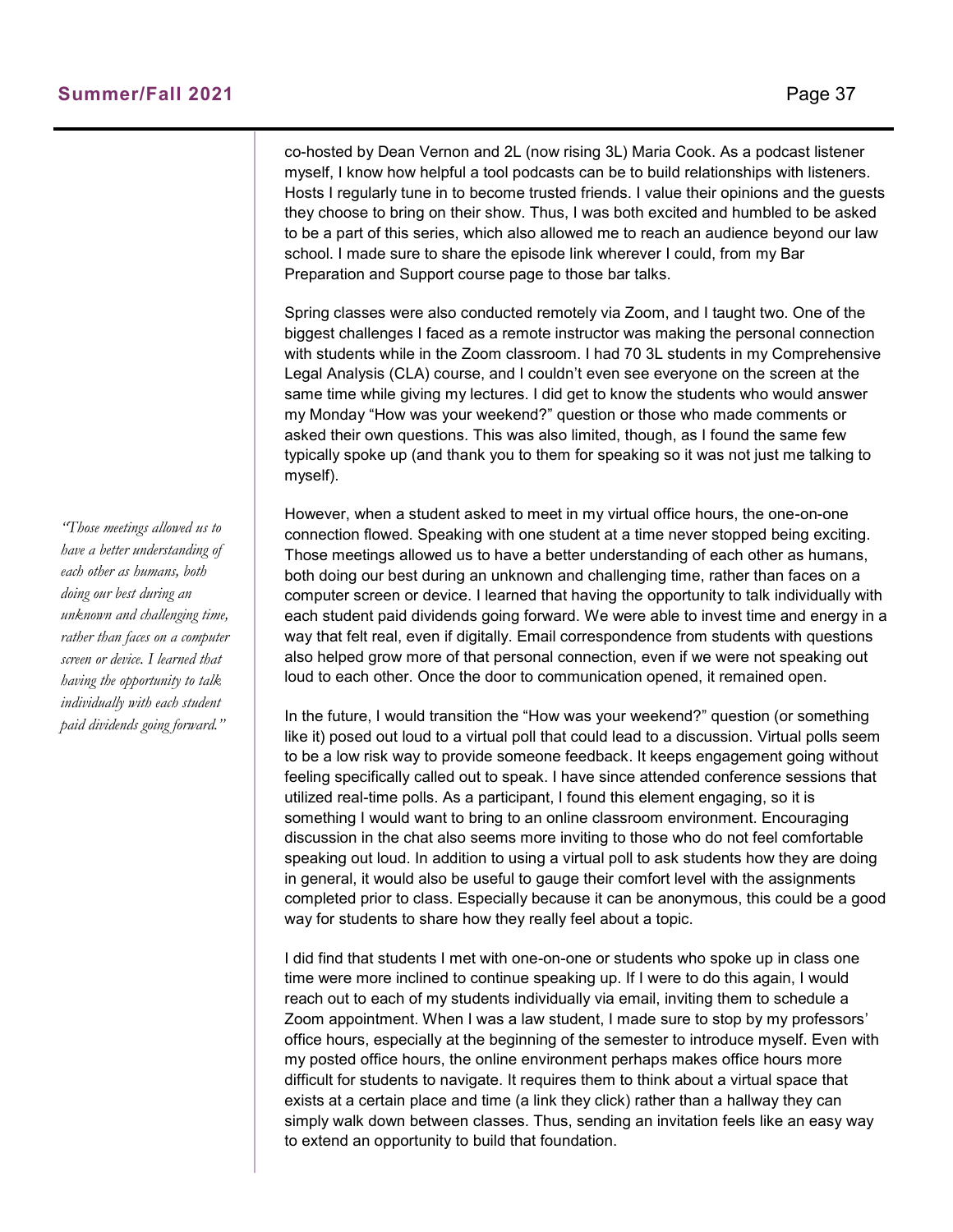Unlike my large CLA course, my Advanced Legal Analysis course had only 16 students. Having the ability to see everyone on the screen at one time made a world of a difference because it felt the most like being in a classroom. Taking the beginning of class to greet every student was something I appreciated and enjoyed. Additionally, because I was able to take attendance by greeting each student rather than through a link, if someone appeared to be running late, it allowed me to continue talking with the rest of the students for a minute or so until the late student showed up to officially start class. I liked being able to offer this small bit of grace to a student, especially during the pandemic.

I also had some 2Ls in this course, so I look forward to continuing to work with them next year, building upon our pandemic foundation, as they prepare to graduate and take the bar exam in 2022. In the fall semester, while our classes will be in person, I will take these lessons learned with me into the physical classroom environment. I think using realtime polls to facilitate discussions will be useful, especially as a transition from an online platform to in-person environment.

On the bar examination front, many jurisdictions decided they would administer their February 2021 bar exams remotely. North Carolina was one such jurisdiction to make that call. Funny enough, this was the best opportunity for personal interactions. We hosted 10 graduates at the law school, giving them individual rooms to take their bar exams. Additionally, we served them snacks and lunch and offered a familiar and friendly place to take such a high stakes exam. While I had emailed these bar takers for months, and virtually saw some of them during our weekly winter supplemental bar prep program, Invest in Success, it was so exciting to see them in person on the first day of their bar exam. We were all wearing masks and remained socially distant, but it was still great to see everyone's (partially covered) faces in real life rather than a video screen. It felt as personal as we could get during the pandemic, which, after almost one year of the world changing, felt like something everyone wanted. The gratitude expressed by those exam-takers is one of the most special memories I have from my first semester.

The virtual Invest in Success program was successful that winter. One of the ways it was most positive for our graduates was it allowed more live participation for those who would not have been able to come to the law school in person. For example, one graduate was able to virtually attend from California. Additionally, because the February bar exam group is traditionally fewer people than the July bar exam one, this smaller group of regular attendees created a more comfortable, relaxed environment where participants seemed more inclined to share their thoughts, feelings, and experiences in studying for the bar exam. In the future, if I had a bigger group, I would try using breakout rooms to simulate a smaller (perhaps more comfortable for discussion) space.

This summer, as the world opens up a bit more with vaccinations, we are looking for ways to safely maximize in-person meetings for the summer Invest in Success program. We also plan on hosting as many graduates as possible for the remote July 2021 bar exam. The remote bar exam brings additional stresses, but I know seeing our graduates on test day in our law school, and having them see us, will help relieve some of that stress. From February, I learned you build a strong connection with someone when you show up for them, even if that is the first time you are ever meeting in person. After the exam, one of those bar takers sent me a heartfelt email expressing her appreciation to everyone at the law school who assisted with the bar examination.

This fall semester, we will be sure the students see all of the ways our Office of Academic Support is here for them. To celebrate their return, we plan on greeting them to our suite with coffee, snacks, and jazz music, which is an extension of what we are currently providing our bar takers studying at the law school.

Looking forward to the Fall 2021 semester, I imagine the halls will be full of excited voices rather than the echo of my own footsteps on the floor. I cannot wait to meet the rest of our law school students in person, as well as our incoming 1L class. I know establishing relationships with students furthers their academic success, so building these student connections is invaluable. I met with a student last semester to discuss a low grade on an assignment. This student continued to need grace while managing remote learning, and I continued to extend it. In that meeting we talked about some additional resources the student could use, and I followed-up via email to ask what the student thought about those resources. It was great to continue our dialogue and for me to show the student I was interested in the outcome.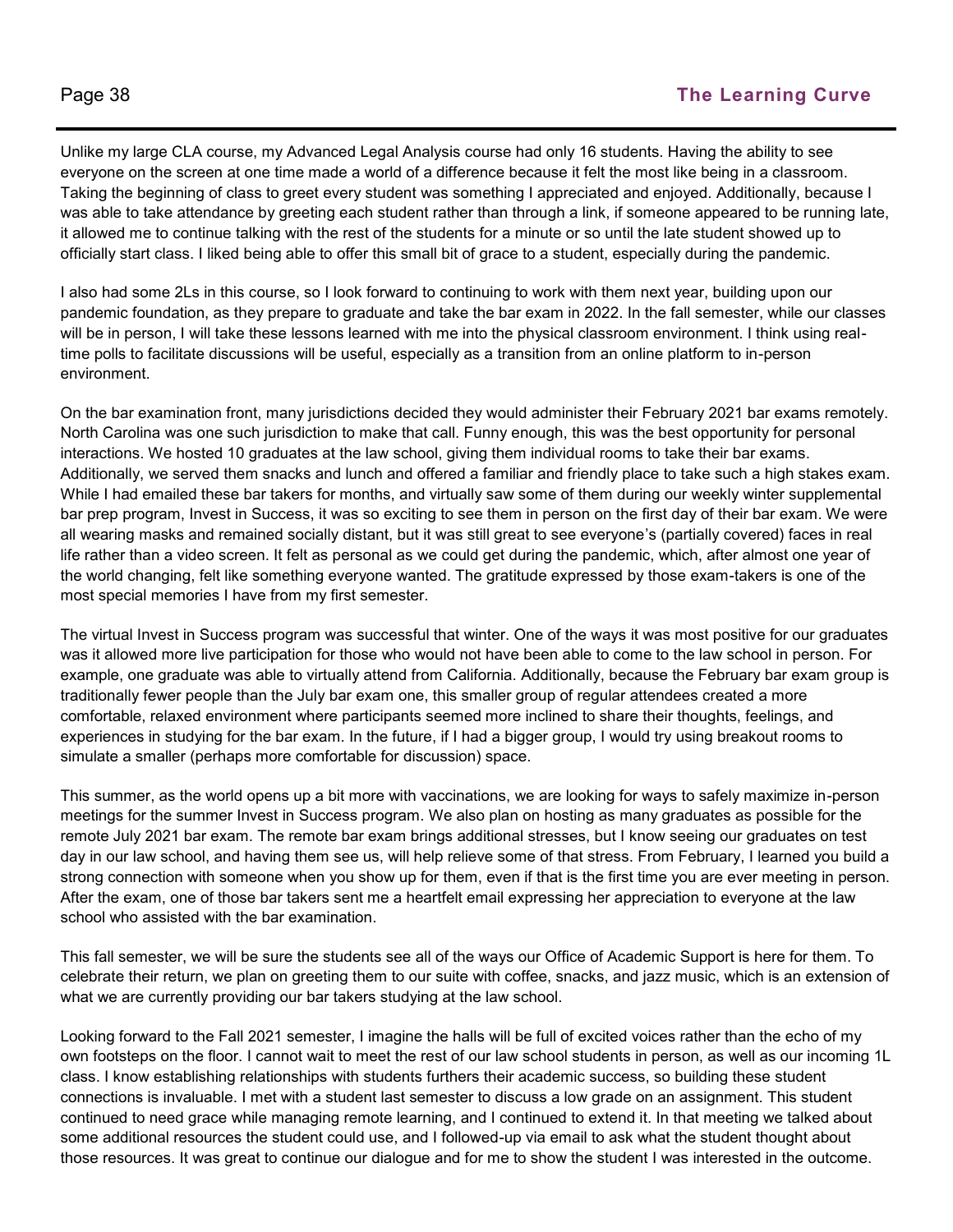By the end of the semester, the student ended up with a high grade in the class. I look forward to both seeing this student in person in the fall and to continue working together through bar prep. Overall, I am grateful for the opportunity remote teaching gave me last semester, and I will take these first semester experiences with me into my post-pandemic classroom.